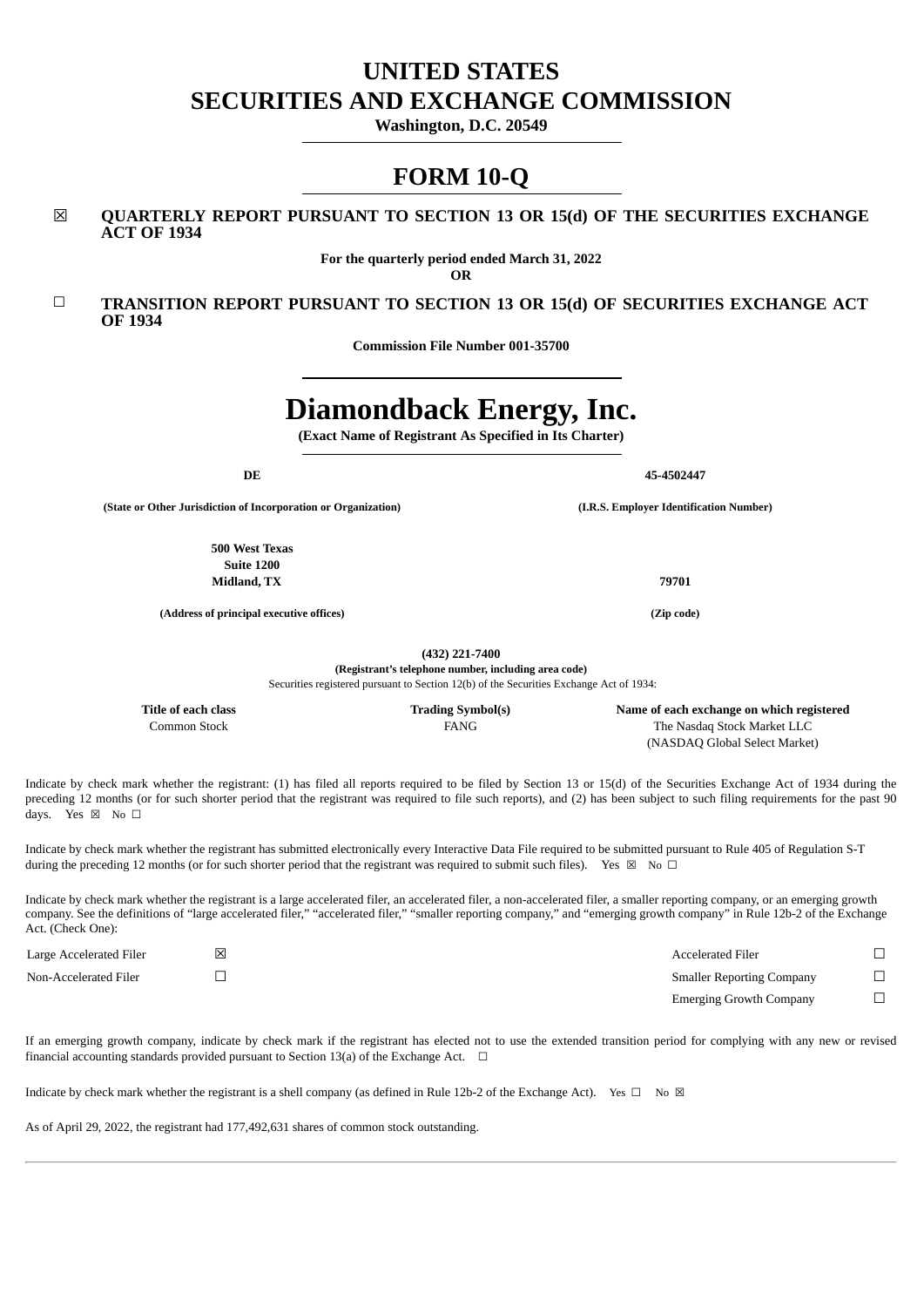# **DIAMONDBACK ENERGY, INC.**

# **FORM 10-Q**

# **FOR THE QUARTER ENDED MARCH 31, 2022**

# **TABLE OF CONTENTS**

|                                                                                                      | Page                      |
|------------------------------------------------------------------------------------------------------|---------------------------|
| <b>Glossary of Oil and Natural Gas Terms</b>                                                         | $\underline{\textbf{ii}}$ |
| <b>Glossary of Certain Other Terms</b>                                                               | $\underline{\text{iii}}$  |
| <b>Cautionary Statement Regarding Forward-Looking Statements</b>                                     | $\frac{1}{2}$             |
|                                                                                                      |                           |
| <b>PART I. FINANCIAL INFORMATION</b>                                                                 |                           |
| Item 1. Condensed Consolidated Financial Statements (Unaudited)                                      | 1                         |
| <b>Condensed Consolidated Balance Sheets</b>                                                         | 1                         |
| <b>Condensed Consolidated Statements of Operations</b>                                               | $\overline{3}$            |
| <b>Condensed Consolidated Statements of Stockholders' Equity</b>                                     | $\frac{4}{5}$             |
| <b>Condensed Consolidated Statements of Cash Flows</b>                                               |                           |
| <b>Condensed Notes to Consolidated Financial Statements</b>                                          | 6                         |
|                                                                                                      |                           |
| <u>Item 2. Management's Discussion and Analysis of Financial Condition and Results of Operations</u> | 27                        |
|                                                                                                      |                           |
| Item 3. Quantitative and Qualitative Disclosures About Market Risk                                   | 47                        |
|                                                                                                      |                           |
| Item 4. Controls and Procedures                                                                      | 48                        |
|                                                                                                      |                           |
| <b>PART II. OTHER INFORMATION</b>                                                                    |                           |
| Item 1. Legal Proceedings                                                                            | <u>49</u>                 |
|                                                                                                      |                           |
| Item 1A. Risk Factors                                                                                | <u>49</u>                 |
|                                                                                                      |                           |
| Item 2. Unregistered Sales of Equity Securities and Use of Proceeds                                  | 50                        |
|                                                                                                      |                           |
| Item 6. Exhibits                                                                                     | 51                        |
|                                                                                                      |                           |
| <b>Signatures</b>                                                                                    | 52                        |
|                                                                                                      |                           |

# <span id="page-1-0"></span>i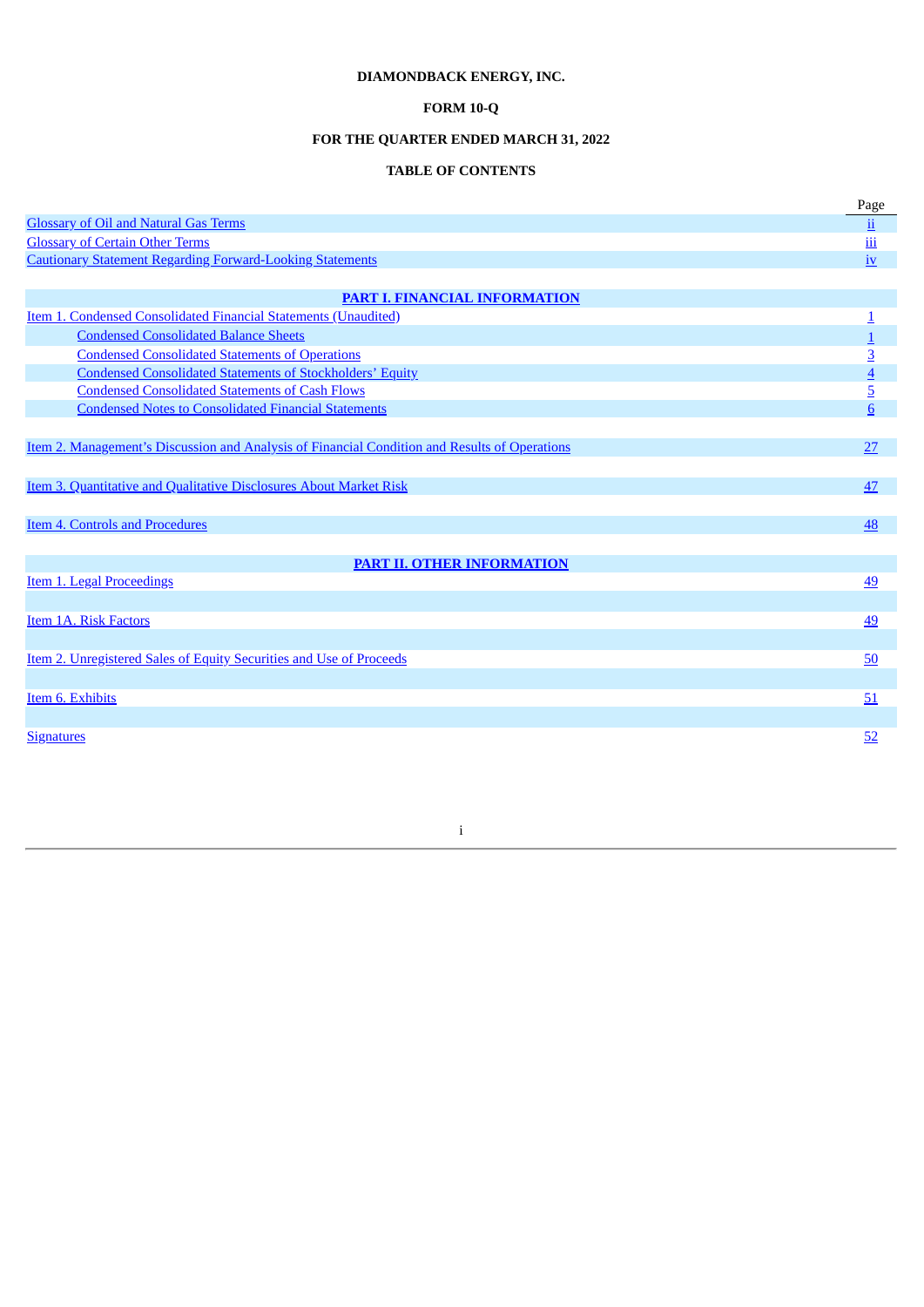# **GLOSSARY OF OIL AND NATURAL GAS TERMS**

The following is a glossary of certain oil and natural gas industry terms that are used in this Quarterly Report on Form 10-Q (this "report"):

| <b>Basin</b>                   | A large depression on the earth's surface in which sediments accumulate.                                                                                                                                                                                                                                                                                                                                                                                                                                                                                                                                                                                                                                                                                                                                                                                                                                                                                                                                                                                                                 |
|--------------------------------|------------------------------------------------------------------------------------------------------------------------------------------------------------------------------------------------------------------------------------------------------------------------------------------------------------------------------------------------------------------------------------------------------------------------------------------------------------------------------------------------------------------------------------------------------------------------------------------------------------------------------------------------------------------------------------------------------------------------------------------------------------------------------------------------------------------------------------------------------------------------------------------------------------------------------------------------------------------------------------------------------------------------------------------------------------------------------------------|
| Bbl or barrel                  | One stock tank barrel, or 42 U.S. gallons liquid volume, used in this report in reference to crude oil or other liquid<br>hydrocarbons.                                                                                                                                                                                                                                                                                                                                                                                                                                                                                                                                                                                                                                                                                                                                                                                                                                                                                                                                                  |
| <b>BO</b>                      | One barrel of crude oil.                                                                                                                                                                                                                                                                                                                                                                                                                                                                                                                                                                                                                                                                                                                                                                                                                                                                                                                                                                                                                                                                 |
| BOE                            | One barrel of oil equivalent, with six thousand cubic feet of natural gas being equivalent to one barrel of oil.                                                                                                                                                                                                                                                                                                                                                                                                                                                                                                                                                                                                                                                                                                                                                                                                                                                                                                                                                                         |
| BOE/d                          | BOE per day.                                                                                                                                                                                                                                                                                                                                                                                                                                                                                                                                                                                                                                                                                                                                                                                                                                                                                                                                                                                                                                                                             |
| British Thermal Unit or Btu    | The quantity of heat required to raise the temperature of one pound of water by one degree Fahrenheit.                                                                                                                                                                                                                                                                                                                                                                                                                                                                                                                                                                                                                                                                                                                                                                                                                                                                                                                                                                                   |
| Completion                     | The process of treating a drilled well followed by the installation of permanent equipment for the production of<br>natural gas or oil, or in the case of a dry hole, the reporting of abandonment to the appropriate agency.                                                                                                                                                                                                                                                                                                                                                                                                                                                                                                                                                                                                                                                                                                                                                                                                                                                            |
| Finding and development costs  | Capital costs incurred in the acquisition, exploitation and exploration of proved oil and natural gas reserves divided<br>by proved reserve additions and revisions to proved reserves.                                                                                                                                                                                                                                                                                                                                                                                                                                                                                                                                                                                                                                                                                                                                                                                                                                                                                                  |
| Gross acres or gross wells     | The total acres or wells, as the case may be, in which a working interest is owned.                                                                                                                                                                                                                                                                                                                                                                                                                                                                                                                                                                                                                                                                                                                                                                                                                                                                                                                                                                                                      |
| Horizontal wells               | Wells drilled directionally horizontal to allow for development of structures not reachable through traditional vertical<br>drilling mechanisms.                                                                                                                                                                                                                                                                                                                                                                                                                                                                                                                                                                                                                                                                                                                                                                                                                                                                                                                                         |
| MBbl                           | One thousand barrels of crude oil and other liquid hydrocarbons.                                                                                                                                                                                                                                                                                                                                                                                                                                                                                                                                                                                                                                                                                                                                                                                                                                                                                                                                                                                                                         |
| MBO/d                          | One thousand BO per day.                                                                                                                                                                                                                                                                                                                                                                                                                                                                                                                                                                                                                                                                                                                                                                                                                                                                                                                                                                                                                                                                 |
| MBOE/d                         | One thousand BOE per day.                                                                                                                                                                                                                                                                                                                                                                                                                                                                                                                                                                                                                                                                                                                                                                                                                                                                                                                                                                                                                                                                |
| Mcf                            | One thousand cubic feet of natural gas.                                                                                                                                                                                                                                                                                                                                                                                                                                                                                                                                                                                                                                                                                                                                                                                                                                                                                                                                                                                                                                                  |
| Mineral interests              | The interests in ownership of the resource and mineral rights, giving an owner the right to profit from the extracted<br>resources.                                                                                                                                                                                                                                                                                                                                                                                                                                                                                                                                                                                                                                                                                                                                                                                                                                                                                                                                                      |
| <b>MMBtu</b>                   | One million British Thermal Units.                                                                                                                                                                                                                                                                                                                                                                                                                                                                                                                                                                                                                                                                                                                                                                                                                                                                                                                                                                                                                                                       |
| Net acres or net wells         | The sum of the fractional working interest owned in gross acres.                                                                                                                                                                                                                                                                                                                                                                                                                                                                                                                                                                                                                                                                                                                                                                                                                                                                                                                                                                                                                         |
| Oil and natural gas properties | Tracts of land consisting of properties to be developed for oil and natural gas resource extraction.                                                                                                                                                                                                                                                                                                                                                                                                                                                                                                                                                                                                                                                                                                                                                                                                                                                                                                                                                                                     |
| Prospect                       | A specific geographic area which, based on supporting geological, geophysical or other data and also preliminary<br>economic analysis using reasonably anticipated prices and costs, is deemed to have potential for the discovery of<br>commercial hydrocarbons.                                                                                                                                                                                                                                                                                                                                                                                                                                                                                                                                                                                                                                                                                                                                                                                                                        |
| Proved reserves                | The estimated quantities of oil, natural gas and natural gas liquids which geological and engineering data<br>demonstrate with reasonable certainty to be commercially recoverable in future years from known reservoirs under<br>existing economic and operating conditions.                                                                                                                                                                                                                                                                                                                                                                                                                                                                                                                                                                                                                                                                                                                                                                                                            |
| Reserves                       | The estimated remaining quantities of oil and natural gas and related substances anticipated to be economically<br>producible, as of a given date, by application of development projects to known accumulations. In addition, there<br>must exist, or there must be a reasonable expectation that there will exist, the legal right to produce or a revenue<br>interest in the production, installed means of delivering oil and natural gas or related substances to the market and all<br>permits and financing required to implement the project. Reserves are not assigned to adjacent reservoirs isolated by<br>major, potentially sealing, faults until those reservoirs are penetrated and evaluated as economically producible.<br>Reserves should not be assigned to areas that are clearly separated from a known accumulation by a non-productive<br>reservoir (i.e., absence of reservoir, structurally low reservoir or negative test results). Such areas may contain<br>prospective resources (i.e., potentially recoverable resources from undiscovered accumulations). |
| Reservoir                      | A porous and permeable underground formation containing a natural accumulation of producible natural gas and/or<br>crude oil that is confined by impermeable rock or water barriers and is separate from other reservoirs.                                                                                                                                                                                                                                                                                                                                                                                                                                                                                                                                                                                                                                                                                                                                                                                                                                                               |
| Royalty interest               | An interest that gives an owner the right to receive a portion of the resources or revenues without having to carry any<br>costs of development, which may be subject to expiration.                                                                                                                                                                                                                                                                                                                                                                                                                                                                                                                                                                                                                                                                                                                                                                                                                                                                                                     |
| Working interest               | An operating interest that gives the owner the right to drill, produce and conduct operating activities on the property<br>and receive a share of production and requires the owner to pay a share of the costs of drilling and production<br>operations.                                                                                                                                                                                                                                                                                                                                                                                                                                                                                                                                                                                                                                                                                                                                                                                                                                |
| WTI                            | West Texas Intermediate.                                                                                                                                                                                                                                                                                                                                                                                                                                                                                                                                                                                                                                                                                                                                                                                                                                                                                                                                                                                                                                                                 |

<span id="page-2-0"></span>ii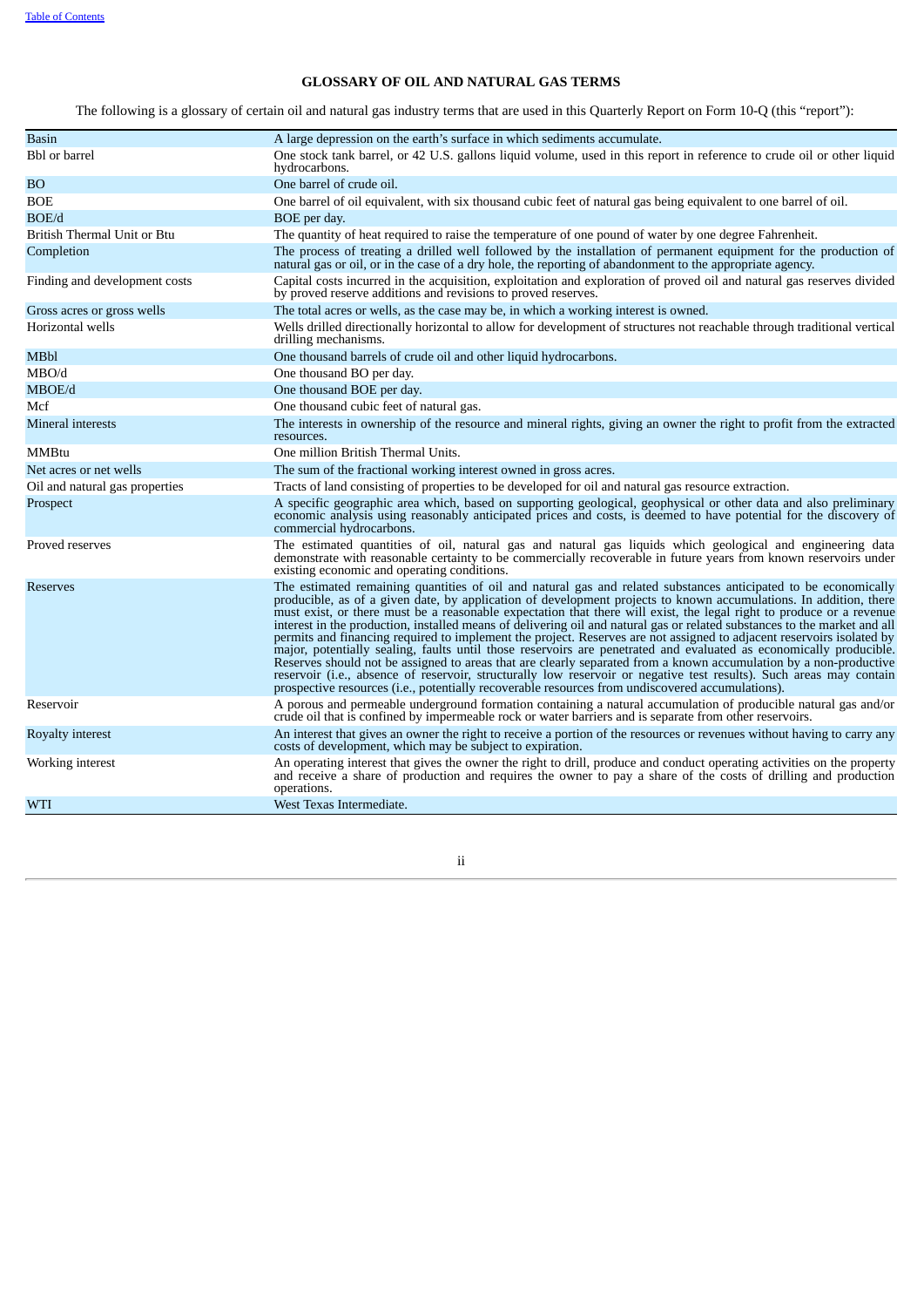# **GLOSSARY OF CERTAIN OTHER TERMS**

The following is a glossary of certain other terms that are used in this report:

| ASC.                | Accounting Standards Codification.                                                                                                                                                                                                                                                                                                            |
|---------------------|-----------------------------------------------------------------------------------------------------------------------------------------------------------------------------------------------------------------------------------------------------------------------------------------------------------------------------------------------|
| ASU                 | Accounting Standards Update.                                                                                                                                                                                                                                                                                                                  |
| December 2019 Notes | The Company's 3.250% senior unsecured notes due 2026 and the Company's 3.500% senior unsecured notes due<br>2029 issued under the IG Indenture and the related first supplemental indenture.                                                                                                                                                  |
| <b>Equity Plan</b>  | The Company's Equity Incentive Plan.                                                                                                                                                                                                                                                                                                          |
| <b>Exchange Act</b> | The Securities Exchange Act of 1934, as amended.                                                                                                                                                                                                                                                                                              |
| <b>FASB</b>         | Financial Accounting Standards Board.                                                                                                                                                                                                                                                                                                         |
| GAAP                | Accounting principles generally accepted in the United States.                                                                                                                                                                                                                                                                                |
| IG Indenture        | The indenture, dated as of December 5, 2019, among the Company, the subsidiary guarantors party thereto and Wells<br>Fargo, as the trustee, as supplemented by the supplemental indentures relating to the outstanding December 2019<br>Notes (defined above), the March 2021 Notes (defined below) and the March 2022 Notes (defined below). |
| <b>LIBOR</b>        | The London interbank offered rate.                                                                                                                                                                                                                                                                                                            |
| March 2021 Notes    | The Company's 0.900% Senior Notes due 2023, the Company's 3.125% Senior Notes due 2031 and the Company's<br>4.400% Senior Notes due 2051 issued under the IG Indenture and the related third supplemental indenture.                                                                                                                          |
| March 2022 Notes    | The Company's 4.250% Senior Notes due 2052, issued under the IG Indenture and the related third supplemental<br>indenture.                                                                                                                                                                                                                    |
| <b>NYMEX</b>        | New York Mercantile Exchange.                                                                                                                                                                                                                                                                                                                 |
| <b>OPEC</b>         | Organization of the Petroleum Exporting Countries.                                                                                                                                                                                                                                                                                            |
| Rattler             | Rattler Midstream LP, a Delaware limited partnership.                                                                                                                                                                                                                                                                                         |
| Rattler LLC         | Rattler Midstream Operating LLC, a Delaware limited liability company and a subsidiary of Rattler.                                                                                                                                                                                                                                            |
| <b>SEC</b>          | United States Securities and Exchange Commission.                                                                                                                                                                                                                                                                                             |
| <b>Senior Notes</b> | The outstanding December 2019 Notes, the March 2021 Notes and the March 2022 Notes.                                                                                                                                                                                                                                                           |
| Viper               | Viper Energy Partners LP, a Delaware limited partnership.                                                                                                                                                                                                                                                                                     |
| Viper LLC           | Viper Energy Partners LLC, a Delaware limited liability company and a subsidiary of Viper.                                                                                                                                                                                                                                                    |
| Wells Fargo         | Wells Fargo Bank, National Association.                                                                                                                                                                                                                                                                                                       |

<span id="page-3-0"></span>iii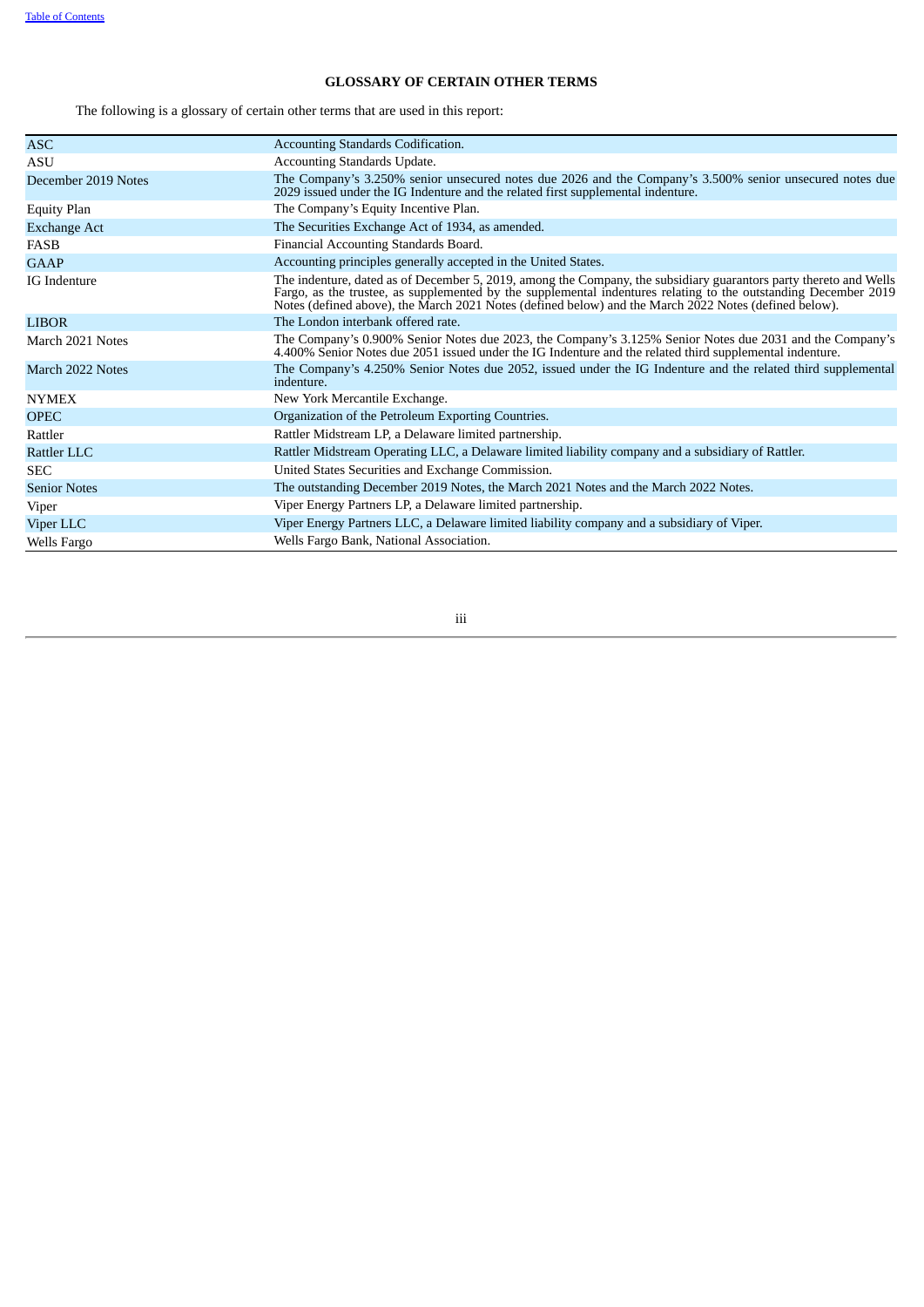# **CAUTIONARY STATEMENT REGARDING FORWARD-LOOKING STATEMENTS**

Various statements contained in this report are "forward-looking statements" within the meaning of Section 27A of the Securities Act and Section 21E of the Exchange Act, which involve risks, uncertainties, and assumptions. All statements, other than statements of historical fact, including statements regarding our: future performance; business strategy; future operations (including drilling plans and capital plans); estimates and projections of revenues, losses, costs, expenses, returns, cash flow, and financial position; reserve estimates and our ability to replace or increase reserves; anticipated benefits of strategic transactions (including acquisitions and divestitures); and plans and objectives of management (including plans for future cash flow from operations and for executing environmental strategies) are forward-looking statements. When used in this report, the words "aim," "anticipate," "believe," "continue," "could," "estimate," "expect," "forecast," "future," "guidance," "intend," "may," "model," "outlook," "plan," "positioned," "potential," "predict," "project," "seek," "should," "target," "will," "would," and similar expressions (including the negative of such terms) as they relate to the Company are intended to identify forward-looking statements, although not all forward-looking statements contain such identifying words. In particular, the factors discussed in this report and detailed under Part II, Item 1A. Risk [Factors](#page-54-1) in this report and our [Annual](https://www.sec.gov/ix?doc=/Archives/edgar/data/1539838/000153983822000008/fang-20211231.htm) Report on Form 10–K for the year ended December 31, 2021 could affect our actual results and cause our actual results to differ materially from expectations, estimates or assumptions expressed, forecasted or implied in such forward-looking statements. Unless the context requires otherwise, references to "we," "us," "our" or the "Company" are intended to mean the business and operations of the Company and its consolidated subsidiaries.

Factors that could cause our outcomes to differ materially include (but are not limited to) the following:

- Changes in supply and demand levels for oil, natural gas, and natural gas liquids, and the resulting impact on the price for those commodities;
- the impact of public health crises, including epidemic or pandemic diseases such as the COVID-19 pandemic, and any related company or government policies or actions;
- actions taken by the members of OPEC and Russia affecting the production and pricing of oil, as well as other domestic and global political, economic, or diplomatic developments;
- changes in general economic, business or industry conditions, including changes in foreign currency exchange rates, interest rates, and inflation rates;
- regional supply and demand factors, including delays, curtailment delays or interruptions of production, or governmental orders, rules or regulations that impose production limits;
- federal and state legislative and regulatory initiatives relating to hydraulic fracturing, including the effect of existing and future laws and governmental regulations;
- restrictions on the use of water, including limits on the use of produced water and a moratorium on new produced water well permits recently imposed by the Texas Railroad Commission in an effort to control induced seismicity in the Permian Basin;
- significant declines in prices for oil, natural gas, or natural gas liquids, which could require recognition of significant impairment charges;
- changes in U.S. energy, environmental, monetary and trade policies;
- conditions in the capital, financial and credit markets, including the availability and pricing of capital for drilling and development operations and our environmental and social responsibility projects;
- challenges with employee retention and an increasingly competitive labor market due to a sustained labor shortage or increased turnover caused by the COVID-19 pandemic;
- changes in availability or cost of rigs, equipment, raw materials, supplies, oilfield services;
- changes in safety, health, environmental, tax, and other regulations or requirements (including those addressing air emissions, water management, or the impact of global climate change);
- security threats, including cybersecurity threats and disruptions to our business and operations from breaches of our information technology systems, or from breaches of information technology systems of third parties with whom we transact business;
- lack of, or disruption in, access to adequate and reliable transportation, processing, storage, and other facilities for our oil, natural gas, and natural gas liquids;
- failures or delays in achieving expected reserve or production levels from existing and future oil and natural gas developments, including due to operating hazards, drilling risks, or the inherent uncertainties in predicting reserve and reservoir performance;

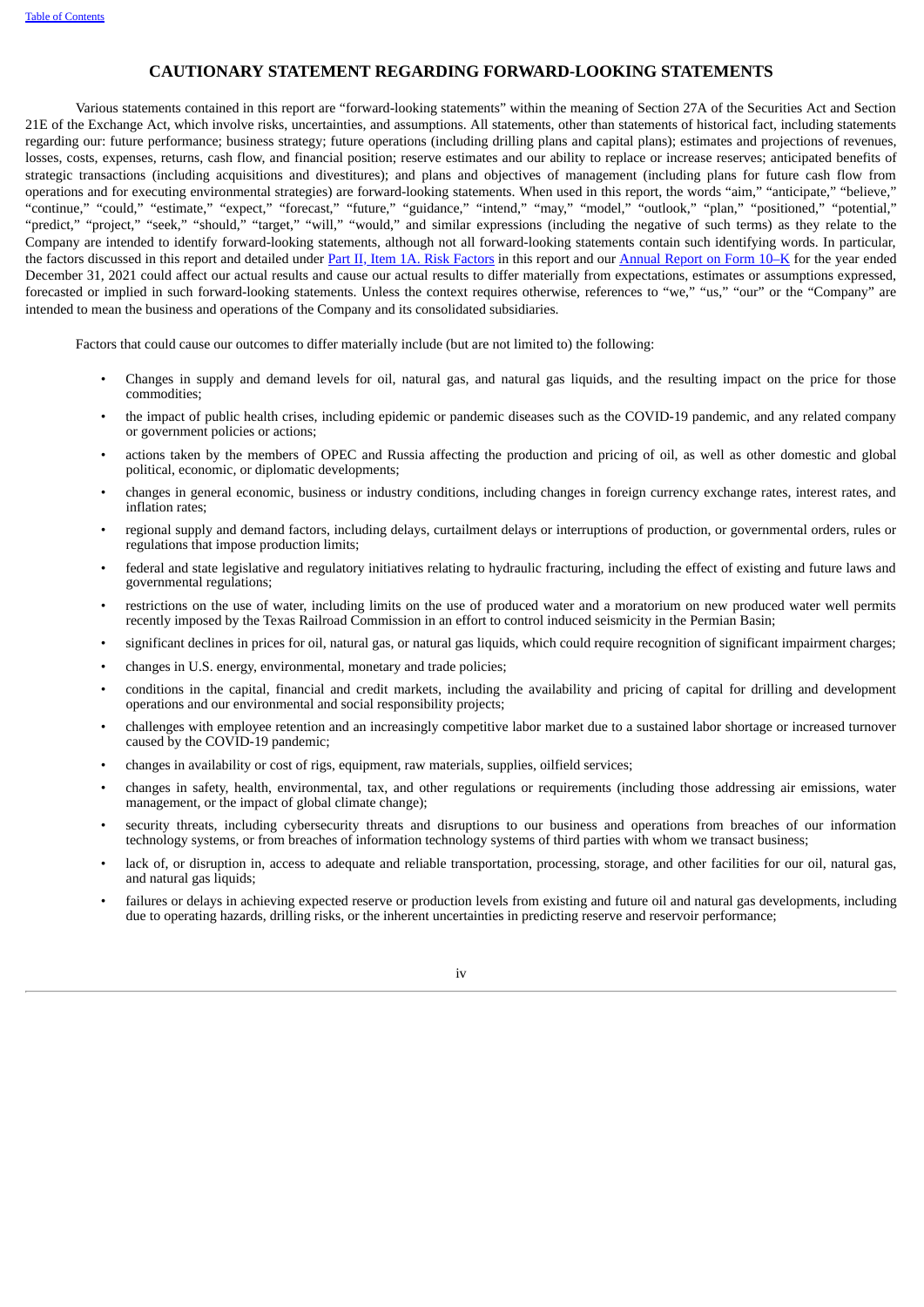- difficulty in obtaining necessary approvals and permits;
- severe weather conditions;
- acts of war or terrorist acts and the governmental or military response thereto;
- changes in the financial strength of counterparties to our credit agreement and hedging contracts;
- changes in our credit rating; and
- other risks and factors disclosed in this report.

<span id="page-5-0"></span>In light of these factors, the events anticipated by our forward-looking statements may not occur at the time anticipated or at all. Moreover, we operate in a very competitive and rapidly changing environment and new risks emerge from time to time. We cannot predict all risks, nor can we assess the impact of all factors on our business or the extent to which any factor, or combination of factors, may cause actual results to differ materially from those anticipated by any forward-looking statements we may make. Accordingly, you should not place undue reliance on any forward-looking statements made in this report. All forward-looking statements speak only as of the date of this report or, if earlier, as of the date they were made. We do not intend to, and disclaim any obligation to, update or revise any forward-looking statements unless required by applicable law.

v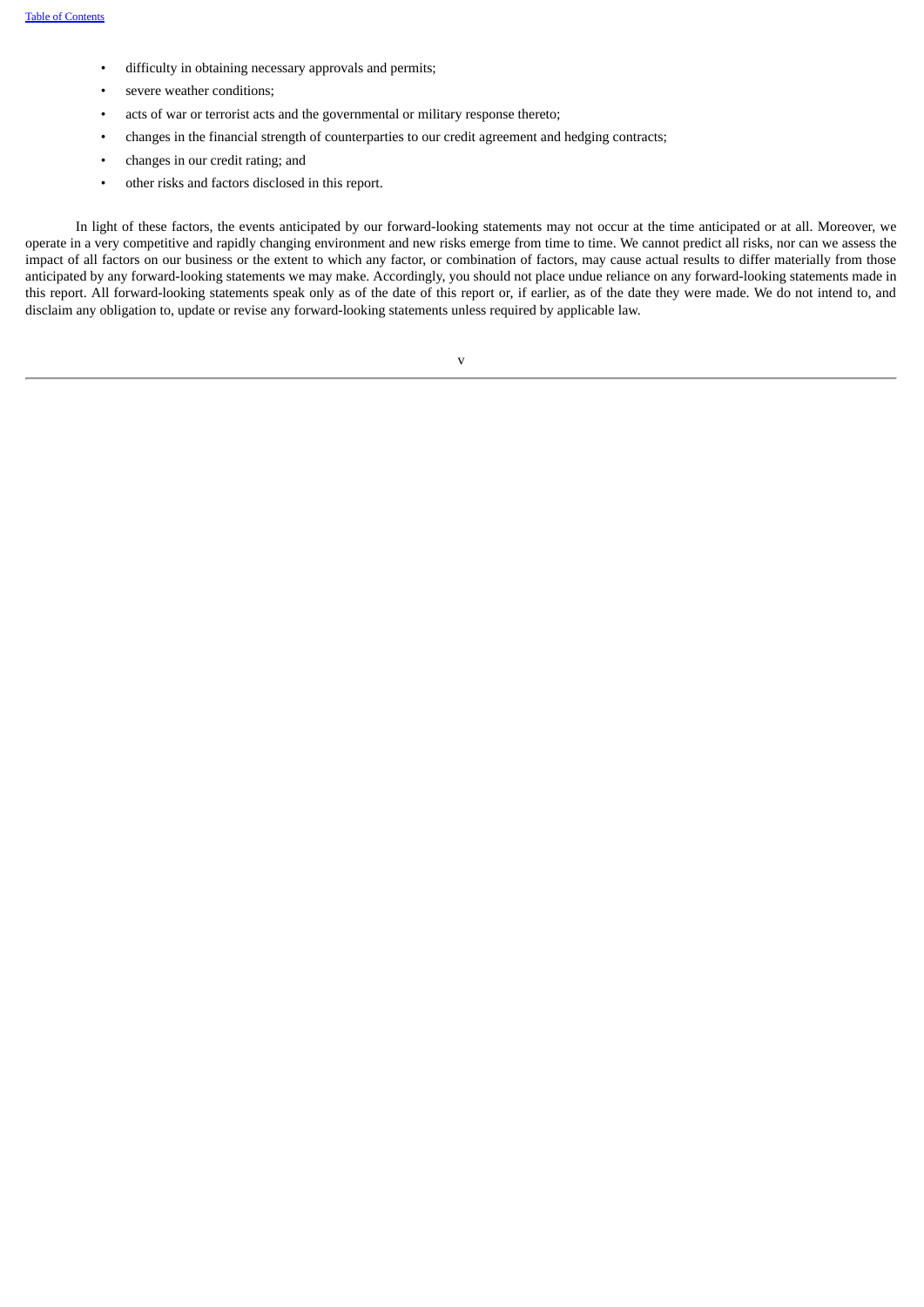# **PART I. FINANCIAL INFORMATION**

# <span id="page-6-0"></span>**ITEM 1. CONDENSED CONSOLIDATED FINANCIAL STATEMENTS (UNAUDITED)**

# **Diamondback Energy, Inc. and Subsidiaries Condensed Consolidated Balance Sheets (Unaudited)**

|                                                                                                                                                                                          | March 31,<br>2022 | December 31,<br>2021                               |
|------------------------------------------------------------------------------------------------------------------------------------------------------------------------------------------|-------------------|----------------------------------------------------|
| <b>Assets</b>                                                                                                                                                                            |                   | (In millions, except par values and share<br>data) |
| Current assets:                                                                                                                                                                          |                   |                                                    |
| Cash and cash equivalents                                                                                                                                                                | \$<br>149         | S<br>654                                           |
| Restricted cash                                                                                                                                                                          | 18                | 18                                                 |
| Accounts receivable:                                                                                                                                                                     |                   |                                                    |
| Joint interest and other, net                                                                                                                                                            | 113               | 72                                                 |
| Oil and natural gas sales, net                                                                                                                                                           | 966               | 598                                                |
| Inventories                                                                                                                                                                              | 62                | 62                                                 |
| Derivative instruments                                                                                                                                                                   | 6                 | 13                                                 |
| Income tax receivable                                                                                                                                                                    |                   | $\mathbf{1}$                                       |
| Prepaid expenses and other current assets                                                                                                                                                | 33                | 28                                                 |
| Total current assets                                                                                                                                                                     | 1,347             | 1,446                                              |
| Property and equipment:                                                                                                                                                                  |                   |                                                    |
| Oil and natural gas properties, full cost method of accounting (\$8,512 million and \$8,496 million excluded<br>from amortization at March 31, 2022 and December 31, 2021, respectively) | 33.645            | 32,914                                             |
| Midstream assets                                                                                                                                                                         | 1,118             | 1,076                                              |
| Other property, equipment and land                                                                                                                                                       | 185               | 174                                                |
| Accumulated depletion, depreciation, amortization and impairment                                                                                                                         | (13, 840)         | (13, 545)                                          |
| Property and equipment, net                                                                                                                                                              | 21,108            | 20,619                                             |
| Funds held in escrow                                                                                                                                                                     |                   | 12                                                 |
| Equity method investments                                                                                                                                                                | 643               | 613                                                |
| Derivative instruments                                                                                                                                                                   | 37                | 4                                                  |
| Deferred income taxes, net                                                                                                                                                               | 37                | 40                                                 |
| Investment in real estate, net                                                                                                                                                           | 88                | 88                                                 |
| Other assets                                                                                                                                                                             | 71                | 76                                                 |
| <b>Total assets</b>                                                                                                                                                                      | \$<br>23,331      | \$<br>22,898                                       |

See accompanying notes to condensed consolidated financial statements.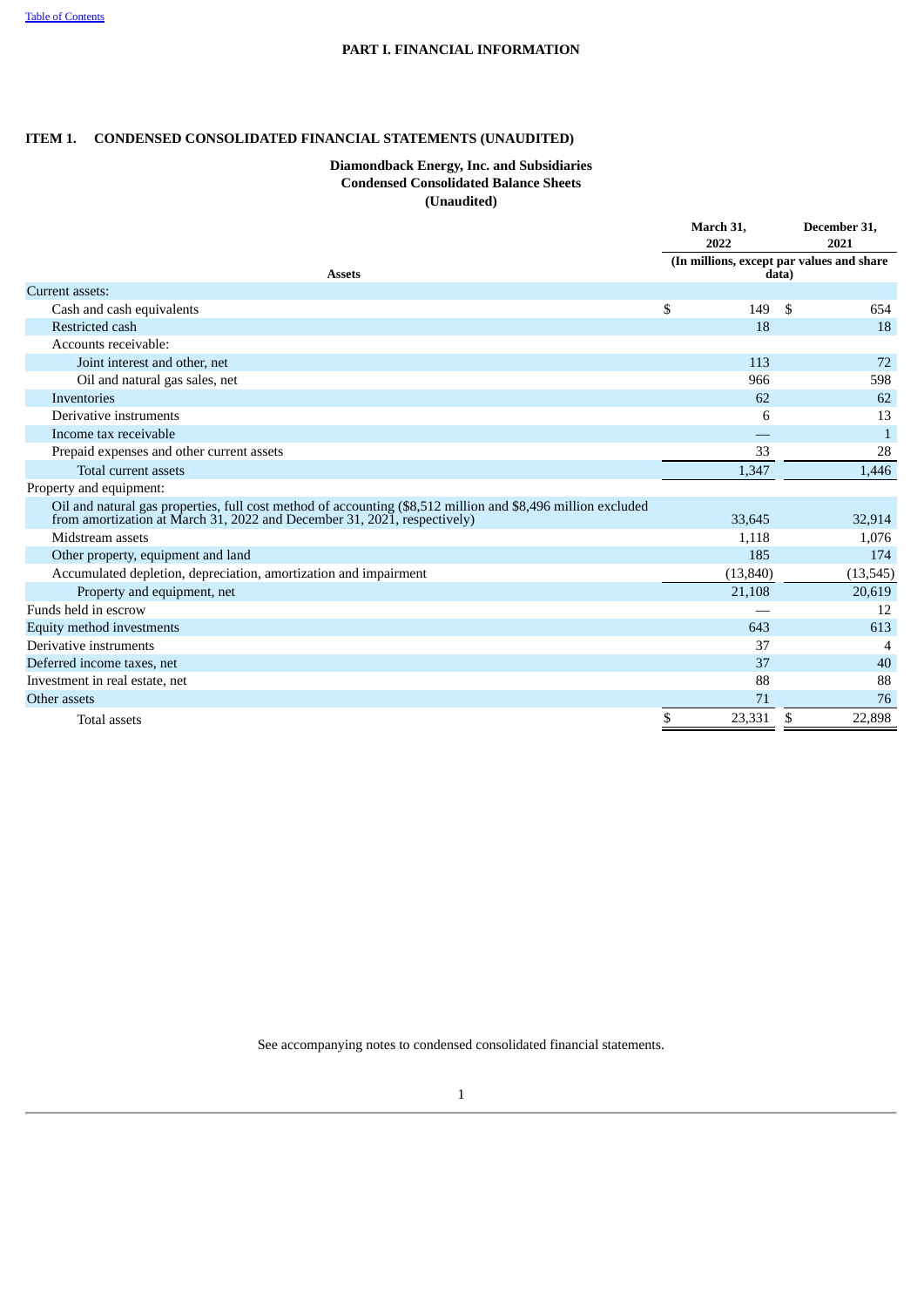# **Diamondback Energy, Inc. and Subsidiaries Condensed Consolidated Balance Sheets - (Continued) (Unaudited)**

|                                                                                                                                                                                   | March 31,<br>2022        | December 31,<br>2021<br>(In millions, except par values and share |
|-----------------------------------------------------------------------------------------------------------------------------------------------------------------------------------|--------------------------|-------------------------------------------------------------------|
| <b>Liabilities and Stockholders' Equity</b>                                                                                                                                       |                          | data)                                                             |
| <b>Current liabilities:</b>                                                                                                                                                       |                          |                                                                   |
| Accounts payable - trade                                                                                                                                                          | \$<br>49                 | \$<br>36                                                          |
| Accrued capital expenditures                                                                                                                                                      | 301                      | 295                                                               |
| Current maturities of long-term debt                                                                                                                                              | 45                       | 45                                                                |
| Other accrued liabilities                                                                                                                                                         | 411                      | 419                                                               |
| Revenues and royalties payable                                                                                                                                                    | 578                      | 452                                                               |
| Derivative instruments                                                                                                                                                            | 339                      | 174                                                               |
| Deferred income taxes                                                                                                                                                             | 149                      | 17                                                                |
| Total current liabilities                                                                                                                                                         | 1,872                    | 1,438                                                             |
| Long-term debt                                                                                                                                                                    | 5,803                    | 6,642                                                             |
| Derivative instruments                                                                                                                                                            | 94                       | 29                                                                |
| Asset retirement obligations                                                                                                                                                      | 254                      | 166                                                               |
| Deferred income taxes                                                                                                                                                             | 1,421                    | 1,338                                                             |
| Other long-term liabilities                                                                                                                                                       | 35                       | 40                                                                |
| <b>Total liabilities</b>                                                                                                                                                          | 9,479                    | 9,653                                                             |
| Commitments and contingencies (Note 14)                                                                                                                                           |                          |                                                                   |
| Stockholders' equity:                                                                                                                                                             |                          |                                                                   |
| Common stock, \$0.01 par value; 400,000,000 shares authorized; 177,550,589 and 177,551,347 shares issued<br>and outstanding at March 31, 2022 and December 31, 2021, respectively | $\overline{\phantom{a}}$ | 2                                                                 |
| Additional paid-in capital                                                                                                                                                        | 14,067                   | 14,084                                                            |
| Retained earnings (accumulated deficit)                                                                                                                                           | (1, 326)                 | (1,998)                                                           |
| Total Diamondback Energy, Inc. stockholders' equity                                                                                                                               | 12,743                   | 12,088                                                            |
| Non-controlling interest                                                                                                                                                          | 1,109                    | 1,157                                                             |
| <b>Total equity</b>                                                                                                                                                               | 13,852                   | 13,245                                                            |
| Total liabilities and equity                                                                                                                                                      | \$<br>23,331             | \$<br>22,898                                                      |

<span id="page-7-0"></span>See accompanying notes to condensed consolidated financial statements.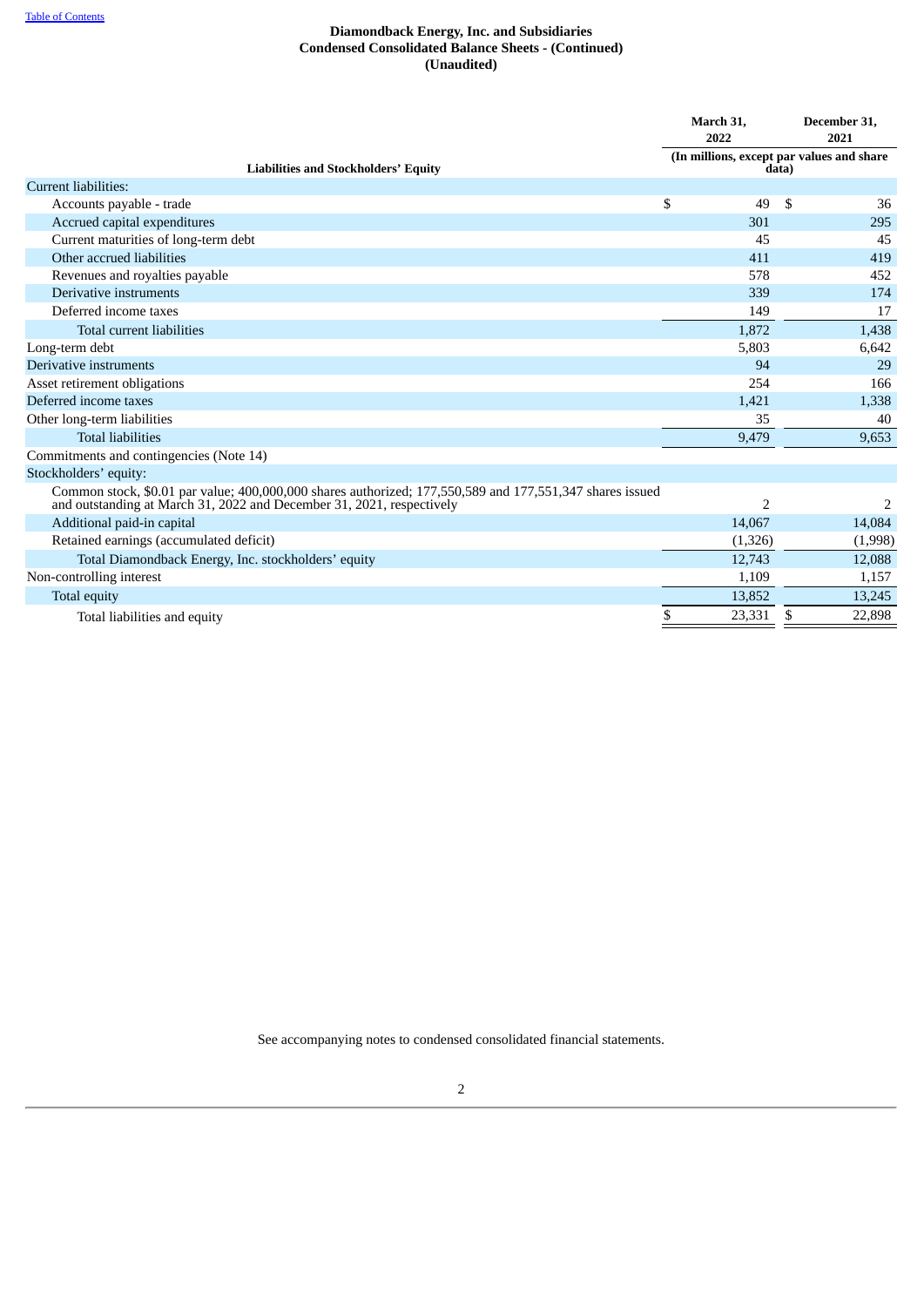# **Diamondback Energy, Inc. and Subsidiaries Condensed Consolidated Statements of Operations (Unaudited)**

|                                                            | Three Months Ended March 31,                   |               |                          |
|------------------------------------------------------------|------------------------------------------------|---------------|--------------------------|
|                                                            | 2022                                           |               | 2021                     |
|                                                            | (In millions, except per share amounts, shares | in thousands) |                          |
| <b>Revenues:</b>                                           |                                                |               |                          |
| Oil sales                                                  | \$<br>1,946                                    | - \$          | 944                      |
| Natural gas sales                                          | 154                                            |               | 104                      |
| Natural gas liquid sales                                   | 289                                            |               | 124                      |
| Midstream services                                         | 17                                             |               | 11                       |
| Other operating income                                     | 2                                              |               | $\mathbf{1}$             |
| Total revenues                                             | 2,408                                          |               | 1,184                    |
| <b>Costs and expenses:</b>                                 |                                                |               |                          |
| Lease operating expenses                                   | 149                                            |               | 102                      |
| Production and ad valorem taxes                            | 161                                            |               | 75                       |
| Gathering and transportation                               | 59                                             |               | 31                       |
| Midstream services expense                                 | 22                                             |               | 28                       |
| Depreciation, depletion, amortization and accretion        | 313                                            |               | 273                      |
| General and administrative expenses                        | 36                                             |               | 25                       |
| Merger and integration expense                             |                                                |               | 75                       |
| Other operating expense                                    | 8                                              |               | $\overline{\mathcal{A}}$ |
| Total costs and expenses                                   | 748                                            |               | 613                      |
| Income (loss) from operations                              | 1,660                                          |               | 571                      |
| Other income (expense):                                    |                                                |               |                          |
| Interest expense, net                                      | (40)                                           |               | (56)                     |
| Other income (expense), net                                | $\mathbf{1}$                                   |               | $\mathbf{1}$             |
| Gain (loss) on derivative instruments, net                 | (552)                                          |               | (164)                    |
| Gain (loss) on extinguishment of debt                      | (54)                                           |               | (61)                     |
| Income (loss) from equity investments                      | 9                                              |               | (3)                      |
| Total other income (expense), net                          | (636)                                          |               | (283)                    |
| Income (loss) before income taxes                          | 1,024                                          |               | 288                      |
| Provision for (benefit from) income taxes                  | 221                                            |               | 65                       |
| Net income (loss)                                          | 803                                            |               | 223                      |
| Net income (loss) attributable to non-controlling interest | 24                                             |               | $\overline{3}$           |
| Net income (loss) attributable to Diamondback Energy, Inc. | \$<br>779                                      | \$            | 220                      |
| Earnings (loss) per common share:                          |                                                |               |                          |
| <b>Basic</b>                                               | \$<br>4.39                                     | \$            | 1.34                     |
| <b>Diluted</b>                                             | \$<br>4.36                                     | \$            | 1.33                     |
| Weighted average common shares outstanding:                |                                                |               |                          |
| <b>Basic</b>                                               | 177,565                                        |               | 164,169                  |
| Diluted                                                    | 178,555                                        |               | 164,926                  |
| Dividends declared per share                               | \$<br>3.05                                     | -\$           | 0.40                     |

<span id="page-8-0"></span>See accompanying notes to condensed consolidated financial statements.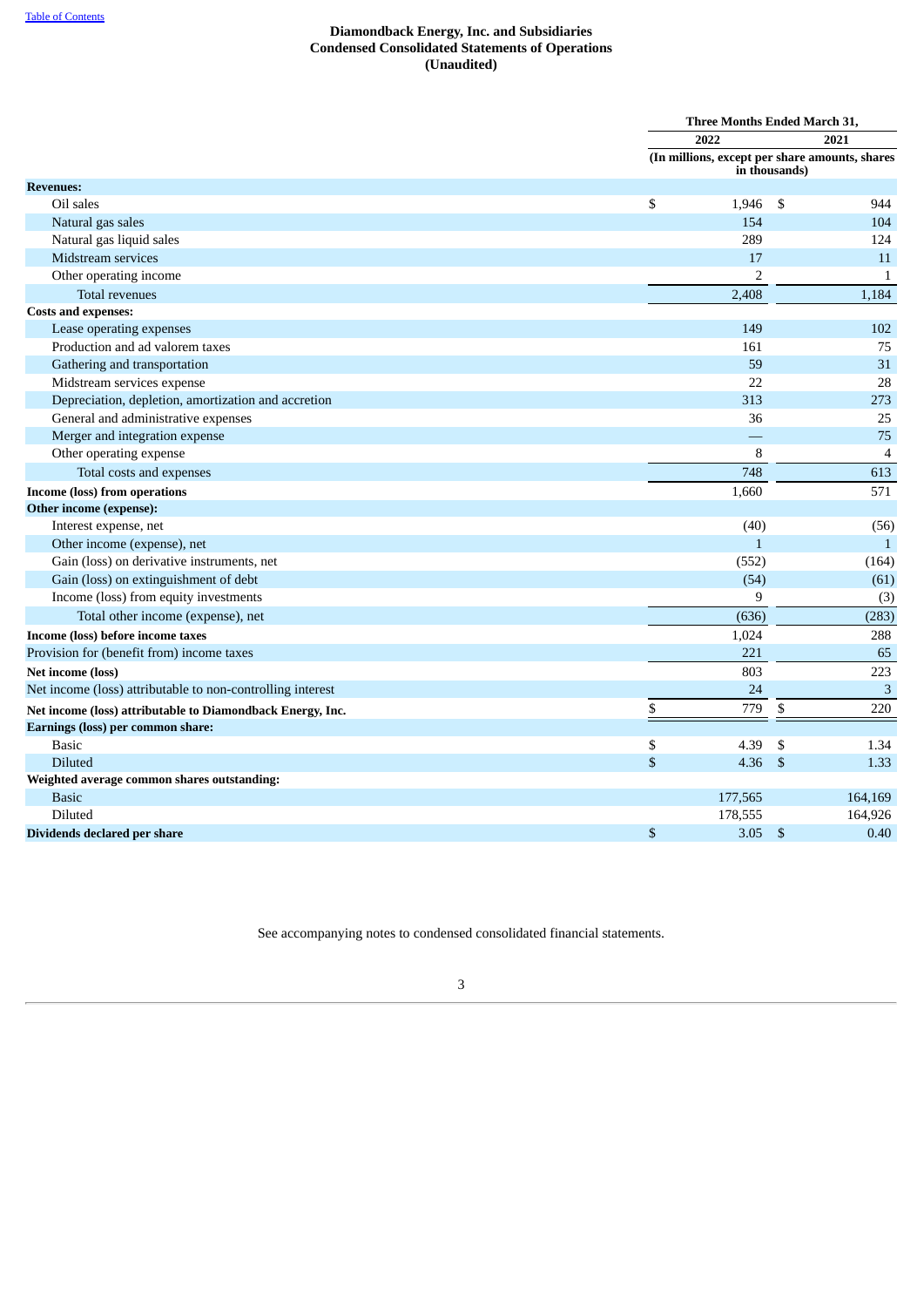# **Diamondback Energy, Inc. and Subsidiaries Condensed Consolidated Statements of Stockholders' Equity (Unaudited)**

|                                                                                | <b>Common Stock</b>     |                |               | <b>Additional</b><br>Paid-in | <b>Retained</b><br>Earnings<br>(Accumulated | <b>Non-Controlling</b> |                |        |  |
|--------------------------------------------------------------------------------|-------------------------|----------------|---------------|------------------------------|---------------------------------------------|------------------------|----------------|--------|--|
|                                                                                | Shares<br><b>Amount</b> |                |               | <b>Capital</b>               | Deficit)                                    | Interest               |                | Total  |  |
|                                                                                |                         |                |               |                              | (\$ in millions, shares in thousands)       |                        |                |        |  |
| <b>Balance December 31, 2021</b>                                               | 177,551 \$              | $2^{\circ}$    | <sup>\$</sup> | 14,084 \$                    | $(1,998)$ \$                                | 1,157                  | $\mathfrak{S}$ | 13,245 |  |
| Unit-based compensation                                                        |                         |                |               |                              |                                             | З                      |                | З      |  |
| Distribution equivalent rights payments                                        |                         |                |               |                              |                                             | (1)                    |                | (1)    |  |
| Stock-based compensation                                                       |                         |                |               | 16                           |                                             |                        |                | 16     |  |
| Cash paid for tax withholding on vested equity awards                          |                         |                |               | (15)                         |                                             |                        |                | (15)   |  |
| Repurchased shares under buyback program                                       | (58)                    |                |               | (7)                          |                                             |                        |                | (7)    |  |
| Repurchased units under buyback programs                                       |                         |                |               |                              |                                             | (42)                   |                | (42)   |  |
| Distributions to non-controlling interest                                      |                         |                |               |                              |                                             | (47)                   |                | (47)   |  |
| Dividend paid                                                                  |                         |                |               |                              | (107)                                       |                        |                | (107)  |  |
| Exercise of stock options and issuance of restricted stock<br>units and awards | 58                      |                |               |                              |                                             |                        |                |        |  |
| Change in ownership of consolidated subsidiaries, net                          |                         |                |               | (12)                         |                                             | 15                     |                | 3      |  |
| Net income (loss)                                                              |                         |                |               |                              | 779                                         | 24                     |                | 803    |  |
| <b>Balance March 31, 2022</b>                                                  | 177,551                 | $\overline{2}$ | \$            | 14,067                       | (1,326)                                     | 1,109                  |                | 13,852 |  |

|                                                                                | <b>Common Stock</b> |                |    | <b>Additional</b><br>Paid-in | <b>Retained</b><br><b>Earnings</b><br><b>(Accumulated)</b> | <b>Non-Controlling</b> |        |
|--------------------------------------------------------------------------------|---------------------|----------------|----|------------------------------|------------------------------------------------------------|------------------------|--------|
|                                                                                | <b>Shares</b>       | <b>Amount</b>  |    | <b>Capital</b>               | Deficit)                                                   | Interest               | Total  |
|                                                                                |                     |                |    |                              | (\$ in millions, shares in thousands)                      |                        |        |
| <b>Balance December 31, 2020</b>                                               | 158,088 \$          |                | 2S | 12,656 \$                    | $(3,864)$ \$                                               | $1,010$ \$             | 9,804  |
| Unit-based compensation                                                        |                     |                |    |                              |                                                            | З                      |        |
| Distribution equivalent rights payments                                        |                     |                |    |                              | (1)                                                        |                        | (1)    |
| Common units issued for acquisitions                                           | 22,795              |                |    | 1,727                        |                                                            |                        | 1,727  |
| Stock-based compensation                                                       |                     |                |    | 11                           |                                                            |                        | 11     |
| Cash paid for tax withholding on vested equity awards                          |                     |                |    | (6)                          |                                                            |                        | (6)    |
| Repurchased units under buyback programs                                       |                     |                |    |                              |                                                            | (24)                   | (24)   |
| Distributions to non-controlling interest                                      |                     |                |    |                              |                                                            | (17)                   | (17)   |
| Dividend paid                                                                  |                     |                |    |                              | (68)                                                       |                        | (68)   |
| Exercise of stock options and issuance of restricted stock<br>units and awards | 101                 |                |    |                              |                                                            |                        |        |
| Change in ownership of consolidated subsidiaries, net                          |                     |                |    | (4)                          |                                                            | 4                      |        |
| Net income (loss)                                                              |                     |                |    |                              | 220                                                        | 3                      | 223    |
| <b>Balance March 31, 2021</b>                                                  | 180,984 \$          | $\overline{2}$ | \$ | 14,384 \$                    | (3,713)                                                    | 979<br>-S              | 11,652 |

<span id="page-9-0"></span>See accompanying notes to condensed consolidated financial statements.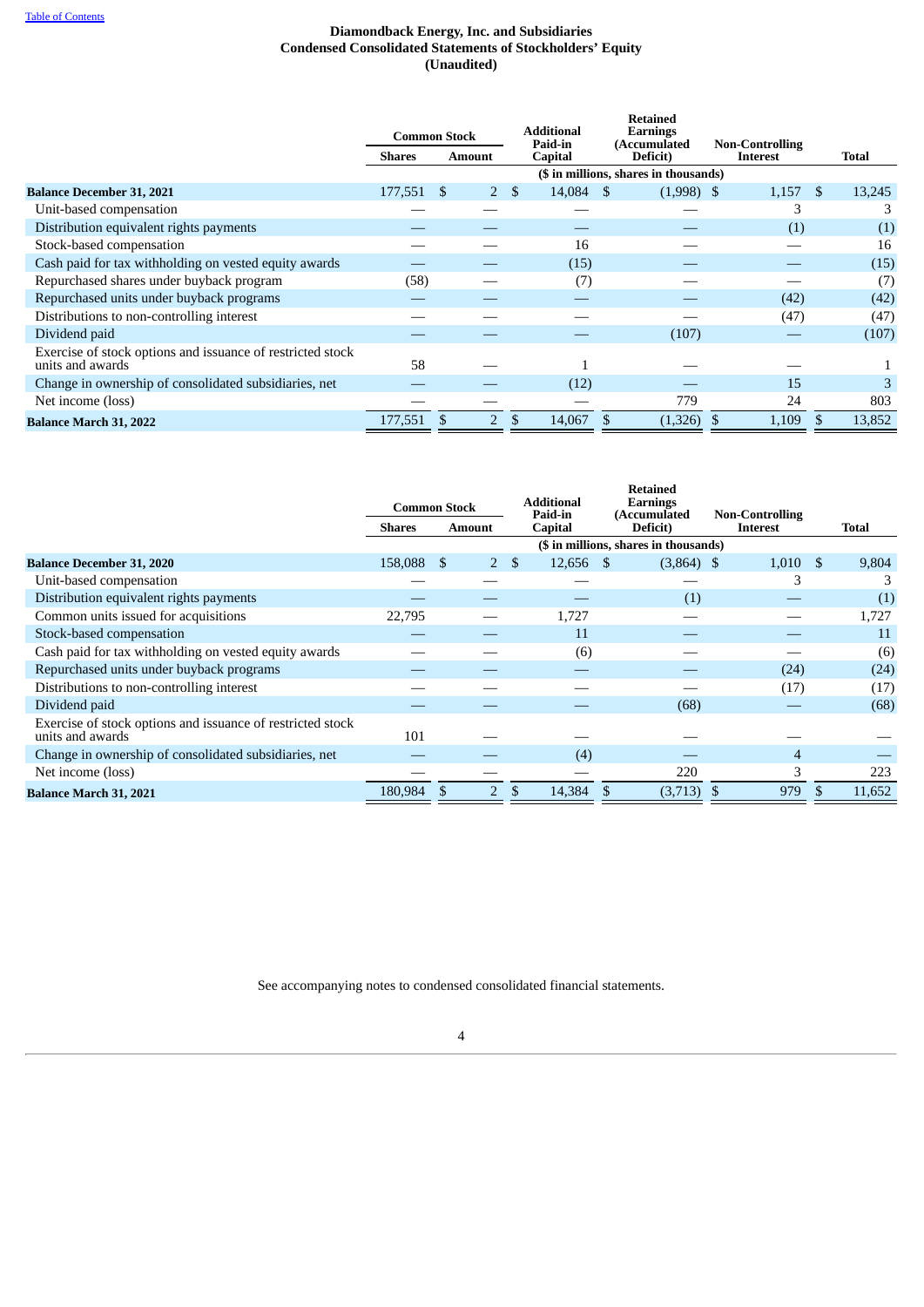# **Diamondback Energy, Inc. and Subsidiaries Condensed Consolidated Statements of Cash Flows (Unaudited)**

|                                                                                                    | Three Months Ended March 31, |                |               |          |
|----------------------------------------------------------------------------------------------------|------------------------------|----------------|---------------|----------|
|                                                                                                    |                              | 2022           |               | 2021     |
|                                                                                                    |                              |                | (In millions) |          |
| Cash flows from operating activities:                                                              |                              |                |               |          |
| Net income (loss)                                                                                  | \$                           | 803            | \$            | 223      |
| Adjustments to reconcile net income (loss) to net cash provided by (used in) operating activities: |                              |                |               |          |
| Provision for (benefit from) deferred income taxes                                                 |                              | 89             |               | 64       |
| Depreciation, depletion, amortization and accretion                                                |                              | 313            |               | 273      |
| (Gain) loss on extinguishment of debt                                                              |                              | 54             |               | 61       |
| (Gain) loss on derivative instruments, net                                                         |                              | 552            |               | 164      |
| Cash received (paid) on settlement of derivative instruments                                       |                              | (420)          |               | (178)    |
| Equity-based compensation expense                                                                  |                              | 15             |               | 10       |
| Other                                                                                              |                              | 5              |               | 10       |
| Changes in operating assets and liabilities:                                                       |                              |                |               |          |
| Accounts receivable                                                                                |                              | (403)          |               | (137)    |
| Income tax receivable                                                                              |                              | $\mathbf{1}$   |               | 100      |
| Prepaid expenses and other                                                                         |                              | $\overline{2}$ |               | 22       |
| Accounts payable and accrued liabilities                                                           |                              | (13)           |               | (26)     |
| Income tax payable                                                                                 |                              | 132            |               |          |
| Revenues and royalties payable                                                                     |                              | 125            |               | 50       |
| Other                                                                                              |                              | (3)            |               | (12)     |
| Net cash provided by (used in) operating activities                                                |                              | 1,252          |               | 624      |
| Cash flows from investing activities:                                                              |                              |                |               |          |
| Drilling, completions and infrastructure additions to oil and natural gas properties               |                              | (418)          |               | (289)    |
| Additions to midstream assets                                                                      |                              | (19)           |               | (7)      |
| Property acquisitions                                                                              |                              | (296)          |               | (346)    |
| Proceeds from sale of assets                                                                       |                              | 35             |               |          |
| Contributions to equity method investments                                                         |                              | (29)           |               | (4)      |
| Distributions from equity method investments                                                       |                              |                |               | 9        |
| Other                                                                                              |                              | 11             |               | 50       |
| Net cash provided by (used in) investing activities                                                |                              | (716)          |               | (587)    |
| Cash flows from financing activities:                                                              |                              |                |               |          |
| Proceeds from borrowings under credit facilities                                                   |                              | 79             |               | 432      |
| Repayments under credit facilities                                                                 |                              | (100)          |               | (455)    |
| Proceeds from senior notes                                                                         |                              | 750            |               | 2,200    |
| Repayment of senior notes                                                                          |                              | (1,500)        |               | (1, 916) |
| Proceeds from (repayments to) joint venture                                                        |                              | 5              |               | (4)      |
| Premium on extinguishment of debt                                                                  |                              | (47)           |               | (166)    |
| Repurchased shares under buyback program                                                           |                              | (7)            |               |          |
| Repurchased units under buyback program                                                            |                              | (42)           |               | (24)     |
| Dividends to stockholders                                                                          |                              | (107)          |               | (68)     |
| Distributions to non-controlling interest                                                          |                              | (47)           |               | (17)     |
| Financing portion of net cash received (paid) for derivative instruments                           |                              |                |               | 76       |
| Other                                                                                              |                              | (25)           |               | (29)     |
| Net cash provided by (used in) financing activities                                                |                              | (1,041)        |               | 29       |
| Net increase (decrease) in cash and cash equivalents                                               |                              | (505)          |               | 66       |
| Cash, cash equivalents and restricted cash at beginning of period                                  |                              | 672            |               | 108      |
| Cash, cash equivalents and restricted cash at end of period <sup>(1)</sup>                         | \$                           | 167            | $\mathbb{S}$  | 174      |
|                                                                                                    |                              |                |               |          |

<span id="page-10-0"></span>(1) See [Note 2—Summary of Significant Accounting Policies](#page-11-0)

See accompanying notes to condensed consolidated financial statements.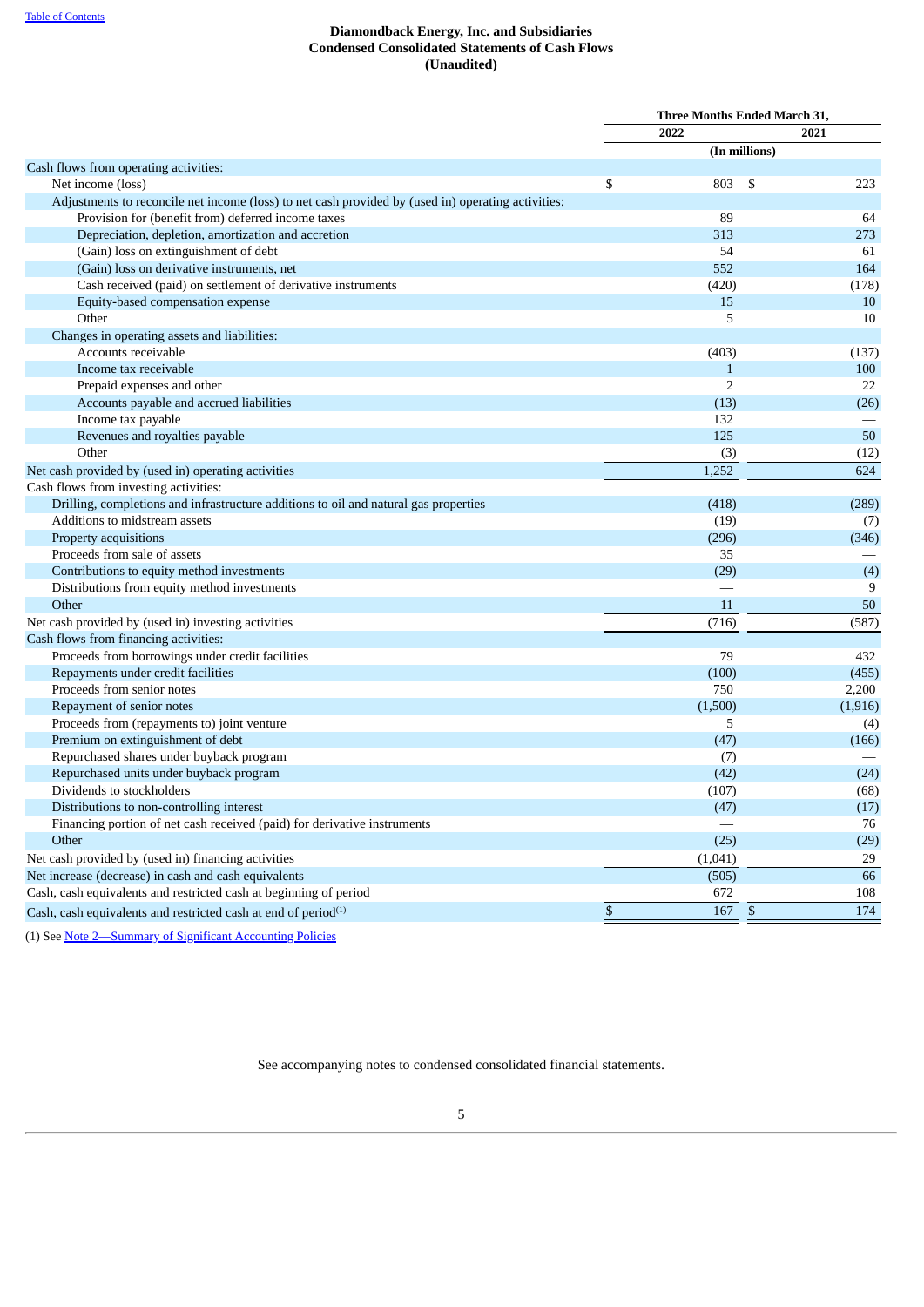# **1. DESCRIPTION OF THE BUSINESS AND BASIS OF PRESENTATION**

#### *Organization and Description of the Business*

Diamondback Energy, Inc., together with its subsidiaries (collectively referred to as "Diamondback" or the "Company" unless the context otherwise requires), is an independent oil and natural gas company currently focused on the acquisition, development, exploration and exploitation of unconventional, onshore oil and natural gas reserves in the Permian Basin in West Texas.

As of March 31, 2022, the wholly owned subsidiaries of Diamondback include Diamondback E&P LLC ("Diamondback E&P"), a Delaware limited liability company, Viper Energy Partners GP LLC, a Delaware limited liability company, Rattler Midstream GP LLC, a Delaware limited liability company, and QEP Resources, Inc. ("QEP"), a Delaware corporation.

#### *Basis of Presentation*

The condensed consolidated financial statements include the accounts of the Company and its subsidiaries after all significant intercompany balances and transactions have been eliminated upon consolidation.

Diamondback's publicly traded subsidiaries Viper Energy Partners LP ("Viper") and Rattler Midstream LP ("Rattler") are consolidated in the Company's financial statements. As of March 31, 2022, the Company owned approximately 55% of Viper's total units outstanding. The Company's wholly owned subsidiary, Viper Energy Partners GP LLC, is the general partner of Viper. As of March 31, 2022, the Company owned approximately 74% of Rattler's total units outstanding. The Company's wholly owned subsidiary, Rattler Midstream GP LLC, is the general partner of Rattler. The results of operations attributable to the non-controlling interest in Viper and Rattler are presented within equity and net income and are shown separately from the Company's equity and net income attributable to the Company.

These condensed consolidated financial statements have been prepared by the Company without audit, pursuant to the rules and regulations of the SEC. They reflect all adjustments that are, in the opinion of management, necessary for a fair statement of the results for interim periods, on a basis consistent with the annual audited financial statements. All such adjustments are of a normal recurring nature. Certain information, accounting policies and footnote disclosures normally included in financial statements prepared in accordance with GAAP have been omitted pursuant to SEC rules and regulations, although the Company believes the disclosures are adequate to make the information presented not misleading. This Quarterly Report on Form 10–Q should be read in conjunction with the Company's most recent Annual Report on Form 10–K for the fiscal year ended December 31, 2021, which contains a summary of the Company's significant accounting policies and other disclosures.

#### *Reclassifications*

Certain prior period amounts have been reclassified to conform to the current period financial statement presentation. These reclassifications had an immaterial effect on the previously reported total assets, total liabilities, stockholders' equity, results of operations or cash flows.

#### <span id="page-11-0"></span>**2. SUMMARY OF SIGNIFICANT ACCOUNTING POLICIES**

#### *Use of Estimates*

Certain amounts included in or affecting the Company's consolidated financial statements and related disclosures must be estimated by management, requiring certain assumptions to be made with respect to values or conditions that cannot be known with certainty at the time the consolidated financial statements are prepared. These estimates and assumptions affect the amounts the Company reports for assets and liabilities and the Company's disclosure of contingent assets and liabilities as of the date of the consolidated financial statements. Actual results could differ from those estimates.

Making accurate estimates and assumptions is particularly difficult in the oil and natural gas industry, given the challenges resulting from volatility in oil and natural gas prices and the effects of the COVID-19 pandemic. Such circumstances generally increase the uncertainty in the Company's accounting estimates, particularly those involving financial forecasts.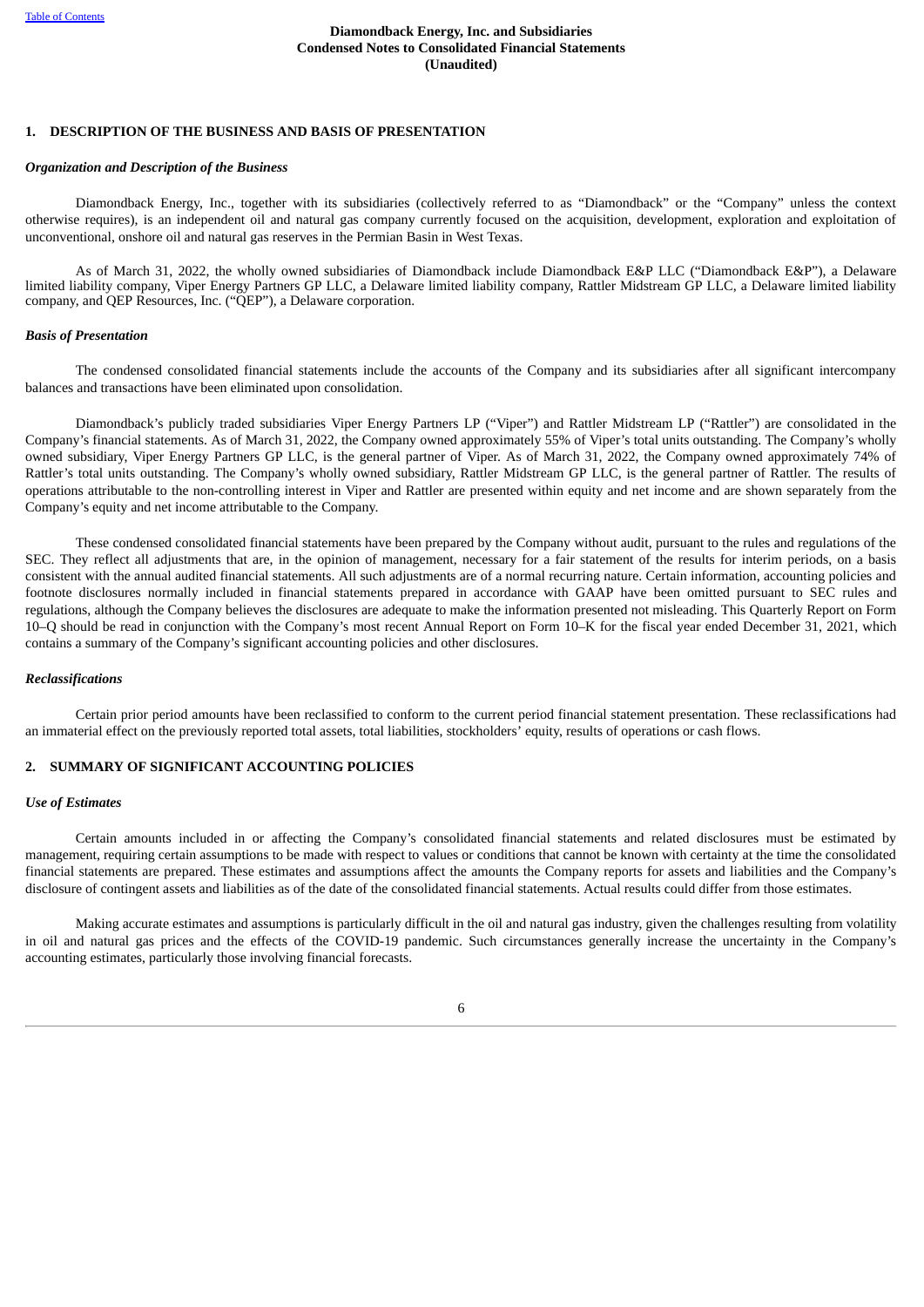The Company evaluates these estimates on an ongoing basis, using historical experience, consultation with experts and other methods the Company considers reasonable in the particular circumstances. Nevertheless, actual results may differ significantly from the Company's estimates. Any effects on the Company's business, financial position or results of operations resulting from revisions to these estimates are recorded in the period in which the facts that give rise to the revision become known. Significant items subject to such estimates and assumptions include estimates of proved oil and natural gas reserves and related present value estimates of future net cash flows therefrom, the carrying value of oil and natural gas properties, the fair value determination of acquired assets and liabilities assumed, fair value estimates of derivative instruments and estimates of income taxes.

#### *Cash, Cash Equivalents and Restricted Cash*

The following table provides a reconciliation of cash, cash equivalents and restricted cash as reported at the end of the period in the condensed consolidated statements of cash flows for the three months ended March 31, 2022 and 2021 to the line items within the condensed consolidated balance sheets:

|                                                  | Three Months Ended March 31, |               |      |  |
|--------------------------------------------------|------------------------------|---------------|------|--|
|                                                  | 2022                         |               | 2021 |  |
|                                                  |                              | (In millions) |      |  |
| Cash and cash equivalents                        | 149                          |               | 121  |  |
| Restricted cash                                  | 18                           |               | 19   |  |
| Restricted cash included in funds held in escrow |                              |               | 34   |  |
| Total cash, cash equivalents and restricted cash | 167                          |               | 174  |  |

#### *Recent Accounting Pronouncements*

*Recently Adopted Pronouncements*

There are no recently adopted pronouncements.

*Accounting Pronouncements Not Yet Adopted*

In October 2021, the FASB issued ASU 2021-08, "Business Combinations (Topic 805) – Accounting for Contract Assets and Contract Liabilities from Contracts with Customers." This update requires the acquirer in a business combination to record contract asset and liabilities following Topic 606 – "Revenue from Contracts with Customers" at acquisition as if it had originated the contract, rather than at fair value. This update is effective for public business entities beginning after December 15, 2022 with early adoption permitted. The Company continues to evaluate the provisions of this update, but does not believe the adoption will have a material impact on its financial position, results of operations or liquidity.

The Company considers the applicability and impact of all ASUs. ASUs not discussed above were assessed and determined to be either not applicable, the effects of adoption are not expected to be material or are clarifications of ASUs previously disclosed.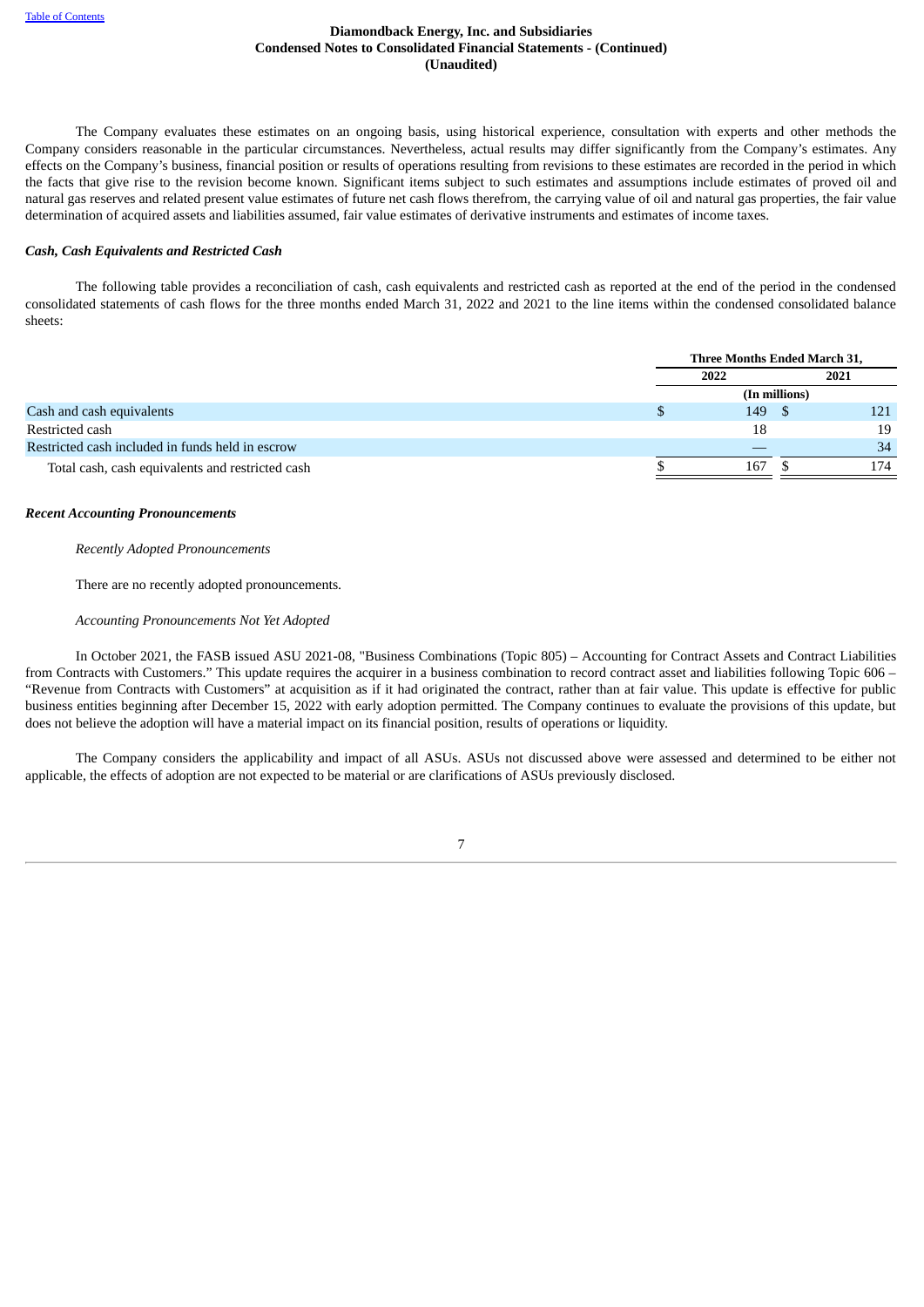# **3. REVENUE FROM CONTRACTS WITH CUSTOMERS**

#### *Revenue from Contracts with Customers*

Sales of oil, natural gas and natural gas liquids are recognized at the point control of the product is transferred to the customer. Virtually all of the pricing provisions in the Company's contracts are tied to a market index, with certain adjustments based on, among other factors, whether a well delivers to a gathering or transmission line, the quality of the oil or natural gas and the prevailing supply and demand conditions. As a result, the price of the oil, natural gas and natural gas liquids fluctuates to remain competitive with other available oil, natural gas and natural gas liquids supplies. The following tables present the Company's revenue from contracts with customers disaggregated by product type and basin:

|                          |   | Three Months Ended March 31, 2022 |                   |               |              |  |                         | Three Months Ended March 31, 2021 |       |              |
|--------------------------|---|-----------------------------------|-------------------|---------------|--------------|--|-------------------------|-----------------------------------|-------|--------------|
|                          |   | <b>Midland</b><br>Basin           | Delaware<br>Basin | Other         | <b>Total</b> |  | Midland<br><b>Basin</b> | <b>Delaware</b><br><b>Basin</b>   | Other | <b>Total</b> |
|                          |   |                                   |                   | (In millions) |              |  |                         |                                   |       |              |
| Oil sales                | ъ | 1.398 \$                          | 545 \$            | 3\$           | 1.946        |  | 569 \$                  | 358S                              | 17S   | 944          |
| Natural gas sales        |   | 98                                | 56                |               | 154          |  | 41                      | 61                                |       | 104          |
| Natural gas liquid sales |   | 191                               | 97                |               | 289          |  | 75                      | 47                                |       | 124          |
| Total                    |   | L.687 \$                          | 698 \$            | 4\$           | 2,389        |  | 685 \$                  | 466 \$                            | 21 \$ | 1,172        |

#### <span id="page-13-0"></span>**4. ACQUISITIONS AND DIVESTITURES**

#### *First Quarter 2022 Acquisition*

On January 18, 2022, the Company acquired, from an unrelated third-party seller, approximately 6,200 net acres in the Delaware Basin for \$232 million in cash, including customary post-closing adjustments. The acquisition was funded through cash on hand.

#### *Guidon Operating LLC*

On February 26, 2021, the Company completed its acquisition of all leasehold interests and related assets of Guidon Operating LLC (the "Guidon Acquisition") which include approximately 32,500 net acres in the Northern Midland Basin in exchange for 10.68 million shares of the Company's common stock and \$375 million of cash. The cash portion of this transaction was funded through a combination of cash on hand and borrowings under the Company's credit facility. As a result of the Guidon Acquisition, the Company added approximately 210 gross producing wells.

The following table presents the acquisition consideration paid in the Guidon Acquisition (in millions, except per share data, shares in thousands):

| <b>Consideration:</b>                                                         |        |
|-------------------------------------------------------------------------------|--------|
| Shares of Diamondback common stock issued at closing                          | 10.676 |
| Closing price per share of Diamondback common stock on the closing date       | 69.28  |
| Fair value of Diamondback common stock issued                                 | 740    |
| Cash consideration                                                            | 375    |
| Total consideration (including fair value of Diamondback common stock issued) | 1.115  |

#### *Purchase Price Allocation*

The Guidon Acquisition has been accounted for as a business combination using the acquisition method. The following table represents the allocation of the total purchase price paid in the Guidon Acquisition to the identifiable assets acquired based on the fair values at the acquisition date. The purchase price allocation was complete as of the first quarter of 2022.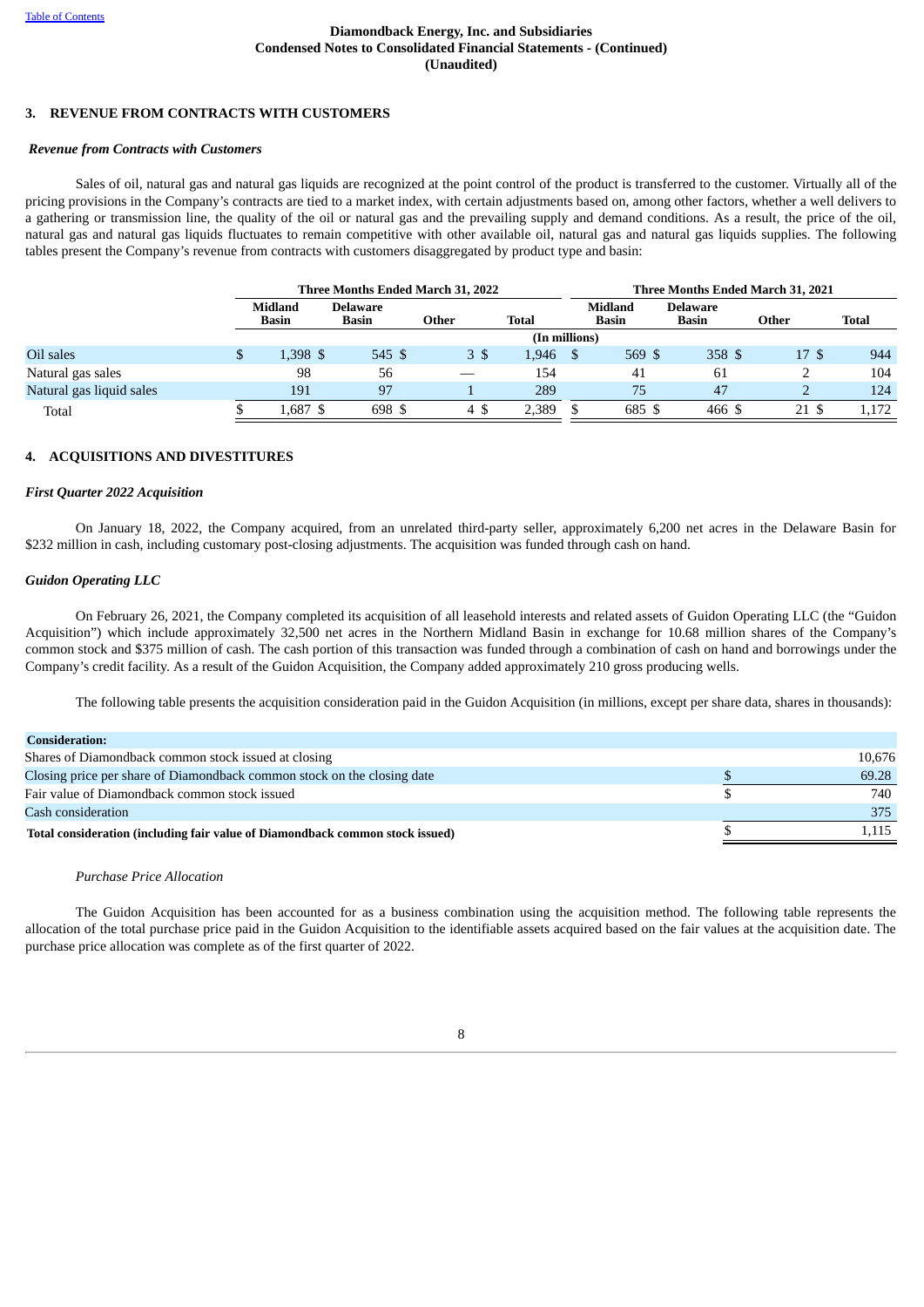The following table sets forth the Company's purchase price allocation (in millions):

| <b>Total consideration</b>                  | D | 1,115 |
|---------------------------------------------|---|-------|
|                                             |   |       |
| <b>Fair value of liabilities assumed:</b>   |   |       |
| Asset retirement obligations                |   |       |
|                                             |   |       |
| Fair value of assets acquired:              |   |       |
| Oil and gas properties                      |   | 1,110 |
| Midstream assets                            |   | 14    |
| Amount attributable to assets acquired      |   | 1,124 |
| Net assets acquired and liabilities assumed |   | 1,115 |

Oil and natural gas properties were valued using an income approach utilizing the discounted cash flow method, which takes into account production forecasts, projected commodity prices and pricing differentials, and estimates of future capital and operating costs which were then discounted utilizing an estimated weighted-average cost of capital for industry market participants. The fair value of acquired midstream assets was based on the cost approach, which utilized asset listings and cost records with consideration for the reported age, condition, utilization and economic support of the assets. The majority of the measurements of assets acquired and liabilities assumed are based on inputs that are not observable in the market and are therefore considered Level 3 inputs.

With the completion of the Guidon Acquisition, the Company acquired proved properties of \$537 million and unproved properties of \$573 million. The results of operations attributable to the Guidon Acquisition since the acquisition date have been included in the condensed consolidated statements of operations and include \$28 million of total revenue and \$16 million of net income for the three months ended March 31, 2021.

#### *QEP Resources, Inc.*

On March 17, 2021, the Company completed its acquisition of QEP in an all-stock transaction (the "QEP Merger"). The addition of QEP's assets increased the Company's net acreage in the Midland Basin by approximately 49,000 net acres. Under the terms of the QEP Merger, each eligible share of QEP common stock issued and outstanding immediately prior to the effective time converted into the right to receive 0.050 of a share of Diamondback common stock, with cash being paid in lieu of any fractional shares (the "merger consideration").

The following table presents the acquisition consideration paid to QEP stockholders in the QEP Merger (in millions, except per share data, shares in thousands):

| <b>Consideration:</b>                                                                 |         |
|---------------------------------------------------------------------------------------|---------|
| Eligible shares of QEP common stock converted into shares of Diamondback common stock | 238,153 |
| Shares of QEP equity awards included in precombination consideration                  | 4,221   |
| Total shares of QEP common stock eligible for merger consideration                    | 242,374 |
| Exchange ratio                                                                        | 0.050   |
| Shares of Diamondback common stock issued as merger consideration                     | 12,119  |
| Closing price per share of Diamondback common stock                                   | 81.41   |
| Total consideration (fair value of the Company's common stock issued)                 | 987     |
|                                                                                       |         |

#### *Purchase Price Allocation*

The QEP Merger has been accounted for as a business combination using the acquisition method. The following table represents the preliminary allocation of the total purchase price for the acquisition of QEP to the identifiable assets acquired and the liabilities assumed based on the fair values at the acquisition date. The purchase price allocation was complete as of the first quarter of 2022.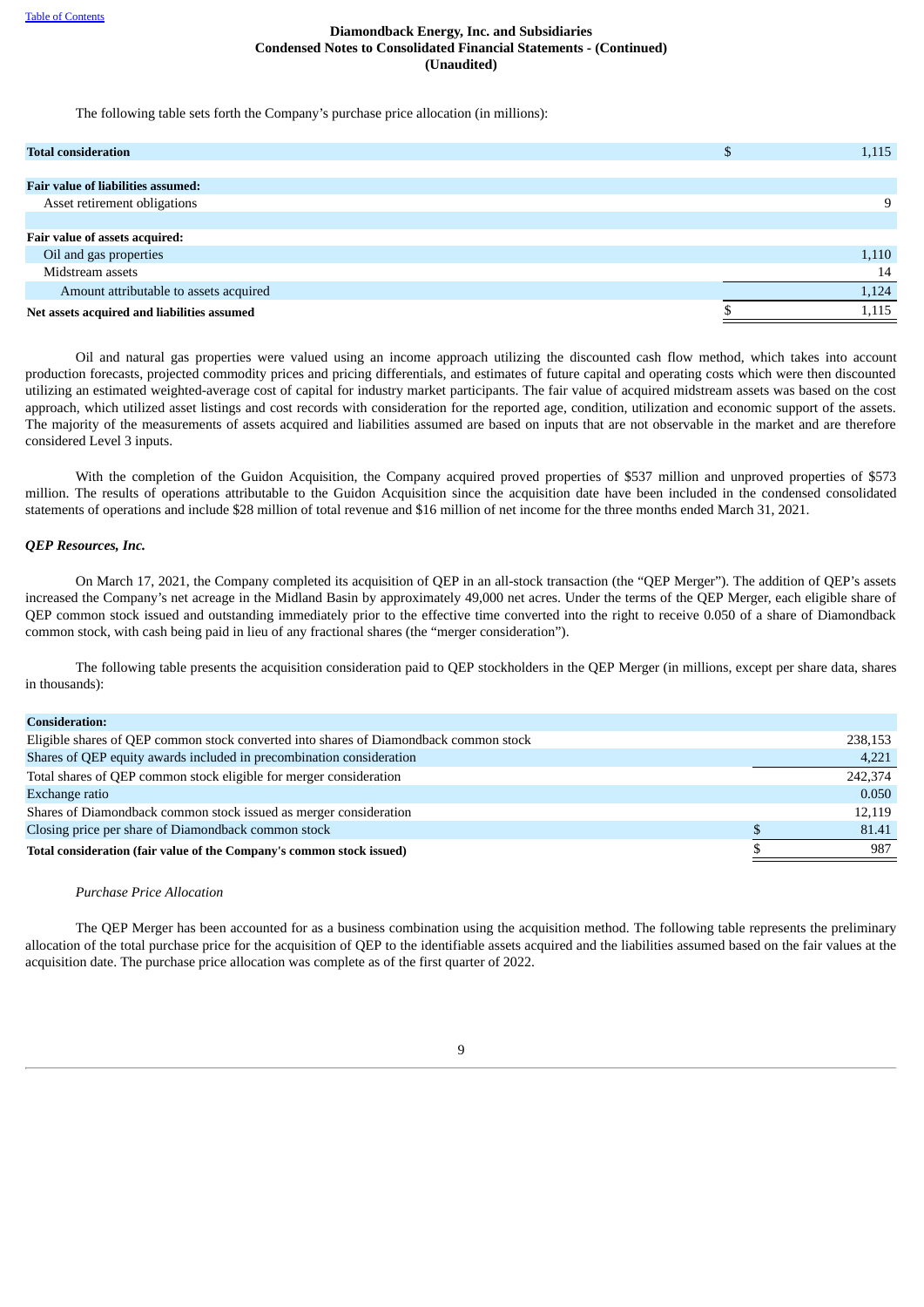The following table sets forth the Company's purchase price allocation (in millions):

| <b>Total consideration</b>                           | \$<br>987   |
|------------------------------------------------------|-------------|
| <b>Fair value of liabilities assumed:</b>            |             |
| Accounts payable - trade                             | \$<br>26    |
| Accrued capital expenditures                         | 38          |
| Other accrued liabilities                            | 107         |
| Revenues and royalties payable                       | 67          |
| Derivative instruments                               | 242         |
| Long-term debt                                       | 1,710       |
| Asset retirement obligations                         | 54          |
| Other long-term liabilities                          | 63          |
| Amount attributable to liabilities assumed           | \$<br>2,307 |
|                                                      |             |
| Fair value of assets acquired:                       |             |
| Cash, cash equivalents and restricted cash           | \$<br>22    |
| Accounts receivable - joint interest and other, net  | 87          |
| Accounts receivable - oil and natural gas sales, net | 44          |
| Inventories                                          | 18          |
| Income tax receivable                                | 33          |
| Prepaid expenses and other current assets            | 7           |
| Oil and natural gas properties                       | 2,922       |
| Other property, equipment and land                   | 16          |
| Deferred income taxes                                | 39          |
| Other assets                                         | 106         |
| Amount attributable to assets acquired               | 3,294       |
| Net assets acquired and liabilities assumed          | \$<br>987   |

The purchase price allocation above is based on the fair values of the assets and liabilities of QEP as of the closing date of the QEP Merger. The majority of the measurements of assets acquired and liabilities assumed are based on inputs that are not observable in the market and are therefore considered Level 3 inputs. The fair value of acquired property and equipment, including midstream assets classified in oil and natural gas properties, is based on the cost approach, which utilized asset listings and cost records with consideration for the reported age, condition, utilization and economic support of the assets. Oil and natural gas properties were valued using an income approach utilizing the discounted cash flow method, which takes into account production forecasts, projected commodity prices and pricing differentials, and estimates of future capital and operating costs which were then discounted utilizing an estimated weighted-average cost of capital for industry market participants. The fair value of QEP's outstanding senior unsecured notes was based on unadjusted quoted prices in an active market, which are considered Level 1 inputs. The value of derivative instruments was based on observable inputs including forward commodity-price curves which are considered Level 2 inputs. Deferred income taxes represent the tax effects of differences in the tax basis and merger-date fair values of assets acquired and liabilities assumed.

With the completion of the QEP Merger, the Company acquired proved properties of \$2.0 billion and unproved properties of \$733 million, primarily in the Midland Basin and the Williston Basin. In October 2021, the Company completed the divestiture of the Williston Basin properties, acquired as part of the QEP Merger and consisting of approximately 95,000 net acres, to Oasis Petroleum Inc. for net cash proceeds of approximately \$586 million, after customary closing adjustments. See "—Williston Basin Divestiture" below.

The results of operations attributable to the QEP Merger since the acquisition date have been included in the condensed consolidated statements of operations and include \$54 million of total revenue and \$23 million of net income for the three months ended March 31, 2021.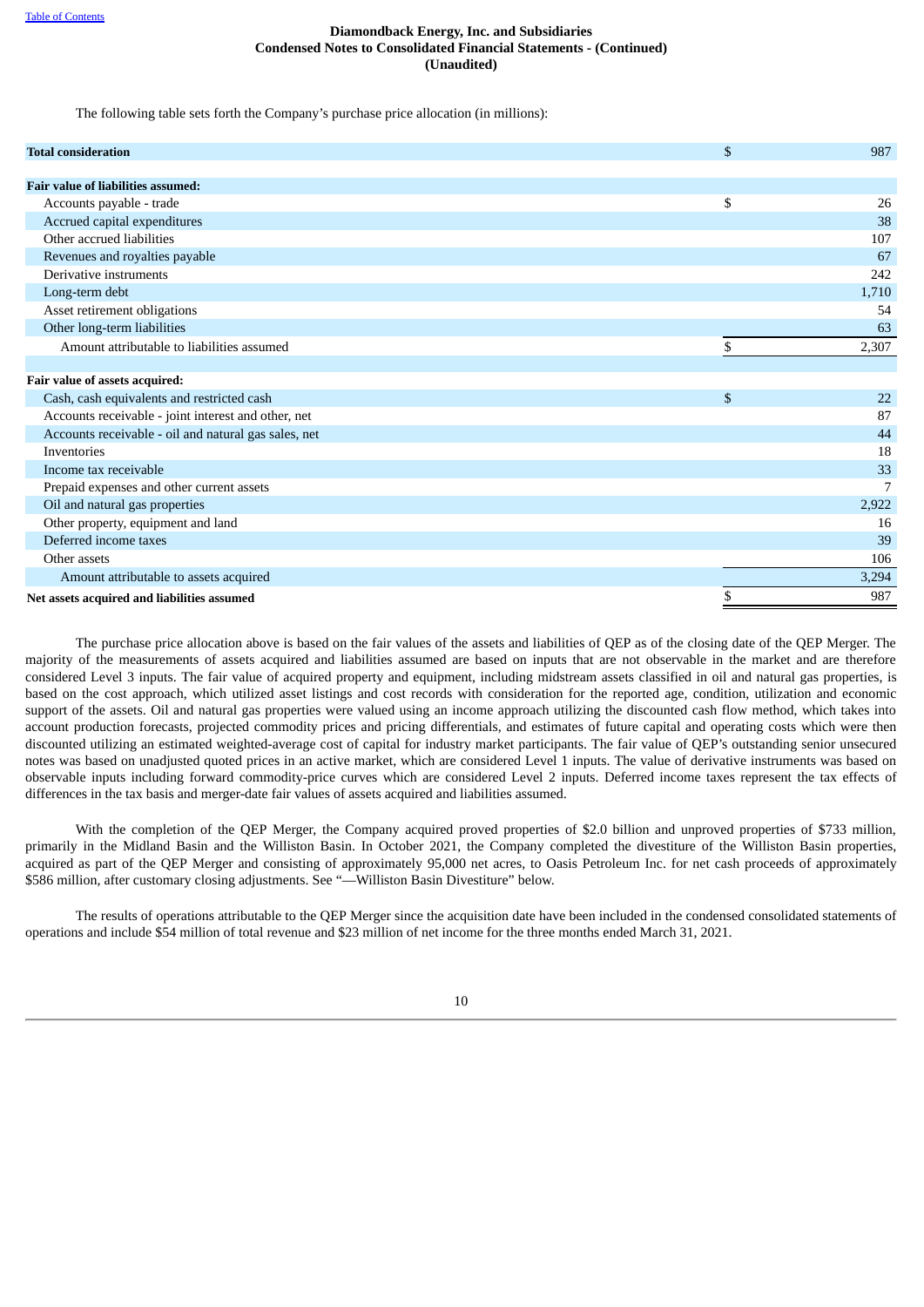# *Pro Forma Financial Information*

The following unaudited summary pro forma financial information for the three months ended March 31, 2021 has been prepared to give effect to the QEP Merger and the Guidon Acquisition as if they had occurred on January 1, 2020. The unaudited pro forma financial information does not purport to be indicative of what the combined company's results of operations would have been if these transactions had occurred on the dates indicated, nor is it indicative of the future financial position or results of operations of the combined company.

The below information reflects pro forma adjustments for the issuance of the Company's common stock in exchange for QEP's outstanding shares of common stock, as well as pro forma adjustments based on available information and certain assumptions that the Company believes are reasonable, including adjustments to depreciation, depletion and amortization based on the full cost method of accounting and the purchase price allocated to property, plant, and equipment as well as adjustments to interest expense and the provision for (benefit from) income taxes.

Additionally, pro forma earnings were adjusted to exclude acquisition-related costs incurred by the Company for the QEP Merger and the Guidon Acquisition of approximately \$75 million for the three months ended March 31, 2021 and acquisition-related costs incurred by QEP of \$31 million through the closing date of the QEP Merger. These acquisition-related costs primarily consist of one-time severance costs and the accelerated or change-in-control vesting of certain QEP share-based awards for former QEP employees based on the terms of the merger agreement relating to the QEP Merger and other bank, legal and advisory fees. The pro forma results of operations do not include any cost savings or other synergies that may result from the QEP Merger and the Guidon Acquisition or any estimated costs that have been or will be incurred by the Company to integrate the acquired assets. The pro forma financial data does not include the results of operations for any other acquisitions made during the periods presented, as they were primarily acreage acquisitions and their results were not deemed material.

|                                          | <b>Three Months Ended</b><br><b>March 31, 2021</b> |
|------------------------------------------|----------------------------------------------------|
|                                          | (In millions, except per<br>share amounts)         |
| <b>Revenues</b>                          | 1,481                                              |
| Income (loss) from operations            | 684                                                |
| Net income (loss)                        | 146                                                |
| Basic earnings (loss) per common share   | 0.81                                               |
| Diluted earnings (loss) per common share | 0.80                                               |

#### *Williston Basin Divestiture*

On October 21, 2021, the Company completed the divestiture of its Williston Basin oil and natural gas assets, consisting of approximately 95,000 net acres, to Oasis Petroleum Inc., for net cash proceeds of approximately \$586 million, after customary closing adjustments. This transaction did not result in a significant alteration of the relationship between the Company's capitalized costs and proved reserves and, accordingly, the Company recorded the proceeds as a reduction of its full cost pool with no gain or loss recognized on the sale. The Company used its net proceeds from this transaction toward debt reduction.

## *2021 Drop Down Transaction*

On December 1, 2021, Diamondback completed the sale of certain water midstream assets to Rattler in exchange for cash proceeds of approximately \$164 million, including post-closing adjustments, in a drop down transaction (the "Drop Down"). The midstream assets consist primarily of produced water gathering and disposal systems, produced water recycling facilities, and sourced water gathering and storage assets acquired by the Company through the Guidon Acquisition and the QEP Merger with a carrying value of approximately \$164 million. The Company and Rattler have also mutually agreed to amend their commercial agreements covering produced water gathering and disposal and sourced water gathering services to add certain Diamondback leasehold acreage to Rattler's dedication. The Drop Down transaction was accounted for as a transaction between entities under common control.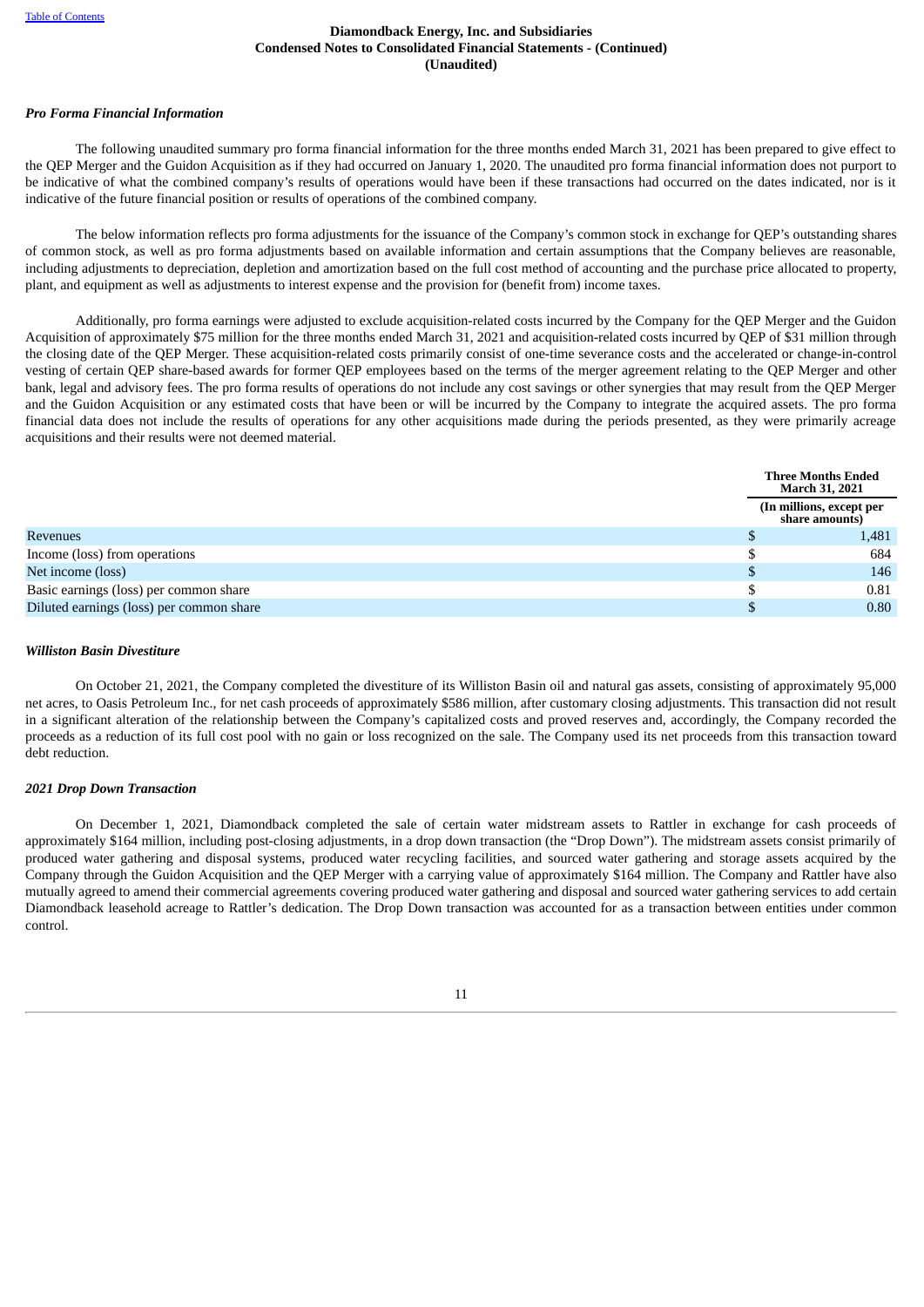#### *Viper's Swallowtail Acquisition*

On October 1, 2021, Viper acquired certain mineral and royalty interests from the Swallowtail entities pursuant to a definitive purchase and sale agreement for 15.25 million of Viper's common units and approximately \$225 million in cash (the "Swallowtail Acquisition"). The mineral and royalty interests acquired in the Swallowtail Acquisition represent approximately 2,313 net royalty acres primarily in the Northern Midland Basin, of which approximately 62% are operated by Diamondback. The Swallowtail Acquisition had an effective date of August 1, 2021. The cash portion of this transaction was funded through a combination of Viper's cash on hand and approximately \$190 million of borrowings under Viper LLC's revolving credit facility.

# <span id="page-17-0"></span>**5. PROPERTY AND EQUIPMENT**

Property and equipment includes the following as of the dates indicated:

|                                         | March 31,<br>2022 |               | December 31,<br>2021 |  |
|-----------------------------------------|-------------------|---------------|----------------------|--|
|                                         |                   | (In millions) |                      |  |
| Oil and natural gas properties:         |                   |               |                      |  |
| Subject to depletion                    | \$<br>$25,133$ \$ |               | 24,418               |  |
| Not subject to depletion                | 8,512             |               | 8,496                |  |
| Gross oil and natural gas properties    | 33,645            |               | 32,914               |  |
| Accumulated depletion                   | (5,716)           |               | (5,434)              |  |
| Accumulated impairment                  | (7,954)           |               | (7,954)              |  |
| Oil and natural gas properties, net     | 19,975            |               | 19,526               |  |
| Midstream assets                        | 1,118             |               | 1,076                |  |
| Other property, equipment and land      | 185               |               | 174                  |  |
| Accumulated depreciation and impairment | (170)             |               | (157)                |  |
| Total property and equipment, net       | 21,108            |               | 20,619               |  |

Under the full cost method of accounting, the Company is required to perform a ceiling test each quarter which determines a limit, or ceiling, on the book value of proved oil and natural gas properties. No impairment expense was recorded for the three months ended March 31, 2022 or 2021 based on the results of the respective quarterly ceiling tests.

In connection with the QEP Merger and the Guidon Acquisition, the Company recorded the oil and natural gas properties acquired at fair value, based on forward strip oil and natural gas pricing existing at the closing date of the respective transactions, in accordance with ASC 820 Fair Value Measurement. Pursuant to SEC guidance, the Company determined that the fair value of the properties acquired in the QEP Merger and the Guidon Acquisition clearly exceeded the related full cost ceiling limitation beyond a reasonable doubt. As such, the Company requested and received a waiver from the SEC to exclude the properties acquired from the ceiling test calculation for the quarter ended March 31, 2021. As a result, no impairment expense related to the QEP Merger and the Guidon Acquisition was recorded for the three months ended March 31, 2021. Had the Company not received a waiver from the SEC, an impairment charge of approximately \$1.1 billion would have been recorded for such period. Management affirmed there has not been a decline in the fair value of these acquired assets. The properties acquired in the QEP Merger and the Guidon Acquisition had total unamortized costs at March 31, 2021 of \$3.0 billion and \$1.1 billion, respectively.

In addition to commodity prices, the Company's production rates, levels of proved reserves, future development costs, transfers of unevaluated properties and other factors will determine its actual ceiling test calculation and impairment analysis in future periods. If the future trailing 12-month commodity prices decline as compared to the commodity prices used in prior quarters, the Company may have material write downs in subsequent quarters. It is possible that circumstances requiring additional impairment testing will occur in future interim periods, which could result in potentially material impairment charges being recorded.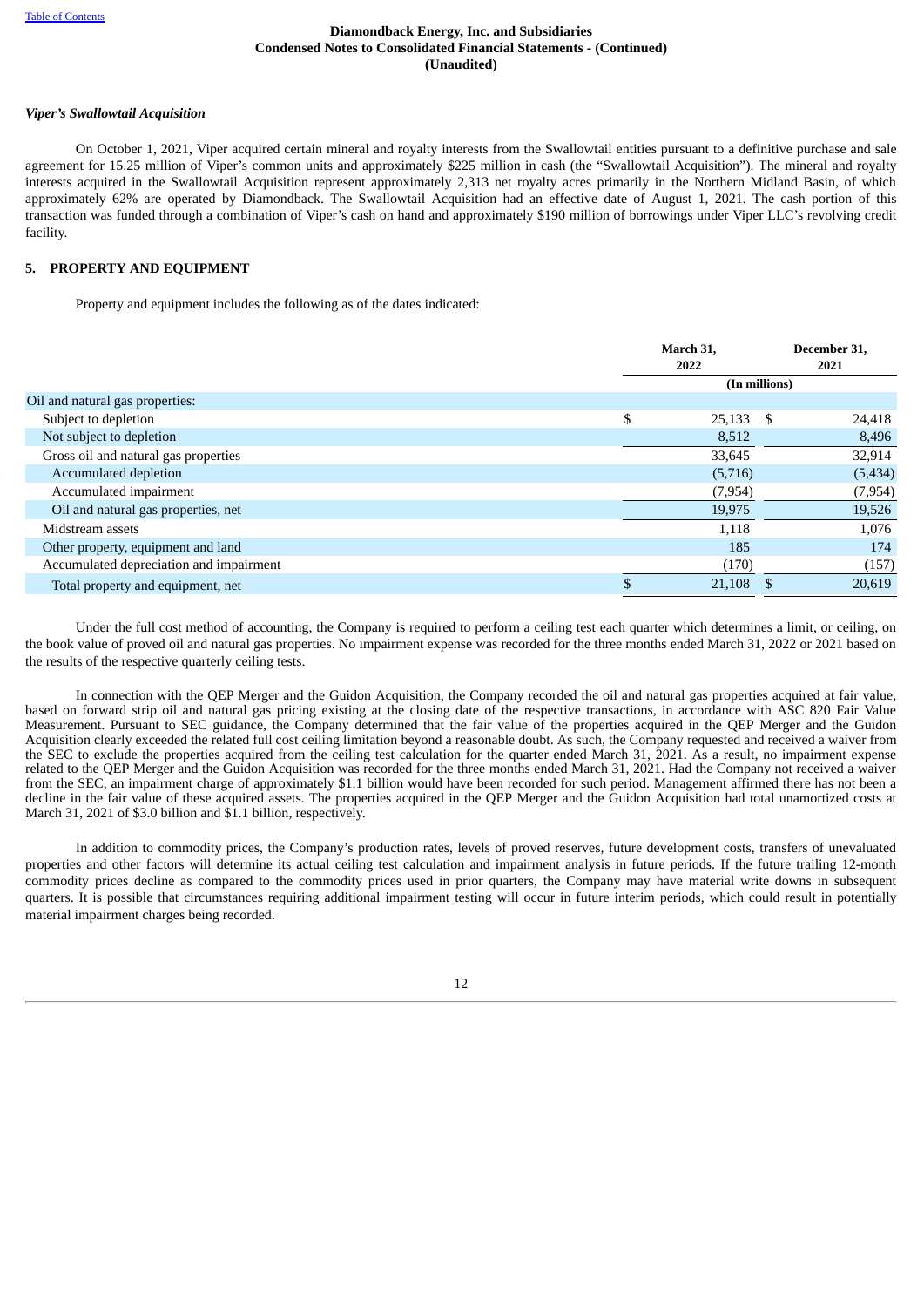# **6. ASSET RETIREMENT OBLIGATIONS**

The following table describes the changes to the Company's asset retirement obligations liability for the following periods:

|                                                   | Three Months Ended March 31, |               |  |      |
|---------------------------------------------------|------------------------------|---------------|--|------|
|                                                   | 2022                         |               |  | 2021 |
|                                                   |                              | (In millions) |  |      |
| Asset retirement obligations, beginning of period |                              | 171 \$        |  | 109  |
| Additional liabilities incurred                   |                              | 21            |  |      |
| Liabilities acquired                              |                              |               |  | 63   |
| Liabilities settled and divested                  |                              | (5)           |  | (1)  |
| Accretion expense                                 |                              |               |  |      |
| Revisions in estimated liabilities                |                              | 75            |  | 20   |
| Asset retirement obligations, end of period       |                              | 267           |  | 195  |
| Less current portion $(1)$                        |                              | 13            |  |      |
| Asset retirement obligations - long-term          |                              | 254           |  | 190  |

<span id="page-18-0"></span>(1) The current portion of the asset retirement obligation is included in other accrued liabilities in the Company's condensed consolidated balance sheets.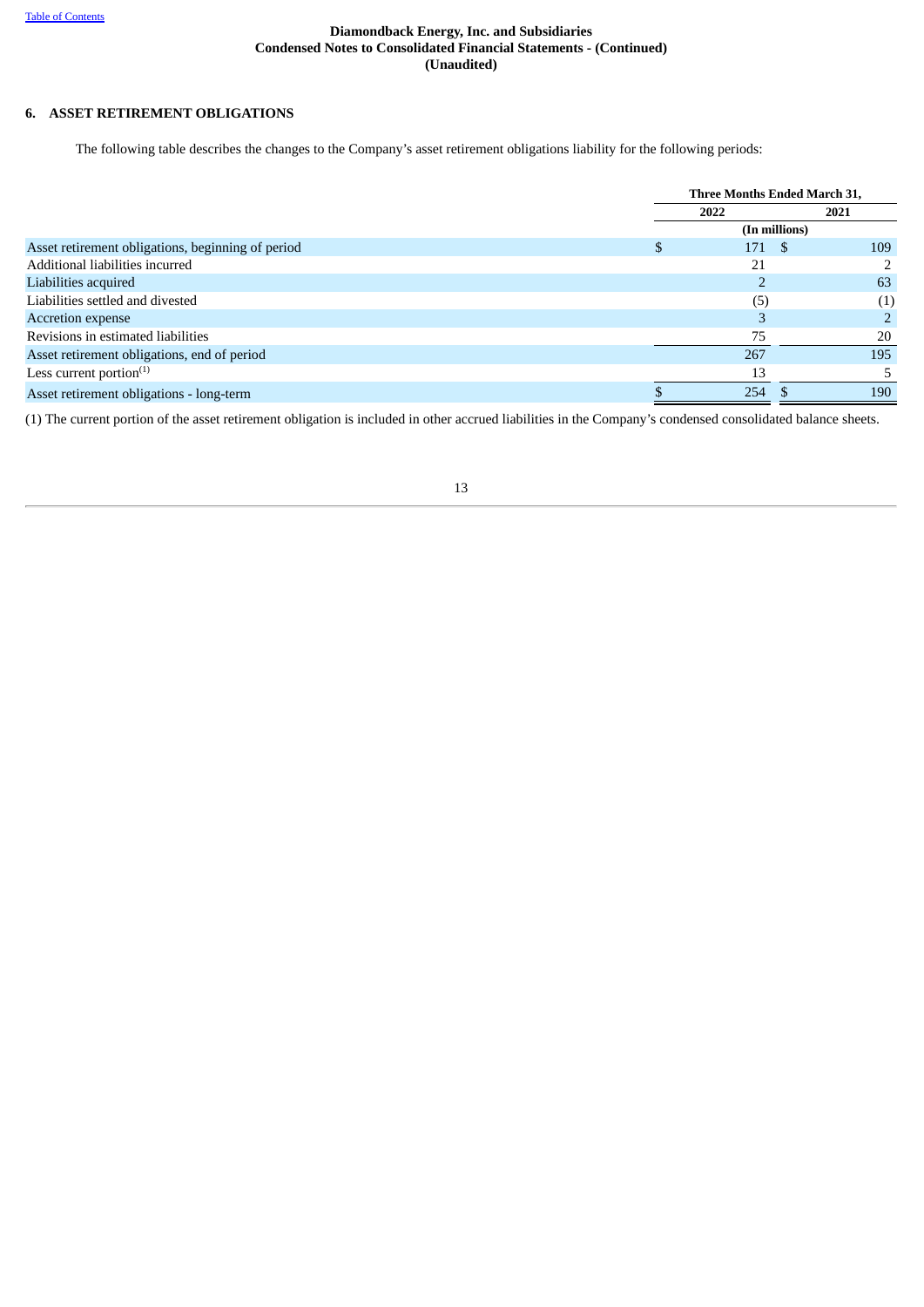# **7. DEBT**

Long-term debt consisted of the following as of the dates indicated:

|                                                             |              | March 31, | December 31,  |
|-------------------------------------------------------------|--------------|-----------|---------------|
|                                                             |              | 2022      | 2021          |
|                                                             |              |           | (In millions) |
| 5.375% Senior Notes due $2022^{(1)}$                        | $\mathbb{S}$ | 25        | -\$<br>25     |
| 7.320% Medium-term Notes, Series A, due $2022^{(2)}$        |              | 20        | 20            |
| 5.250% Senior Notes due $2023^{(1)}$                        |              | 10        | 10            |
| 2.875% Senior Notes due 2024                                |              |           | 1,000         |
| 4.750% Senior Notes due 2025                                |              |           | 500           |
| 3.250% Senior Notes due 2026                                |              | 800       | 800           |
| 5.625% Senior Notes due $2026^{(1)}$                        |              | 14        | 14            |
| 7.125% Medium-term Notes, Series B, due 2028 <sup>(2)</sup> |              | 100       | 100           |
| 3.500% Senior Notes due 2029                                |              | 1,200     | 1,200         |
| 3.125% Senior Notes due 2031                                |              | 900       | 900           |
| 4.400% Senior Notes due 2051                                |              | 650       | 650           |
| 4.750% Senior Notes due 2052                                |              | 750       |               |
| DrillCo Agreement <sup>(3)</sup>                            |              | 64        | 58            |
| Unamortized debt issuance costs                             |              | (30)      | (31)          |
| Unamortized discount costs                                  |              | (30)      | (28)          |
| Unamortized premium costs                                   |              | 7         | 8             |
| Fair value of interest rate swap agreements <sup>(4)</sup>  |              | (90)      | (18)          |
| Revolving credit facility                                   |              |           |               |
| Viper revolving credit facility                             |              | 248       | 304           |
| Viper 5.375% Senior Notes due 2027                          |              | 480       | 480           |
| Rattler revolving credit facility                           |              | 230       | 195           |
| Rattler 5.625% Senior Notes due 2025                        |              | 500       | 500           |
| Total debt, net                                             |              | 5,848     | 6,687         |
| Less: current maturities of long-term debt                  |              | (45)      | (45)          |
| Total long-term debt                                        | \$           | 5,803     | 6,642<br>\$   |

(1) At the effective time of the QEP Merger, QEP became a wholly owned subsidiary of the Company and remained the issuer of these senior notes.

(2) In November 2018, Energen became the Company's wholly owned subsidiary and remained the issuer of these senior notes. In connection with the E&P Merger, Diamondback E&P became the successor issuer under the indenture.

- (3) The Company entered into a participation and development agreement (the "DrillCo Agreement"), dated September 10, 2018, with Obsidian Resources, L.L.C. ("CEMOF") to fund oil and natural gas development. As of March 31, 2022, the amount due to CEMOF related to this alliance was \$64 million. As of March 31, 2022, 20 joint wells under this agreement have been drilled and completed.
- (4) The Company has two interest rate swap agreements in place on the Company's \$1.2 billion 3.500% fixed rate senior notes due 2029. See Note 11— [Derivatives](#page-24-0) for additional information on the Company's interest rate swaps designated as fair value hedges.

References in this section to the Company shall mean Diamondback Energy, Inc. and Diamondback E&P, collectively, unless otherwise specified.

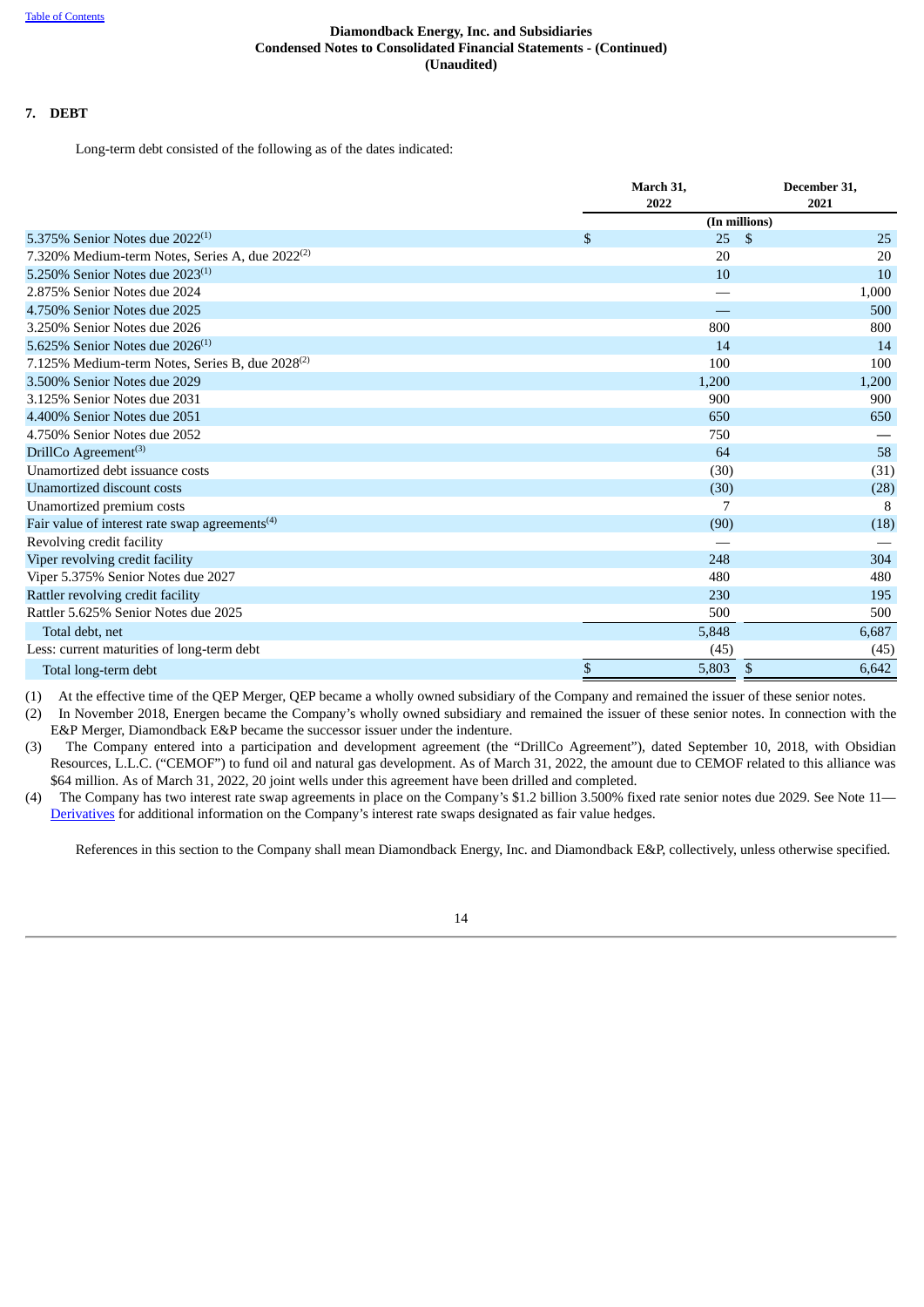#### *Second Amended and Restated Credit Facility*

As of March 31, 2022, Diamondback E&P, as borrower, and Diamondback Energy, Inc., as parent guarantor, have a credit agreement, as amended, which provides for a maximum credit amount available of \$1.6 billion which was fully available for future borrowings, except for an aggregate of \$3 million in outstanding letters of credit, which reduce available borrowings under the credit agreement on a dollar for dollar basis. There were no borrowings under the credit agreement during the three months ended March 31, 2022. During the three months ended March 31, 2021, the weighted average interest rate on borrowings under the credit agreement was 1.65%.

As of March 31, 2022, the Company was in compliance with all financial maintenance covenants under the credit agreement.

#### *March 2022 Notes Offering*

On March 17, 2022, Diamondback Energy, Inc. issued \$750 million aggregate principal amount of 4.250% Senior Notes due March 15, 2052 (the "March 2022 Notes") and received net proceeds of \$739 million, after deducting debt issuance costs and discounts of \$11 million and underwriting discounts and offering expenses. Interest on the March 2022 Notes is payable semi-annually on March 15 and September 15 of each year, beginning on September 15, 2022.

The March 2022 Notes are the Company's senior unsecured obligations and are fully and unconditionally guaranteed by Diamondback E&P. The March 2022 Notes are senior in right of payment to any of the Company's future subordinated indebtedness and rank equal in right of payment with all of the Company's existing and future senior indebtedness.

The Company may redeem the March 2022 Notes in whole or in part at any time prior to September 15, 2051 at the redemption price set forth in the fifth supplemental indenture to the IG Indenture.

#### *Redemptions of Notes*

On March 18, 2022, the Company redeemed the aggregate \$500 million principal amount of its outstanding 4.750% 2025 Senior Notes for total cash consideration of \$540 million, including a make-whole premium of \$33 million, which resulted in a loss on extinguishment of debt during the three months ended March 31, 2022 of \$35 million. The Company funded the redemption with a portion of the net proceeds from the March 2022 Notes offering.

On March 23, 2022, the Company redeemed the aggregate \$1.0 billion principal amount of its outstanding 2.875% 2024 Senior Notes for total cash consideration of \$1.0 billion, including a make-whole premium of \$14 million, which resulted in a loss on extinguishment of debt during the three months ended March 31, 2022 of \$19 million. The Company funded the redemption with the remaining proceeds from the March 2022 Notes offering and cash on hand.

#### *Viper's Credit Agreement*

Viper LLC's credit agreement, as amended, provides for a revolving credit facility in the maximum credit amount of \$2.0 billion with a borrowing base of \$580 million based on Viper LLC's oil and natural gas reserves and other factors. The borrowing base is scheduled to be redetermined semiannually in May and November. As of March 31, 2022, the elected commitment amount was \$500 million with \$248 million of outstanding borrowings and \$252 million available for future borrowings. During the three months ended March 31, 2022 and 2021, the weighted average interest rate on borrowings under the Viper credit agreement was 2.58% and 1.88%, respectively. The Viper credit agreement will mature on June 2, 2025. As of March 31, 2022, Viper LLC was in compliance with all financial maintenance covenants under the Viper credit agreement.

#### *Rattler's Credit Agreement*

Rattler LLC's credit agreement, as amended, provides for a revolving credit facility in the maximum credit amount of \$600 million, which is expandable to \$1.0 billion upon Rattler's election, subject to obtaining additional lender commitments and satisfaction of customary conditions. As of March 31, 2022, Rattler LLC had \$230 million of outstanding borrowings and \$370 million available for future borrowings under the Rattler credit agreement. During the three months ended March 31, 2022 and 2021, the weighted average interest rate on borrowings under the Rattler credit agreement was, in each case, 1.40%. The revolving credit facility will mature on May 28, 2024. As of March 31, 2022, Rattler LLC was in compliance with all financial maintenance covenants under the Rattler credit agreement.

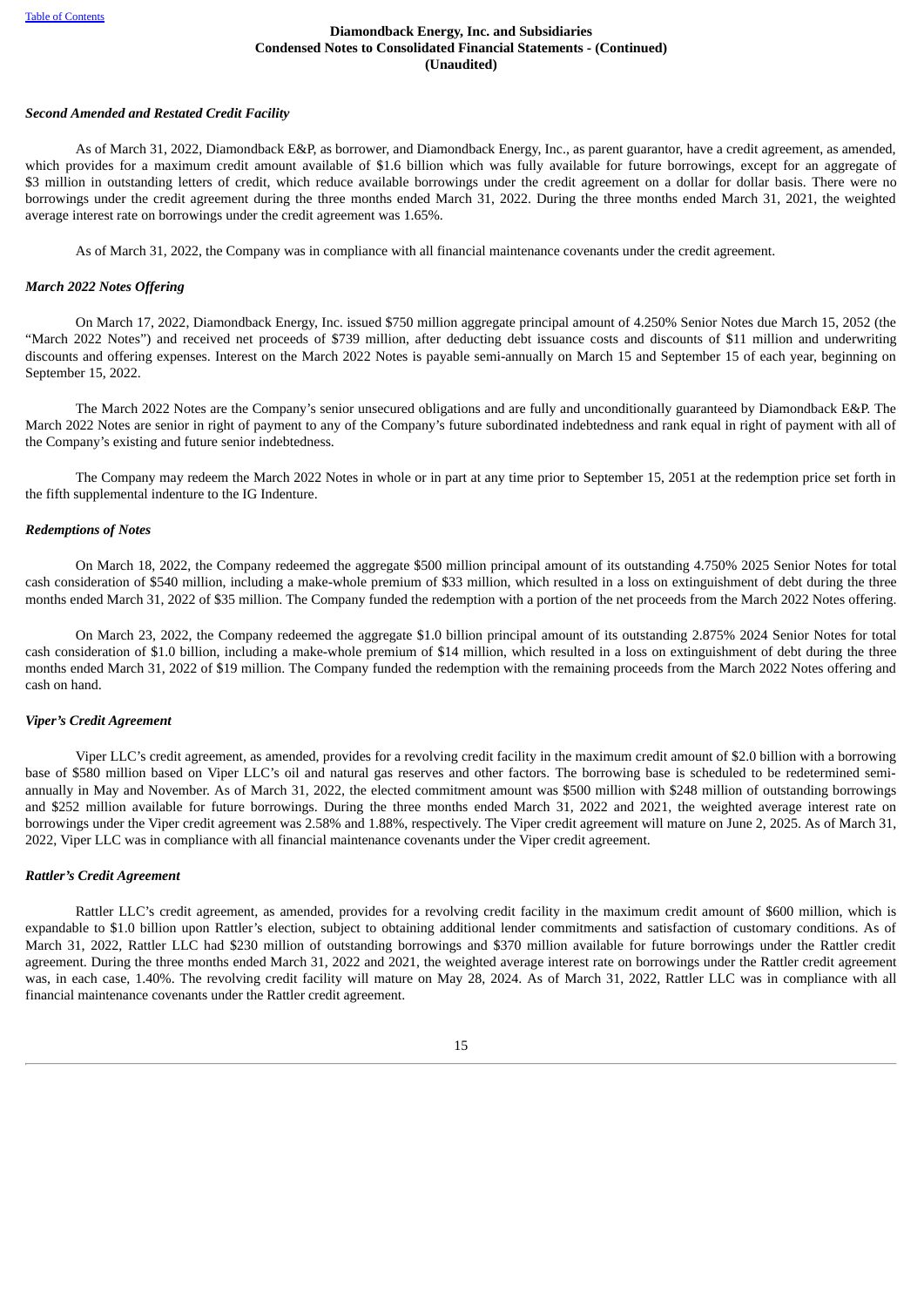# <span id="page-21-0"></span>**8. STOCKHOLDERS' EQUITY AND EARNINGS PER SHARE**

#### *Stock Repurchase Program*

In September 2021, the Company's board of directors approved a stock repurchase program to acquire up to \$2 billion of the Company's outstanding common stock. Purchases under the repurchase program may be made from time to time in open market or privately negotiated transactions, and are subject to market conditions, applicable legal requirements, contractual obligations and other factors. The repurchase program does not require the Company to acquire any specific number of shares. This repurchase program may be suspended from time to time, modified, extended or discontinued by the board of directors at any time. During the three months ended March 31, 2022, the Company repurchased approximately \$7 million of common stock under this repurchase program. As of March 31, 2022, approximately \$1.6 billion remained available for use to repurchase shares under the Company's common stock repurchase program.

#### *Change in Ownership of Consolidated Subsidiaries*

Non-controlling interests in the accompanying condensed consolidated financial statements represent minority interest ownership in Viper and Rattler and are presented as a component of equity. When the Company's relative ownership interests in Viper and Rattler change, adjustments to noncontrolling interest and additional paid-in-capital, tax effected, will occur. The following table summarizes changes in the ownership interest in consolidated subsidiaries during the periods presented:

|                                                                                                                       | Three Months Ended March 31, |               |  |      |  |
|-----------------------------------------------------------------------------------------------------------------------|------------------------------|---------------|--|------|--|
|                                                                                                                       | 2022                         |               |  | 2021 |  |
|                                                                                                                       |                              | (In millions) |  |      |  |
| Net income (loss) attributable to the Company                                                                         |                              | 779.          |  | 220  |  |
| Change in ownership of consolidated subsidiaries                                                                      |                              | (12)          |  | (4)  |  |
| Change from net income (loss) attributable to the Company's stockholders and transfers to non-controlling<br>interest |                              | 767           |  | 216  |  |

#### *Earnings (Loss) Per Share*

The Company's basic earnings (loss) per share amounts have been computed based on the weighted-average number of shares of common stock outstanding for the period. Diluted earnings per share include the effect of potentially dilutive shares outstanding for the period. Additionally, the per share earnings of Viper and Rattler are included in the consolidated earnings per share computation based on the consolidated group's holdings of the subsidiaries.

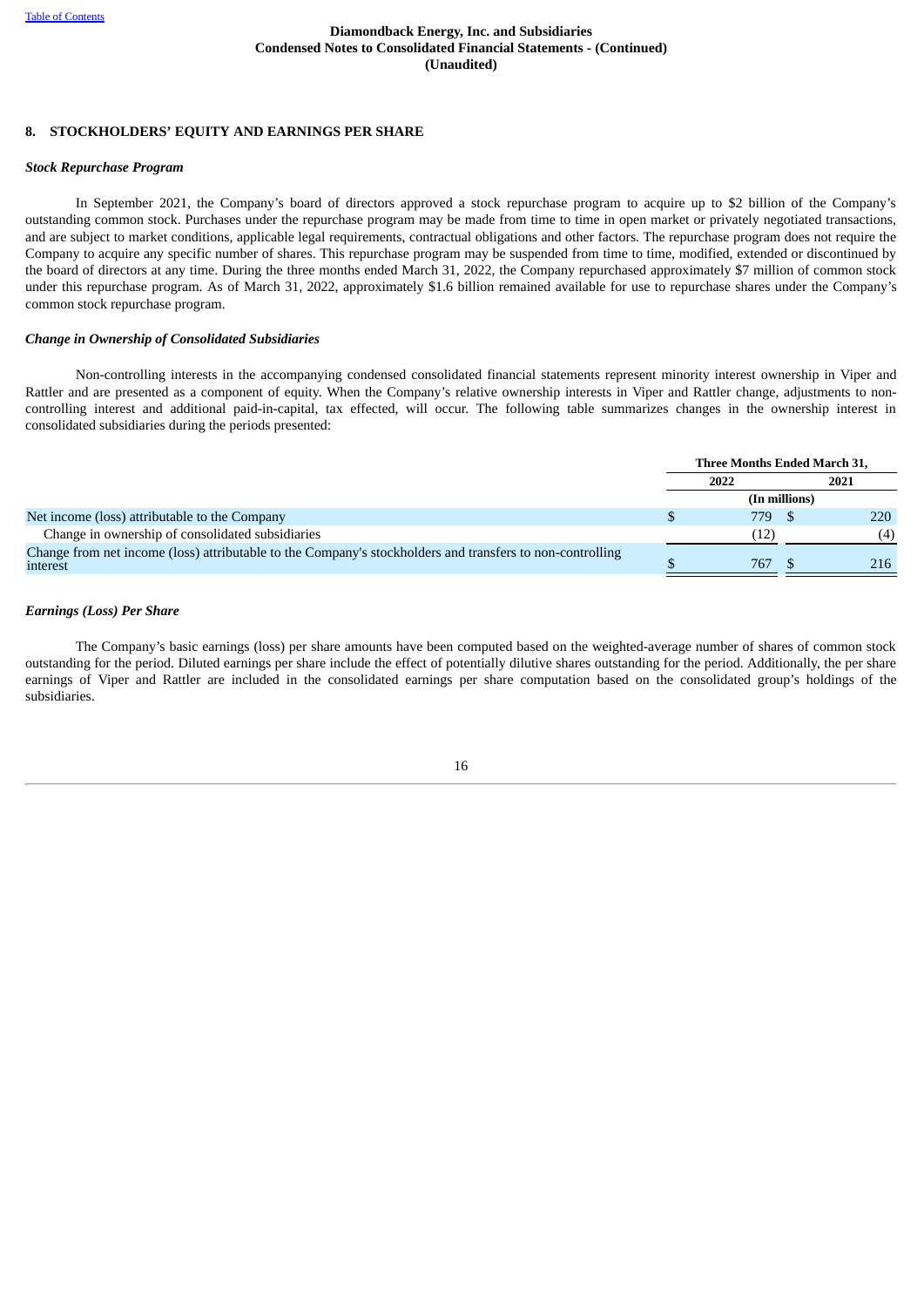A reconciliation of the components of basic and diluted earnings per common share is presented in the table below:

|                                                        | Three Months Ended March 31,                                       |  |            |  |
|--------------------------------------------------------|--------------------------------------------------------------------|--|------------|--|
|                                                        | 2022                                                               |  | 2021       |  |
|                                                        | (\$ in millions, except per share amounts,<br>shares in thousands) |  |            |  |
| Net income (loss) attributable to common stock         | 779                                                                |  | <b>220</b> |  |
| Weighted average common shares outstanding:            |                                                                    |  |            |  |
| Basic weighted average common shares outstanding       | 177,565                                                            |  | 164,169    |  |
| Effect of dilutive securities:                         |                                                                    |  |            |  |
| Potential common shares issuable <sup>(1)</sup>        | 990                                                                |  | 757        |  |
| Diluted weighted average common shares outstanding     | 178,555                                                            |  | 164,926    |  |
| Basic net income (loss) attributable to common stock   | 4.39                                                               |  | 1.34       |  |
| Diluted net income (loss) attributable to common stock | 4.36                                                               |  | 1.33       |  |

(1) For the three months ended March 31, 2022, there were no potential common shares excluded from the computation of diluted earnings per share because their inclusion would have been anti-dilutive under the treasury stock method. For the three months ended March 31, 2021, 241,091 potential common shares were excluded from the computation of diluted earnings per share because their inclusion would have been anti-dilutive under the treasury stock method.

#### **9. EQUITY-BASED COMPENSATION**

On June 3, 2021, the Company's stockholders approved and adopted the Company's 2021 amended and restated equity incentive plan (the "Equity Plan"), which, among other things, increased total shares authorized for issuance from 8.3 million to 11.8 million. At March 31, 2022, the Company had 5.1 million shares of common stock available for future grants.

Under the Equity Plan, approved by the Board of Directors, the Company is authorized to issue incentive and non-statutory stock options, restricted stock awards and restricted stock units, performance awards and stock appreciation rights to eligible employees. At March 31, 2022, the Company had outstanding restricted stock units and performance-based restricted stock units under the Equity Plan. The Company also has immaterial amounts of restricted share awards, stock options and stock appreciation rights outstanding which were issued under plans assumed in connection with previously completed mergers. The Company classifies these as equity-based awards and estimates the fair values of restricted stock awards and units as the closing price of the Company's common stock on the grant date of the award, which is expensed over the applicable vesting period. The Company values its stock options using a Black-Scholes option valuation model.

In addition to the Equity Plan, Viper and Rattler maintain their own long-term incentive plans which are not significant to the Company.

The following table presents the financial statement impacts of the equity compensation plans and related costs:

|                                                                                                                        | Three Months Ended March 31, |                 |      |    |
|------------------------------------------------------------------------------------------------------------------------|------------------------------|-----------------|------|----|
|                                                                                                                        | 2022                         |                 | 2021 |    |
|                                                                                                                        |                              | (In millions)   |      |    |
| General and administrative expenses                                                                                    |                              | 15 <sub>l</sub> |      | 10 |
| Equity-based compensation capitalized pursuant to full cost method of accounting for oil and natural gas<br>properties |                              |                 |      |    |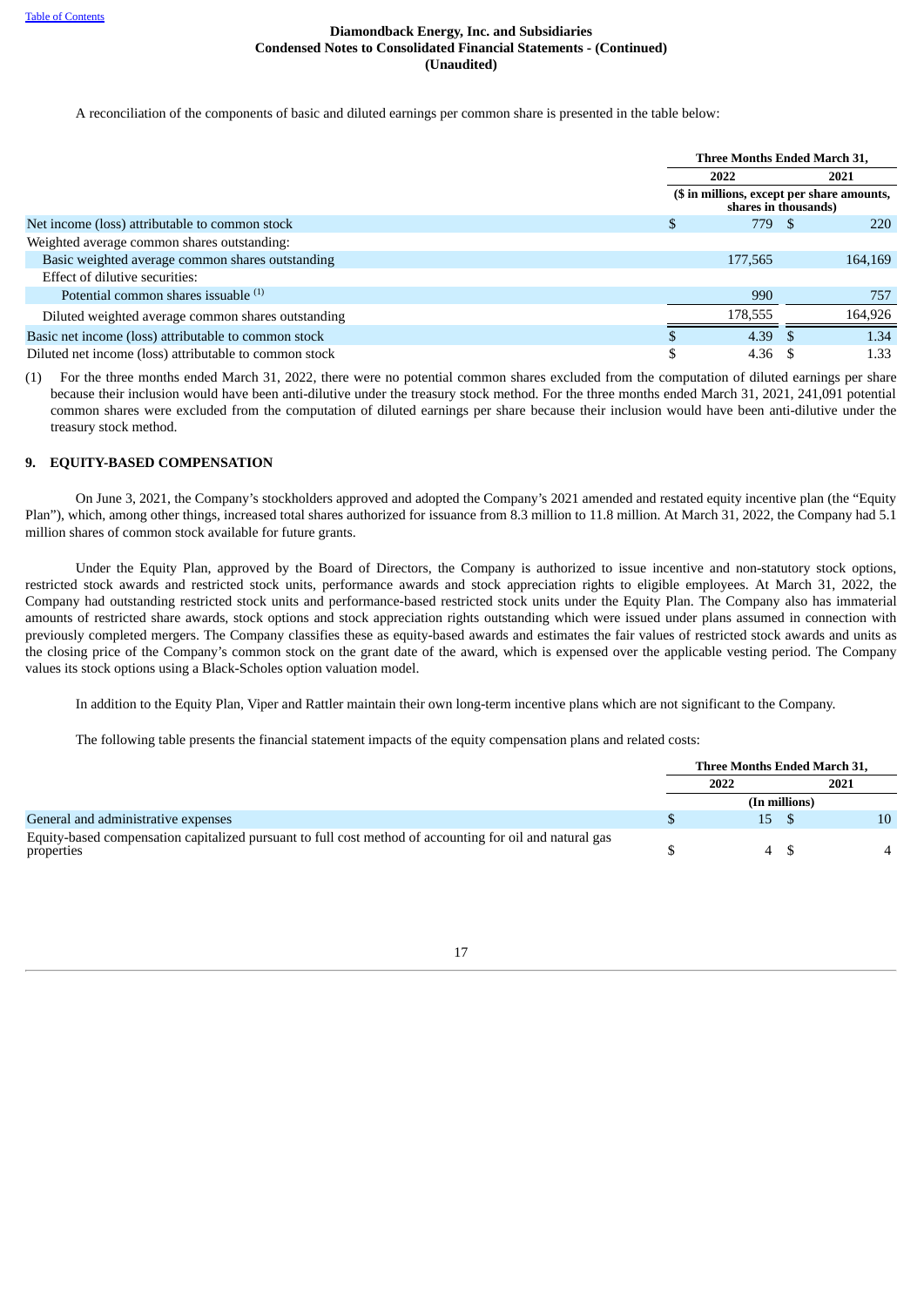### *Restricted Stock Units*

The following table presents the Company's restricted stock unit activity during the three months ended March 31, 2022 under the Equity Plan:

|                               | <b>Restricted Stock</b><br><b>Units</b> |      | <b>Weighted Average Grant-</b><br>Date<br><b>Fair Value</b> |
|-------------------------------|-----------------------------------------|------|-------------------------------------------------------------|
| Unvested at December 31, 2021 | 1,079,589                               |      | 62.09                                                       |
| Granted                       | 309,535                                 | - \$ | 131.72                                                      |
| Vested                        | $(157,534)$ \$                          |      | 87.10                                                       |
| Forfeited                     | $(15,041)$ \$                           |      | 62.98                                                       |
| Unvested at March 31, 2022    | 1,216,549                               |      | 75.71                                                       |

The aggregate fair value of restricted stock units that vested during the three months ended March 31, 2022 was \$14 million. As of March 31, 2022, the Company's unrecognized compensation cost related to unvested restricted stock units was \$81 million, which is expected to be recognized over a weighted-average period of 2.2 years.

#### *Performance Based Restricted Stock Units*

The following table presents the Company's performance restricted stock units activity under the Equity Plan for the three months ended March 31, 2022:

|                                    | <b>Performance Restricted</b><br><b>Stock Units</b> | <b>Weighted Average</b><br><b>Grant-Date Fair Value</b> |
|------------------------------------|-----------------------------------------------------|---------------------------------------------------------|
| Unvested at December 31, 2021      | 456,459                                             | 100.17                                                  |
| Granted                            | 126.905                                             | 237.13                                                  |
| Unvested at March 31, $2022^{(1)}$ | 583,364                                             | 129.96                                                  |

(1) A maximum of 1,408,973 units could be awarded based upon the Company's final TSR ranking.

As of March 31, 2022, the Company's unrecognized compensation cost related to unvested performance based restricted stock awards and units was \$52 million, which is expected to be recognized over a weighted-average period of 1.9 years.

In March 2022, eligible employees received performance restricted stock unit awards totaling 126,905 units from which a minimum of 0% and a maximum of 200% of the units could be awarded based upon the measurement of total stockholder return of the Company's common stock as compared to a designated peer group during the 3-year performance period of January 1, 2022 to December 31, 2024 and cliff vest at December 31, 2024 subject to continued employment. The initial payout of the March 2022 awards will be further adjusted by a TSR modifier that may reduce the payout or increase the payout up to a maximum of 250%.

The fair value of each performance restricted stock unit issuance is estimated at the date of grant using a Monte Carlo simulation, which results in an expected percentage of units to be earned during the performance period.

The following table presents a summary of the grant-date fair values of performance restricted stock units granted and the related assumptions for the awards granted during the period presented:

<span id="page-23-0"></span>

|                       | 2022    |
|-----------------------|---------|
| Grant-date fair value | 237.13  |
| Risk-free rate        | 1.44 %  |
| Company volatility    | 72.10 % |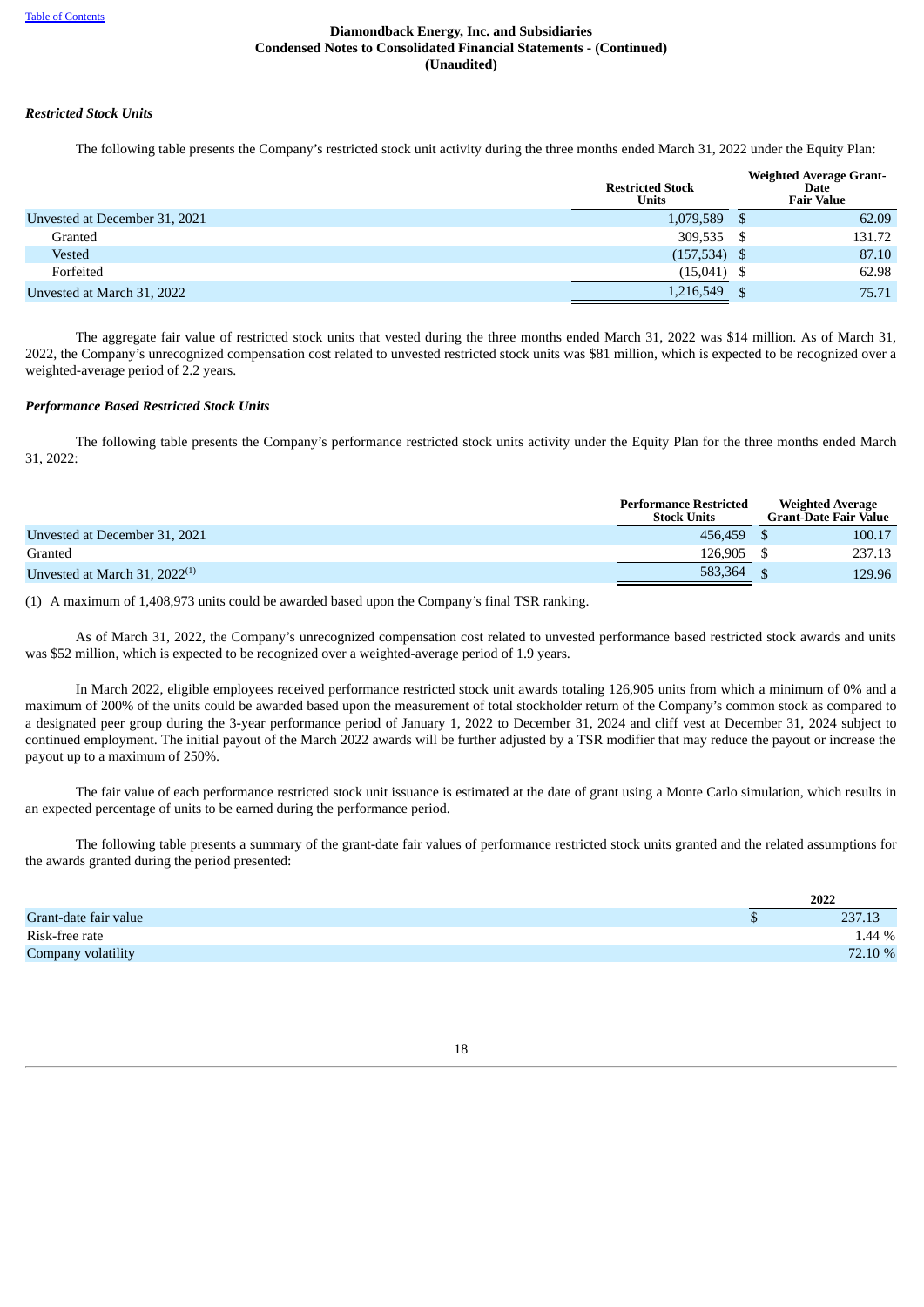# **10. INCOME TAXES**

The Company's effective income tax rates were 21.6% and 22.6% for the three months ended March 31, 2022 and 2021, respectively. Total income tax expense from continuing operations for the three months ended March 31, 2022 and 2021 differed from amounts computed by applying the United States federal statutory tax rate to pre-tax income primarily due to (i) state income taxes, net of federal benefit, and (ii) the impact of permanent differences between book and taxable income, partially offset by (iii) tax benefit resulting from a reduction in the valuation allowance on Viper's deferred tax assets due to pre-tax income for the period. As of March 31, 2022 and 2021, Viper maintained a valuation allowance against its deferred tax assets, based on its assessment of all available evidence, both positive and negative, supporting realizability of Viper's deferred tax assets.

For the three months ended March 31, 2022 and 2021, the Company's items of discrete income tax expense or benefit were not material.

On March 17, 2021, the Company completed its acquisition of QEP. For federal income tax purposes, the transaction qualified as a nontaxable merger whereby the Company acquired carryover tax basis in QEP's assets and liabilities. As of March 31, 2022, the Company's opening balance sheet net deferred tax asset was \$39 million, primarily consisting of deferred tax assets related to tax attributes acquired from QEP, partially offset by a valuation allowance, and deferred tax liabilities resulting from the excess of financial reporting carrying value over tax basis of oil and natural gas properties and other assets acquired from QEP. The acquired income tax attributes, including federal net operating loss and credit carryforwards, are subject to an annual limitation under Internal Revenue Code Section 382. The Company has considered the positive and negative evidence regarding realizability of these federal tax attributes including taxable income in prior carryback years, the annual limitation imposed by Section 382, and the anticipated timing of reversal of its deferred tax liabilities, resulting in a valuation allowance on the portion of QEP's federal tax attributes estimated not more likely than not to be realized prior to expiration. In addition, acquired tax attributes include state net operating loss carryforwards for which a valuation allowance has been provided, since the Company does not believe the state net operating losses are more likely than not to be realized based on its assessment of anticipated future operations in those states.

#### <span id="page-24-0"></span>**11. DERIVATIVES**

At March 31, 2022, the Company has commodity derivative contracts and receive-fixed, pay-variable interest rate hedges outstanding. All derivative financial instruments are recorded at fair value.

#### *Commodity Contracts*

The Company has entered into multiple crude oil and natural gas derivatives, indexed to the respective indices as noted in the table below, to reduce price volatility associated with certain of its oil and natural gas sales. The Company has not designated its commodity derivative instruments as hedges for accounting purposes and, as a result, marks its commodity derivative instruments to fair value and recognizes the cash and non-cash changes in fair value in the condensed consolidated statements of operations under the caption "Gain (loss) on derivative instruments, net."

By using derivative instruments to economically hedge exposure to changes in commodity prices, the Company exposes itself to credit risk and market risk. Credit risk is the failure of the counterparty to perform under the terms of the derivative contract. When the fair value of a derivative contract is positive, the counterparty owes the Company, which creates credit risk. The Company's counterparties are participants in the secured second amended and restated credit agreement, which is secured by substantially all of the assets of the guarantor subsidiaries; therefore, the Company is not required to post any collateral. The Company has entered into commodity derivative instruments only with counterparties that are also lenders under its credit facility and have been deemed an acceptable credit risk. As such, the Company does not require collateral from its counterparties.

The Company had certain commodity derivative contracts that contained an other-than-insignificant financing element at inception during 2021 and, therefore, the cash receipts were classified as cash flows from financing activities in the condensed consolidated statements of cash flow for the three months ended March 31, 2021.

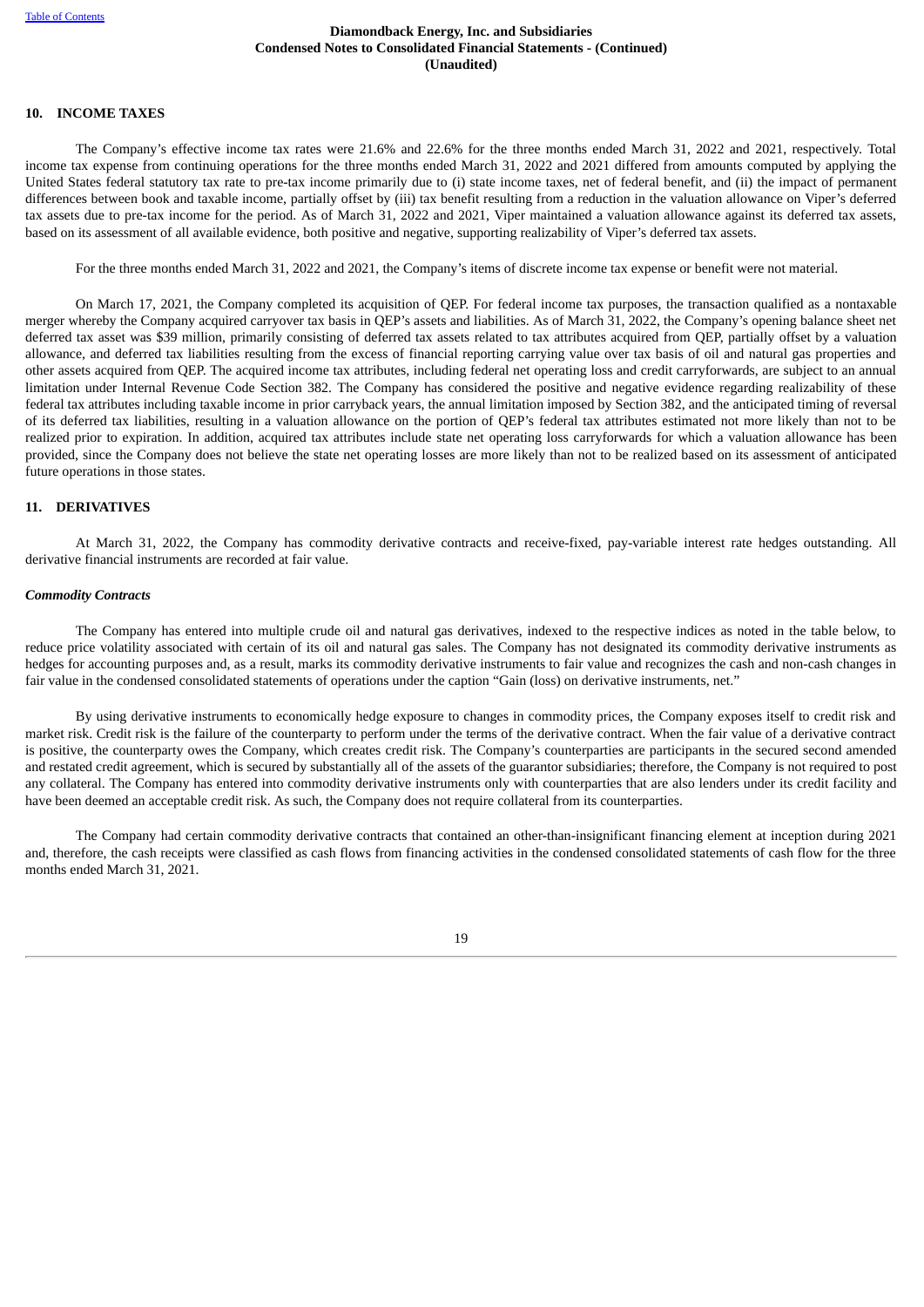As of March 31, 2022, the Company had the following outstanding commodity derivative contracts. When aggregating multiple contracts, the weighted average contract price is disclosed.

|                                         |      |                           |                              |                          | <b>Swaps</b>                               |                                           | <b>Collars</b>                            |                                             |
|-----------------------------------------|------|---------------------------|------------------------------|--------------------------|--------------------------------------------|-------------------------------------------|-------------------------------------------|---------------------------------------------|
| <b>Settlement Month Settlement Year</b> |      | <b>Type of Contract</b>   | <b>Bbls/MMBtu</b><br>Per Day | <b>Index</b>             | Weighted<br>Average<br><b>Differential</b> | Weighted<br><b>Average Fixed</b><br>Price | Weighted<br><b>Average Floor</b><br>Price | Weighted<br>Average<br><b>Ceiling Price</b> |
| OIL                                     |      |                           |                              |                          |                                            |                                           |                                           |                                             |
| Apr. - June                             | 2022 | Swap                      | 1,000                        | WTI                      | $s-$                                       | \$45.00                                   | $s-$                                      | $s-$                                        |
| Apr. - June                             | 2022 | Swap                      | 13,900                       | <b>Brent</b>             | $S-$                                       | \$67.54                                   | $s-$                                      | $s-$                                        |
| Apr. - June                             | 2022 | Basis Swap $(1)$          | 17,000                       | Argus WTI Midland        | \$0.66                                     | $s-$                                      | $s-$                                      | $s-$                                        |
| July - Dec.                             | 2022 | Basis Swap $(1)$          | 10,000                       | Argus WTI Midland        | \$0.84                                     | $s-$                                      | $s-$                                      | $s-$                                        |
| Apr. - Dec.                             | 2022 | Roll Swap                 | 55,000                       | WTI                      | \$0.89                                     | $_{s-}$                                   | $s-$                                      | $S-$                                        |
| Apr. - June                             | 2022 | <b>Costless Collar</b>    | 5,000                        | <b>WTI</b>               | $s-$                                       | $s-$                                      | \$50.00                                   | \$80.44                                     |
| Apr. - June                             | 2022 | <b>Costless Collar</b>    | 24,000                       | <b>Brent</b>             | \$—                                        | $s-$                                      | \$46.67                                   | \$77.49                                     |
| Apr. - June                             | 2022 | <b>Costless Collar</b>    | 20,000                       | <b>Argus WTI Houston</b> | $s-$                                       | $s-$                                      | \$47.50                                   | \$75.25                                     |
| July - Sep.                             | 2022 | <b>Costless Collar</b>    | 4,000                        | WTI                      | $S-$                                       | $s-$                                      | \$45.00                                   | \$92.65                                     |
| July - Sep.                             | 2022 | <b>Costless Collar</b>    | 19,000                       | <b>Brent</b>             | $S-$                                       | $s-$                                      | \$53.95                                   | \$98.59                                     |
| July - Sep.                             | 2022 | <b>Costless Collar</b>    | 11,000                       | Argus WTI Houston        | $s-$                                       | $s-$                                      | \$50.00                                   | \$89.28                                     |
| Oct. - Dec.                             | 2022 | <b>Costless Collar</b>    | 4,000                        | WTI                      | $S-$                                       | $s-$                                      | \$50.00                                   | \$128.01                                    |
| Oct. - Dec.                             | 2022 | <b>Costless Collar</b>    | 15,000                       | <b>Brent</b>             | \$—                                        | $s-$                                      | \$55.00                                   | \$103.06                                    |
| Oct. - Dec.                             | 2022 | <b>Costless Collar</b>    | 7,000                        | Argus WTI Houston        | $s-$                                       | $s-$                                      | \$50.00                                   | \$95.55                                     |
| Jan. - June                             | 2023 | <b>Costless Collar</b>    | 6,000                        | <b>Brent</b>             | $S-$                                       | $s-$                                      | \$60.00                                   | \$114.57                                    |
| <b>NATURAL GAS</b>                      |      |                           |                              |                          |                                            |                                           |                                           |                                             |
| Apr. - June                             | 2022 | Basis Swap $(1)$          | 230,000                      | Waha Hub                 | \$(0.36)                                   | $s-$                                      | $s-$                                      | $S-$                                        |
| Apr. - June                             | 2022 | <b>Costless Collar</b>    | 390,000                      | Henry Hub                | $S-$                                       | $s-$                                      | \$2.65                                    | \$5.20                                      |
| July - Dec.                             | 2022 | Basis Swap <sup>(1)</sup> | 330,000                      | Waha Hub                 | \$(0.68)                                   | \$—                                       | \$—                                       | $s-$                                        |
| July - Dec.                             | 2022 | <b>Costless Collar</b>    | 380,000                      | Henry Hub                | $S-$                                       | $s-$                                      | \$2.79                                    | \$6.24                                      |
| Jan. - June                             | 2023 | Basis Swap $(1)$          | 270,000                      | Waha Hub                 | \$(1.12)                                   | \$—                                       | $s-$                                      | $s-$                                        |
| Jan. - Mar.                             | 2023 | <b>Costless Collar</b>    | 270,000                      | Henry Hub                | $s-$                                       | $s-$                                      | \$2.95                                    | \$7.59                                      |
| Apr. - June                             | 2023 | <b>Costless Collar</b>    | 230,000                      | Henry Hub                | $S-$                                       | $s-$                                      | \$2.96                                    | \$7.07                                      |
| July - Dec.                             | 2023 | Basis Swap <sup>(1)</sup> | 250,000                      | Waha Hub                 | \$(1.17)                                   | $s-$                                      | $s-$                                      | $s-$                                        |
| July - Dec.                             | 2023 | Costless Collar           | 210,000                      | Henry Hub                | \$—                                        | $S-$                                      | \$2.96                                    | \$7.01                                      |

(1) The Company has fixed price basis swaps for the spread between the Cushing crude oil price and the Midland WTI crude oil price as well as the spread between the Henry Hub natural gas price and the Waha Hub natural gas price. The weighted average differential represents the amount of reduction to the Cushing, Oklahoma oil price and the Waha Hub natural gas price for the notional volumes covered by the basis swap contracts.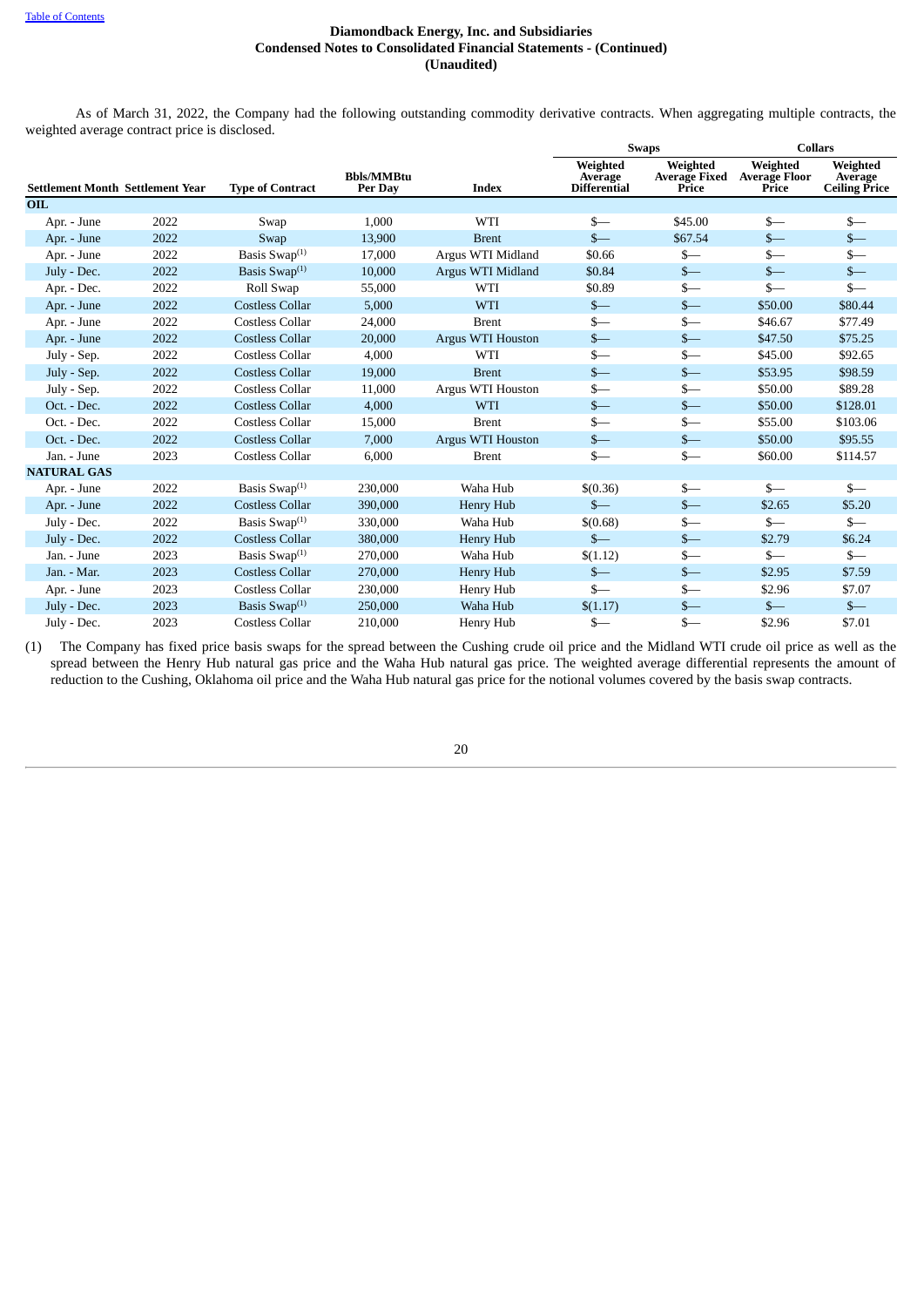| <b>Settlement</b><br>Month |      | <b>Settlement Year Type of Contract</b> | <b>Bbls Per Day</b> | <b>Index</b>      | <b>Strike Price</b> | <b>Weighted Average</b><br><b>Differential</b> | <b>Deferred Premium</b> |
|----------------------------|------|-----------------------------------------|---------------------|-------------------|---------------------|------------------------------------------------|-------------------------|
| <b>OIL</b>                 |      |                                         |                     |                   |                     |                                                |                         |
| Apr. - June                | 2022 | Put                                     | 10.000              | WTI               | \$47.50             | $S-$                                           | \$1.49                  |
| Apr. - June                | 2022 | Put                                     | 24,000              | <b>Brent</b>      | \$50.00             | $s-$                                           | \$1.80                  |
| Apr. - June                | 2022 | Put                                     | 8.000               | Argus WTI Houston | \$50.00             | $S-$                                           | \$1.87                  |
| July - Sep.                | 2022 | Put                                     | 8,000               | WTI               | \$47.50             | $S-$                                           | \$1.52                  |
| July - Sep.                | 2022 | Put                                     | 36,000              | <b>Brent</b>      | \$50.00             | $s-$                                           | \$1.83                  |
| July - Sep.                | 2022 | Put                                     | 12,000              | Argus WTI Houston | \$50.00             | $s-$                                           | \$1.89                  |
| Oct. - Dec.                | 2022 | Put                                     | 32,000              | <b>Brent</b>      | \$50.00             | $S-$                                           | \$1.83                  |
| Oct. - Dec.                | 2022 | Put                                     | 10,000              | Argus WTI Houston | \$50.00             | $s-$                                           | \$1.85                  |
| Apr. - Dec.                | 2022 | Basis $Put^{(1)}$                       | 50,000              | <b>Brent</b>      | $s-$                | \$(10,40)                                      | \$0.78                  |

(1) The Company has basis puts for the spread between the Brent crude oil price and NYMEX WTI crude oil price.

During the three months ended March 31, 2022, the Company completed certain hedge restructurings by terminating certain commodity derivative contracts prior to their contractual maturities which resulted in net cash settlements of \$135 million. The following table presents the commodity derivatives that were terminated:

|                                         |      |                         |                     |                   | Collars<br><b>Swaps</b>                |                                        |                                          |
|-----------------------------------------|------|-------------------------|---------------------|-------------------|----------------------------------------|----------------------------------------|------------------------------------------|
| <b>Settlement Month Settlement Year</b> |      | <b>Type of Contract</b> | <b>Bbls Per Day</b> | <b>Index</b>      | <b>Weighted Average</b><br>Fixed Price | <b>Weighted Average</b><br>Floor Price | <b>Weighted Average</b><br>Ceiling Price |
| <b>OIL</b>                              |      |                         |                     |                   |                                        |                                        |                                          |
| Apr. - June                             | 2022 | Costless Collar         | 8.000               | WTI               | $S-$                                   | \$45.00                                | \$71.60                                  |
| Apr. - June                             | 2022 | Costless Collar         | 8,000               | <b>Brent</b>      | $s-$                                   | \$45.00                                | \$74.78                                  |
| Apr. - June                             | 2022 | Costless Collar         | 6,000               | Argus WTI Houston | $s-$                                   | \$45.00                                | \$69.53                                  |
| Apr. - Sep.                             | 2022 | Costless Collar         | 2,000               | <b>Brent</b>      | $s-$                                   | \$50.00                                | \$80.00                                  |
| Apr. - Sep.                             | 2022 | Costless Collar         | 2,000               | Argus WTI Houston | $s-$                                   | \$50.00                                | \$76.70                                  |
| July - Sep.                             | 2022 | Costless Collar         | 4,000               | Argus WTI Houston | $s-$                                   | \$50.00                                | \$75.00                                  |
| July - Dec.                             | 2022 | Swaption                | 8,250               | <b>Brent</b>      | \$68.62                                | $S-$                                   | \$—                                      |

#### *Interest Rate Swaps*

In the second quarter of 2021, the Company entered into two interest rate swap agreements for notional amounts of \$600 million each to limit the Company's exposure to changes in the fair value of debt due to movements in LIBOR interest rates. These interest rate swaps have been designated as fair value hedges of the Company's \$1.2 billion 3.50% fixed rate senior notes due 2029 (the "2029 Notes") whereby the Company will receive the fixed rate of interest and will pay an average variable rate of interest based on three month LIBOR plus 2.1865%. Gains and losses due to changes in the fair value of the interest rate swaps completely offset changes in the fair value of the hedged portion of the underlying debt and totaled \$90 million for the three months ended March 31, 2022, as discussed further in Note 7—[Debt.](#page-18-0)

During the first quarter of 2021, the Company used interest rate swaps to reduce its exposure to variable rate interest payments associated with the Company's revolving credit facility. These interest rate swaps were not designated as hedging instruments and as a result, the Company recognized all changes in fair value immediately in earnings. During the first quarter of 2021, the Company terminated all of its previously outstanding interest rate swaps which resulted in cash received upon settlement of \$80 million, net of fees, during the three months ended March 31, 2021. The interest swaps contained an other-than-insignificant financing element at inception, and therefore, the cash receipts were classified as cash flows from financing activities in the condensed consolidated statements of cash flow for the three months ended March 31, 2022.

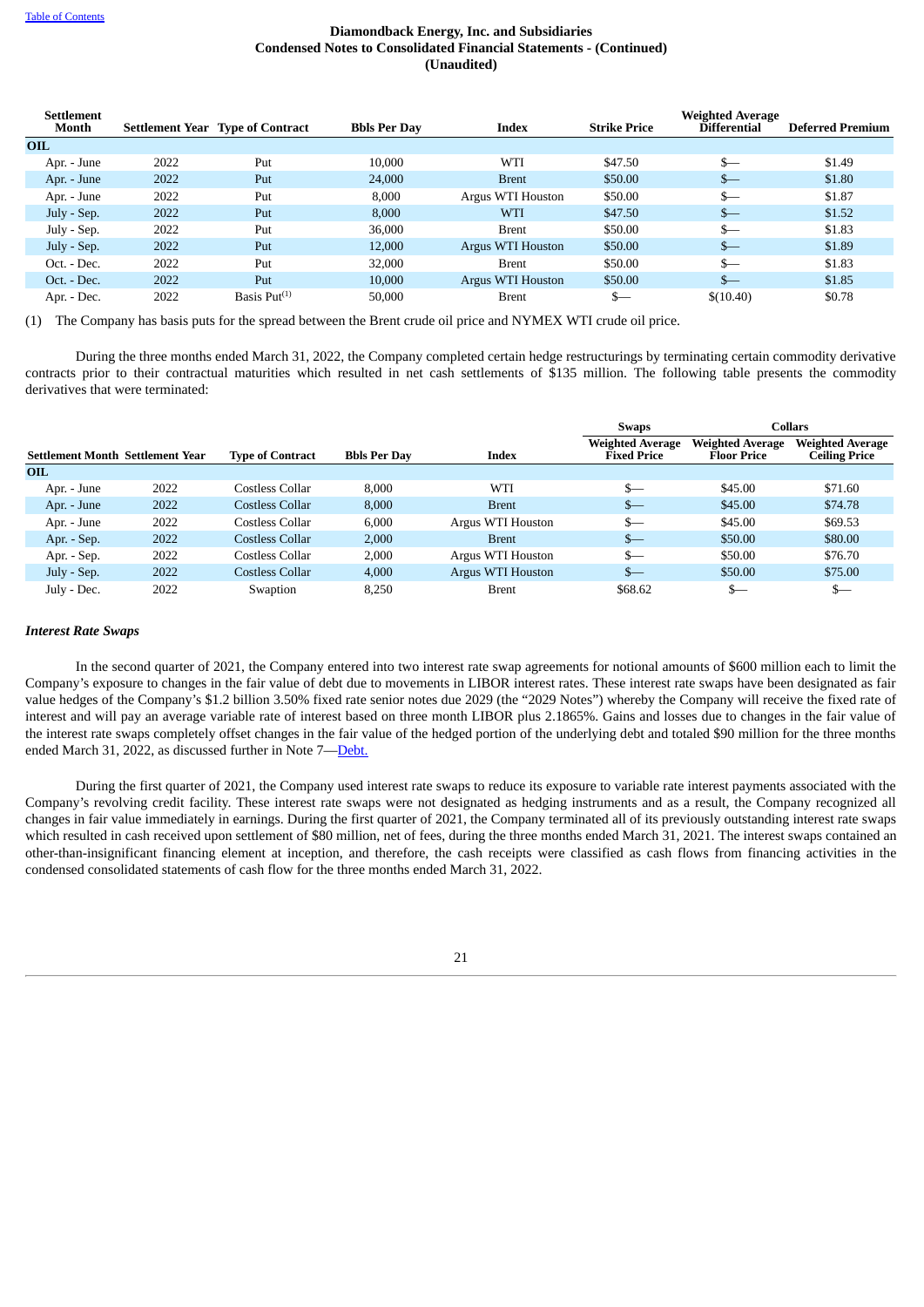#### *Balance Sheet Offsetting of Derivative Assets and Liabilities*

The fair value of derivative instruments is generally determined using established index prices and other sources which are based upon, among other things, futures prices and time to maturity. These fair values are recorded by netting asset and liability positions, including any deferred premiums that are with the same counterparty and are subject to contractual terms which provide for net settlement. See Note 12—Fair Value [Measurements](#page-27-0) for further details.

#### *Gains and Losses on Derivative Instruments*

The following table summarizes the gains and losses on derivative instruments not designated as hedging instruments included in the condensed consolidated statements of operations:

|                                             |                  | Three Months Ended March 31, |  |  |  |
|---------------------------------------------|------------------|------------------------------|--|--|--|
|                                             | 2022             | 2021                         |  |  |  |
|                                             |                  | (In millions)                |  |  |  |
| Gain (loss) on derivative instruments, net: |                  |                              |  |  |  |
| Commodity contracts                         | \$<br>$(552)$ \$ | (294)                        |  |  |  |
| Interest rate swaps                         |                  | 130                          |  |  |  |
| Total                                       | (552)            | (164)                        |  |  |  |
|                                             |                  |                              |  |  |  |
| Net cash received (paid) on settlements:    |                  |                              |  |  |  |
| Commodity contracts $(1)$                   | \$<br>$(420)$ \$ | (182)                        |  |  |  |
| Interest rate swaps <sup>(2)</sup>          |                  | 80                           |  |  |  |
| <b>Total</b>                                | $(420)$ \$       | (102)                        |  |  |  |
|                                             |                  |                              |  |  |  |

(1) The three months ended March 31, 2022 includes cash paid on commodity contracts terminated prior to their contractual maturity of \$135 million.

(2) The three months ended March 31, 2021 includes cash received on interest rate swap contracts terminated prior to their contractual maturity of \$80 million.

#### <span id="page-27-0"></span>**12. FAIR VALUE MEASUREMENTS**

Fair value is defined as the price that would be received to sell an asset or paid to transfer a liability in an orderly transaction between market participants at the measurement date. Valuation techniques used to measure fair value must maximize the use of observable inputs and minimize the use of unobservable inputs.

The fair value hierarchy is based on three levels of inputs, of which the first two are considered observable and the last unobservable, that may be used to measure fair value. The Company's assessment of the significance of a particular input to the fair value measurements requires judgment and may affect the valuation of the assets and liabilities being measured and their placement within the fair value hierarchy. The Company uses appropriate valuation techniques based on available inputs to measure the fair values of its assets and liabilities.

Level 1 - Observable inputs that reflect unadjusted quoted prices for identical assets or liabilities in active markets as of the reporting date.

Level 2 - Observable market-based inputs or unobservable inputs that are corroborated by market data. These are inputs other than quoted prices in active markets included in Level 1, which are either directly or indirectly observable as of the reporting date.

Level 3 - Unobservable inputs that are not corroborated by market data and may be used with internally developed methodologies that result in management's best estimate of fair value.

Financial assets and liabilities are classified based on the lowest level of input that is significant to the fair value measurement.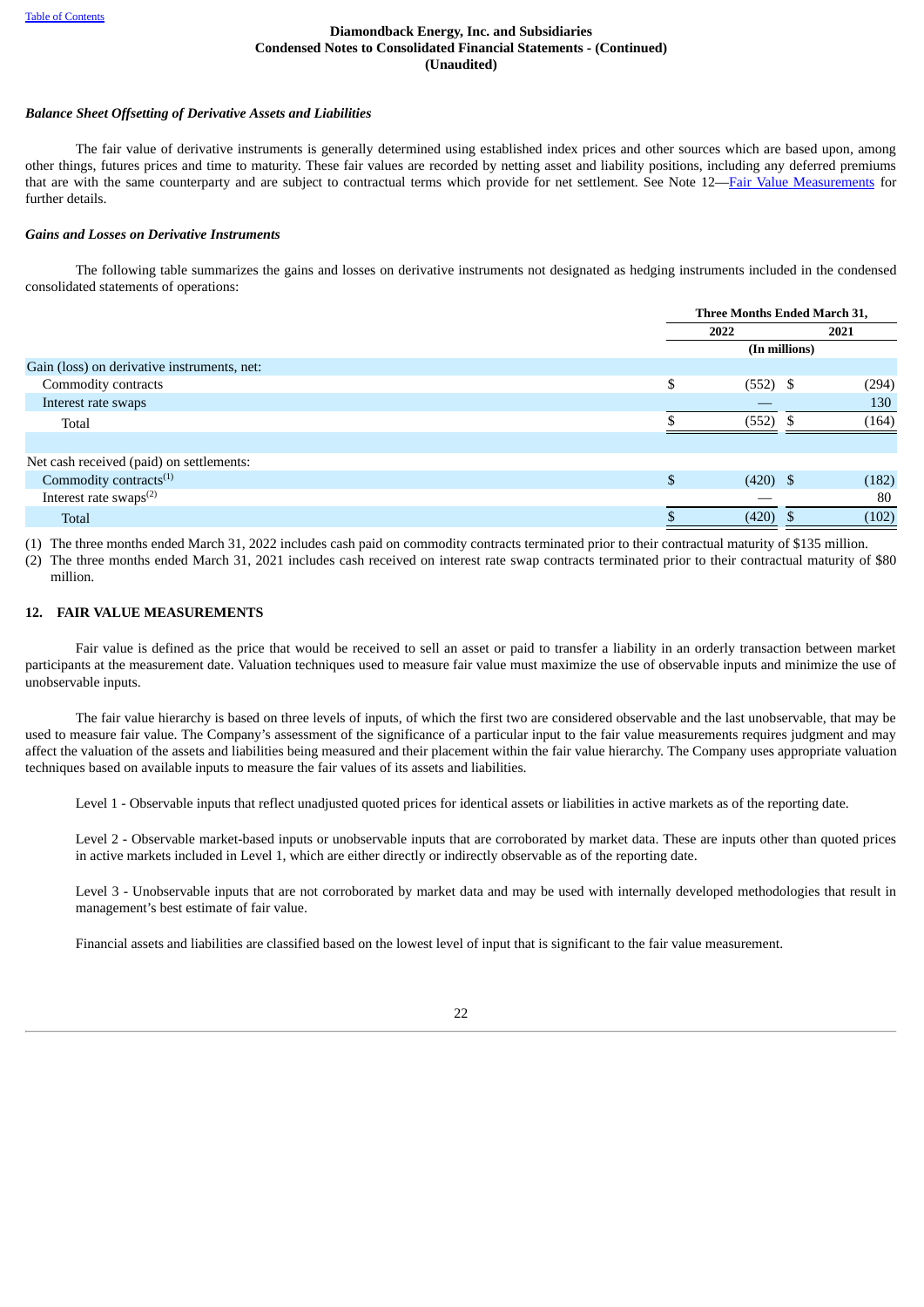The Company estimates the fair values of proved oil and natural gas properties assumed in business combinations using discounted cash flow techniques and based on market assumptions as to the future commodity prices, internal estimates of future quantities of oil and natural gas reserves, future estimated rates of production, expected recovery rates and risk-adjustment discounts. The estimated fair values of unevaluated oil and natural gas properties were based on the location, engineering and geological studies, historical well performance, and applicable mineral lease terms. Given the unobservable nature of the inputs, the estimated fair values of oil and natural gas properties assumed is deemed to use Level 3 inputs.

#### *Assets and Liabilities Measured at Fair Value on a Recurring Basis*

Certain assets and liabilities are reported at fair value on a recurring basis, including the Company's commodity derivative instruments and interest rate swaps. The fair values of the Company's commodity derivative contracts are measured internally using established commodity futures price strips for the underlying commodity provided by a reputable third party, the contracted notional volumes, and time to maturity. Interest rate swaps designated as fair value hedges and those that are not designated as hedges are determined based on inputs that are readily available in public markets, can be derived from information available in publicly quoted markets, or are provided by financial institutions that trade these contracts. These valuations are Level 2 inputs. The fair value of interest rate swaps is recorded as an asset or liability on the condensed consolidated balance sheet and the net change in fair value of the Company's interest rate swaps designated as hedges are offset by change in value of the hedged item, long-term debt, within the condensed consolidated balance sheet..

The following table provides (i) fair value measurement information for financial assets and liabilities measured at fair value on a recurring basis, (ii) the gross amounts of recognized derivative assets and liabilities, (iii) the amounts offset under master netting arrangements with counterparties, and (iv) the resulting net amounts presented in the Company's condensed consolidated balance sheets as of March 31, 2022 and December 31, 2021. The net amounts of derivative instruments are classified as current or noncurrent based on their anticipated settlement dates.

|                                          |                |                |                  |                | As of March 31, 2022                    |                                                                  |                                                                      |
|------------------------------------------|----------------|----------------|------------------|----------------|-----------------------------------------|------------------------------------------------------------------|----------------------------------------------------------------------|
|                                          |                | <b>Level 1</b> | <b>Level 2</b>   | <b>Level 3</b> | <b>Total Gross Fair</b><br><b>Value</b> | <b>Gross Amounts</b><br><b>Offset in Balance</b><br><b>Sheet</b> | <b>Net Fair Value</b><br><b>Presented in Balance</b><br><b>Sheet</b> |
|                                          |                |                |                  |                | (In millions)                           |                                                                  |                                                                      |
| <b>Assets:</b>                           |                |                |                  |                |                                         |                                                                  |                                                                      |
| Current:                                 |                |                |                  |                |                                         |                                                                  |                                                                      |
| Derivative instruments                   | $\mathbb{S}$   | $-$ \$         | 83 \$            | $-5$           | 83 \$                                   | $(80)$ \$                                                        | 3                                                                    |
| Interest rate swaps designated as hedges | \$             | $-5$           | 6 \$             | $-$ \$         | 6 \$                                    | $(3)$ \$                                                         | 3                                                                    |
| Non-current:                             |                |                |                  |                |                                         |                                                                  |                                                                      |
| Derivative instruments                   | \$             | $-$ \$         | 56 \$            | $-$ \$         | 56 \$                                   | $(19)$ \$                                                        | 37                                                                   |
| Interest rate swaps designated as hedges | $\mathfrak{L}$ | $-5$           | $-$ \$           | $-$ \$         | $-$ \$                                  | $-5$                                                             |                                                                      |
| <b>Liabilities:</b>                      |                |                |                  |                |                                         |                                                                  |                                                                      |
| Current:                                 |                |                |                  |                |                                         |                                                                  |                                                                      |
| Derivative instruments                   | \$             | $-$ \$         | 419 \$           | $-$ \$         | 419 \$                                  | $(80)$ \$                                                        | 339                                                                  |
| Interest rate swaps designated as hedges | \$             | $-5$           | 3 \$             | $-5$           | 3S                                      | $(3)$ \$                                                         |                                                                      |
| Non-current:                             |                |                |                  |                |                                         |                                                                  |                                                                      |
| Derivative instruments                   | $\mathfrak{S}$ | $-5$           | $20 \text{ }$ \$ | $-$ \$         | 20 \$                                   | $(19)$ \$                                                        |                                                                      |
| Interest rate swaps designated as hedges | \$             | $-5$           | 93 \$            | $-$ \$         | 93 \$                                   | $\overline{\phantom{m}}$                                         | 93<br>-S                                                             |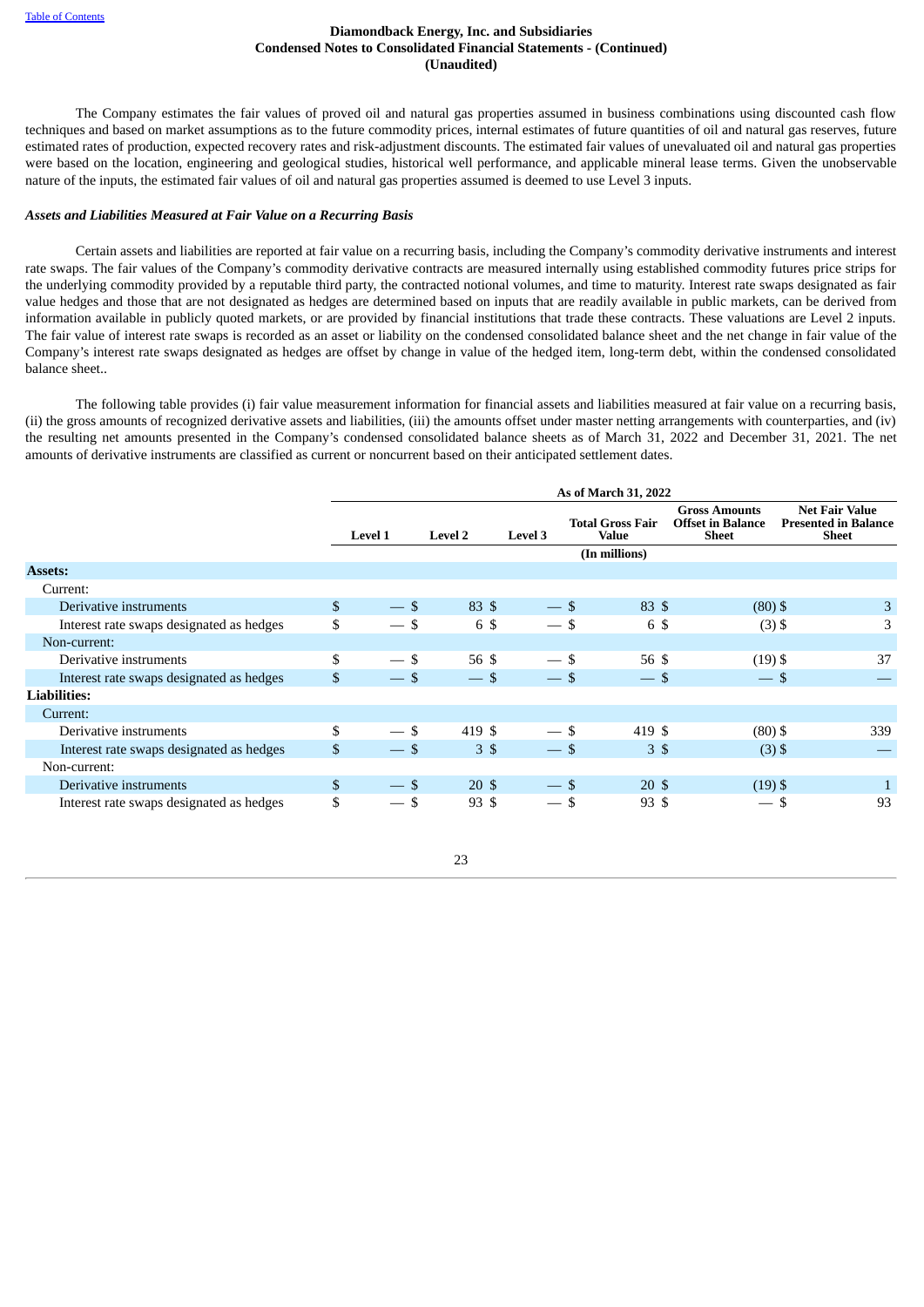|                                          |                |                                 |                  |                         | As of December 31, 2021          |                                                                  |                                                               |
|------------------------------------------|----------------|---------------------------------|------------------|-------------------------|----------------------------------|------------------------------------------------------------------|---------------------------------------------------------------|
|                                          |                | <b>Level 1</b>                  | <b>Level 2</b>   | <b>Level 3</b>          | <b>Total Gross Fair</b><br>Value | <b>Gross Amounts</b><br><b>Offset in Balance</b><br><b>Sheet</b> | <b>Net Fair Value</b><br><b>Presented in Balance</b><br>Sheet |
|                                          |                |                                 |                  |                         | (In millions)                    |                                                                  |                                                               |
| <b>Assets:</b>                           |                |                                 |                  |                         |                                  |                                                                  |                                                               |
| Current:                                 |                |                                 |                  |                         |                                  |                                                                  |                                                               |
| Derivative instruments                   | $\mathbb{S}$   | $-$ \$                          | 60 \$            | $-5$                    | 60 \$                            | $(57)$ \$                                                        | 3                                                             |
| Interest rate swaps designated as hedges | \$             | $-5$                            | 10S              | $-$ \$                  | 10 <sup>5</sup>                  | — \$                                                             | 10                                                            |
| Non-current:                             |                |                                 |                  |                         |                                  |                                                                  |                                                               |
| Derivative instruments                   | \$             | $-$ \$                          | $12 \text{ }$ \$ | $-$ \$                  | $12 \text{ }$ \$                 | $(8)$ \$                                                         | 4                                                             |
| Interest rate swaps designated as hedges | $\mathfrak{S}$ | $-$ \$                          | $1\sqrt{5}$      | $-$ \$                  | $1\,$ \$                         | $(1)$ \$                                                         |                                                               |
| <b>Liabilities:</b>                      |                |                                 |                  |                         |                                  |                                                                  |                                                               |
| Current:                                 |                |                                 |                  |                         |                                  |                                                                  |                                                               |
| Derivative instruments                   | \$             | $-$ \$                          | 231 \$           | $-$ \$                  | 231 \$                           | $(57)$ \$                                                        | 174                                                           |
| Non-current:                             |                |                                 |                  |                         |                                  |                                                                  |                                                               |
| Derivative instruments                   | \$             | $-$ \$                          | 9\$              | $-$ \$                  | 9 \$                             | $(8)$ \$                                                         |                                                               |
| Interest rate swaps designated as hedges | \$             | -\$<br>$\overline{\phantom{m}}$ | 29S              | \$<br>$\qquad \qquad -$ | 29 <sup>5</sup>                  | $(1)$ \$                                                         | 28                                                            |

## *Assets and Liabilities Not Recorded at Fair Value*

The following table provides the fair value of financial instruments that are not recorded at fair value in the condensed consolidated balance sheets:

|             |   | <b>March 31, 2022</b>                                |   |       | <b>December 31, 2021</b> |          |                   |       |
|-------------|---|------------------------------------------------------|---|-------|--------------------------|----------|-------------------|-------|
|             |   | <b>Carrying</b><br><b>Value</b><br><b>Fair Value</b> |   |       |                          | Carrying |                   |       |
|             |   |                                                      |   |       | <b>Value</b>             |          | <b>Fair Value</b> |       |
|             |   | (In millions)                                        |   |       |                          |          |                   |       |
| <b>Debt</b> | D | 5,848                                                | D | 5,966 |                          | 6,687    | D                 | 7,148 |

The fair values of the Company's credit agreement, the Viper credit agreement and the Rattler credit agreement approximate their carrying values based on borrowing rates available to the Company for bank loans with similar terms and maturities and is classified as Level 2 in the fair value hierarchy. The fair values of the outstanding notes were determined using the quoted market price at each period end, a Level 1 classification in the fair value hierarchy.

#### *Assets and Liabilities Measured at Fair Value on a Nonrecurring Basis*

Certain assets and liabilities are measured at fair value on a nonrecurring basis in certain circumstances. These assets and liabilities can include those acquired in a business combination, inventory, proved and unproved oil and gas properties and other long-lived assets that are written down to fair value when they are impaired or held for sale. Refer to Note 4[—Acquisitions](#page-13-0) and Divestitures and Note 5—Property and [Equipment](#page-17-0) for additional discussion of nonrecurring fair value adjustments.

### *Fair Value of Financial Assets*

The carrying amount of cash and cash equivalents, receivables, funds held in escrow, prepaid expenses and other current assets, payables and other accrued liabilities approximate their fair value because of the short-term nature of the instruments.

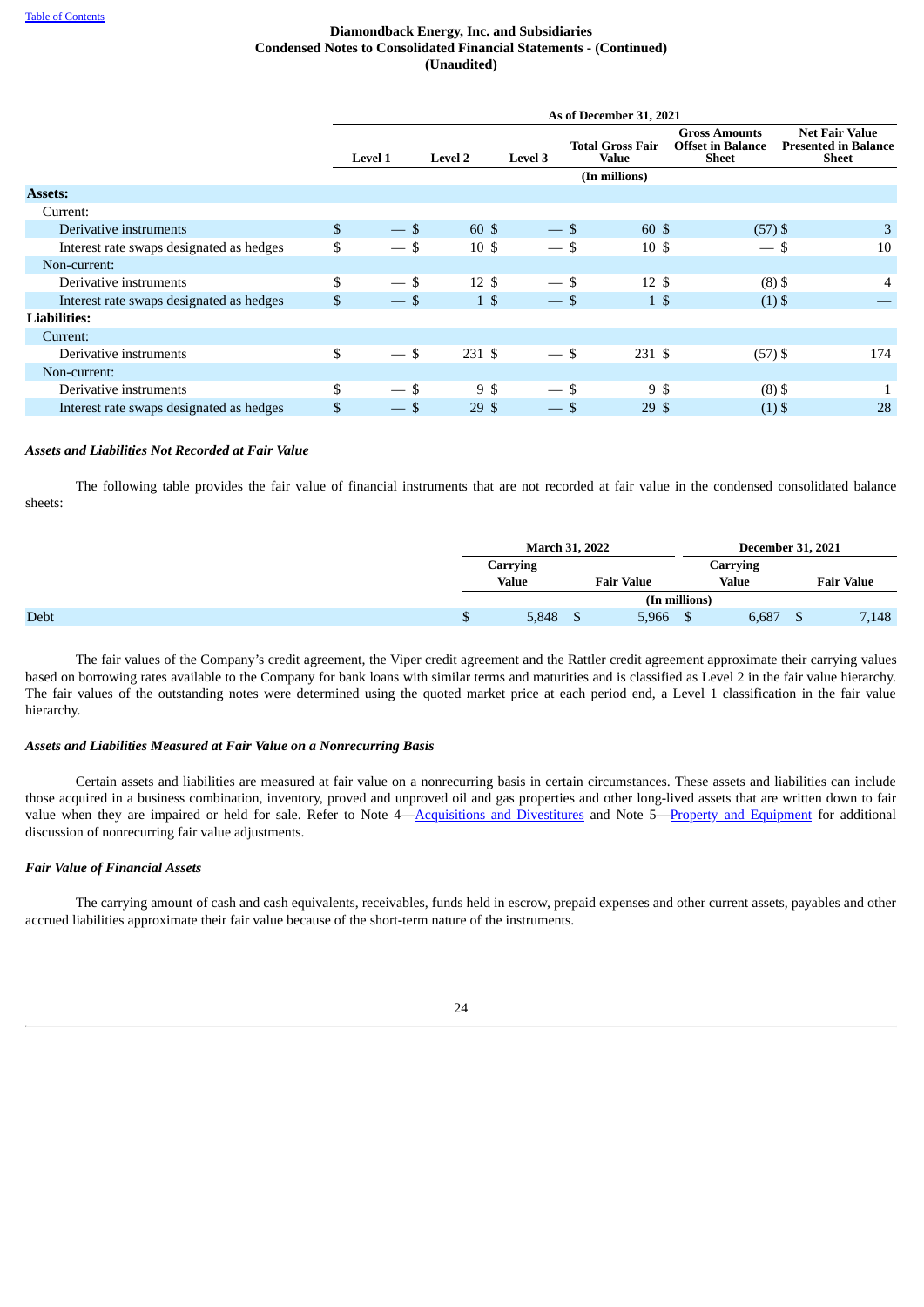### **13. SUPPLEMENTAL INFORMATION TO STATEMENTS OF CASH FLOWS**

|                                                                                | Three Months Ended March 31, |               |      |  |
|--------------------------------------------------------------------------------|------------------------------|---------------|------|--|
|                                                                                | 2022                         |               | 2021 |  |
|                                                                                |                              | (In millions) |      |  |
| Supplemental disclosure of non-cash transactions:                              |                              |               |      |  |
| Accrued capital expenditures included in accounts payable and accrued expenses | 293 \$                       |               | 252  |  |
| Common stock issued for business combinations                                  | $\equiv$                     |               |      |  |

#### <span id="page-30-1"></span>**14. COMMITMENTS AND CONTINGENCIES**

The Company is a party to various routine legal proceedings, disputes and claims arising in the ordinary course of its business, including those that arise from interpretation of federal and state laws and regulations affecting the crude oil and natural gas industry, personal injury claims, title disputes, royalty disputes, contract claims, contamination claims relating to oil and natural gas exploration and development and environmental claims, including claims involving assets previously sold to third parties and no longer part of the Company's current operations. While the ultimate outcome of the pending proceedings, disputes or claims, and any resulting impact on the Company, cannot be predicted with certainty, the Company's management believes that none of these matters, if ultimately decided adversely, will have a material adverse effect on the Company's financial condition, results of operations or cash flows. The Company's assessment is based on information known about the pending matters and its experience in contesting, litigating and settling similar matters. Actual outcomes could differ materially from the Company's assessment. The Company records reserves for contingencies related to outstanding legal proceedings, disputes or claims when information available indicates that a loss is probable and the amount of the loss can be reasonably estimated.

#### **15. SUBSEQUENT EVENTS**

#### *First Quarter 2022 Dividend Declaration*

<span id="page-30-0"></span>On April 27, 2022, the Board of Directors of the Company declared a cash dividend for the first quarter of 2022 of \$3.05 per share of common stock, payable on May 23, 2022 to its stockholders of record at the close of business on May 12, 2022. The dividend consists of a base quarterly dividend of \$0.70 per share of common stock and a variable quarterly dividend of \$2.35 per share of common stock. Future base and variable dividends are at the discretion of the Board of Directors of the Company.

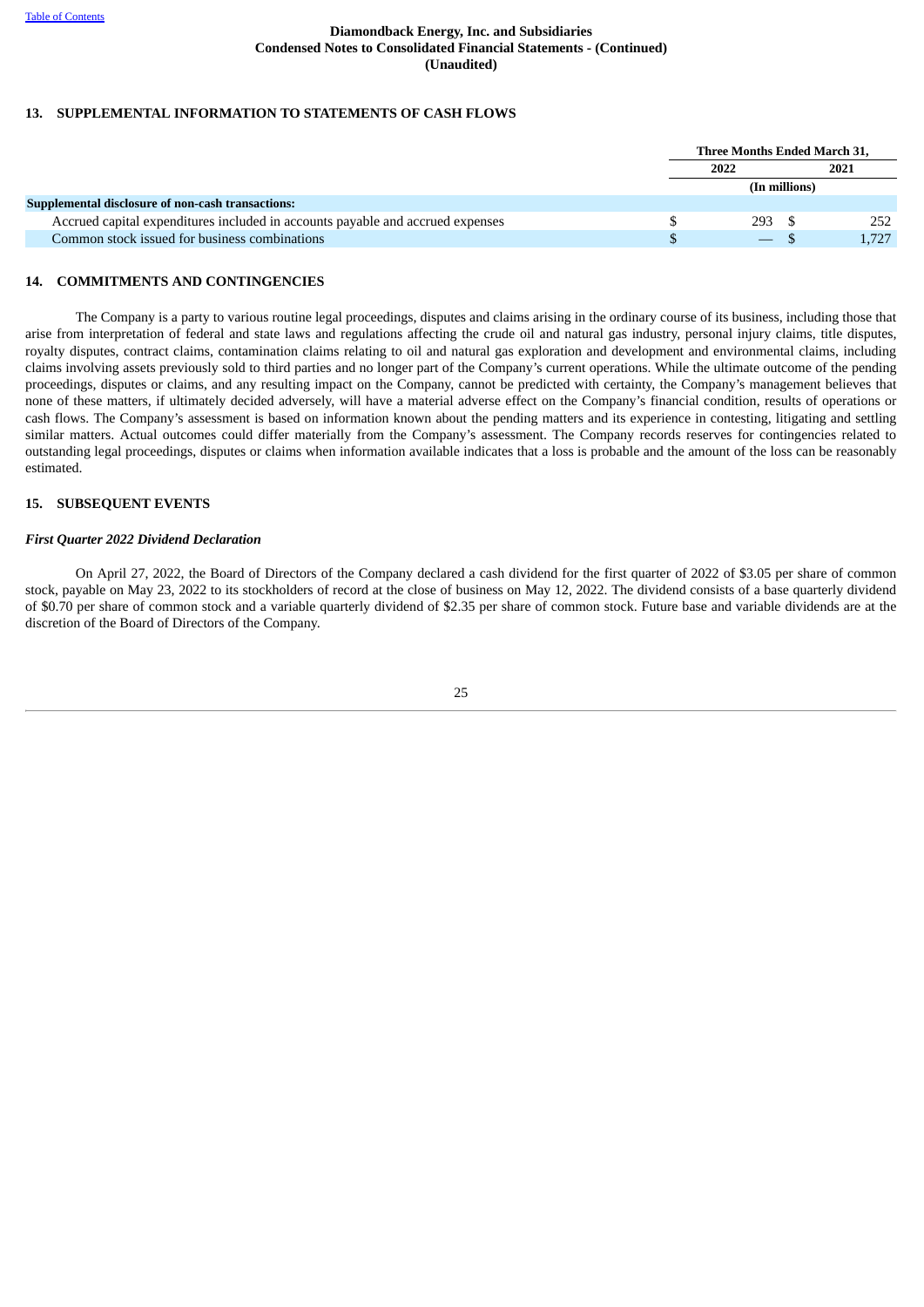# **16. SEGMENT INFORMATION**

The Company reports its operations in two operating segments: (i) the upstream segment, which is engaged in the acquisition, development, exploration and exploitation of unconventional, onshore oil and natural gas reserves primarily in the Permian Basin in West Texas and (ii) the midstream operations segment, which is focused on owning, operating, developing and acquiring midstream infrastructure assets in the Midland and Delaware Basins of the Permian Basin. All of the Company's equity method investments are included in the midstream operations segment.

The following tables summarize the results of the Company's operating segments during the periods presented:

|                                                            | <b>Midstream</b> |                   |               |                     |        |  |
|------------------------------------------------------------|------------------|-------------------|---------------|---------------------|--------|--|
|                                                            | <b>Upstream</b>  | <b>Operations</b> |               | <b>Eliminations</b> | Total  |  |
|                                                            |                  |                   | (In millions) |                     |        |  |
| Three Months Ended March 31, 2022:                         |                  |                   |               |                     |        |  |
| Third-party revenues                                       | \$<br>$2,391$ \$ |                   | -S<br>17      | S                   | 2,408  |  |
| Intersegment revenues                                      |                  |                   | 87            | (87)                |        |  |
| Total revenues                                             | 2,391            | 104               |               | (87)                | 2,408  |  |
| Depreciation, depletion, amortization and accretion        | 292              |                   | 21            |                     | 313    |  |
| Income (loss) from operations                              | 1,637            |                   | 39            | (16)                | 1,660  |  |
| Interest expense, net                                      | (31)             |                   | (9)           |                     | (40)   |  |
| Other income (expense)                                     | (600)            |                   | 9             | (5)                 | (596)  |  |
| Provision for (benefit from) income taxes                  | 219              |                   |               |                     | 221    |  |
| Net income (loss) attributable to non-controlling interest | 16               |                   | 8             |                     | 24     |  |
| Net income (loss) attributable to Diamondback Energy, Inc. | 771              |                   | 29            | (21)                | 779    |  |
| As of March 31, 2022:                                      |                  |                   |               |                     |        |  |
| <b>Total assets</b>                                        | \$<br>21,727     | 1,996             | \$.           | (392)<br>-S         | 23,331 |  |

<span id="page-31-0"></span>

|                                                            | Midstream<br><b>Eliminations</b><br><b>Operations</b><br><b>Upstream</b> |            |  |       | Total         |            |    |        |
|------------------------------------------------------------|--------------------------------------------------------------------------|------------|--|-------|---------------|------------|----|--------|
|                                                            |                                                                          |            |  |       | (In millions) |            |    |        |
| Three Months Ended March 31, 2021:                         |                                                                          |            |  |       |               |            |    |        |
| Third-party revenues                                       | \$                                                                       | $1,172$ \$ |  | 12    | \$            |            | \$ | 1,184  |
| Intersegment revenues                                      |                                                                          |            |  | 87    |               | (87)       |    |        |
| Total revenues                                             |                                                                          | 1,172      |  | 99    |               | (87)       |    | 1,184  |
| Depreciation, depletion, amortization and accretion        |                                                                          | 262        |  | 11    |               |            |    | 273    |
| Income (loss) from operations                              |                                                                          | 552        |  | 38    |               | (19)       |    | 571    |
| Interest expense, net                                      |                                                                          | (49)       |  | (7)   |               |            |    | (56)   |
| Other income (expense)                                     |                                                                          | (222)      |  | (3)   |               | (2)        |    | (227)  |
| Provision for (benefit from) income taxes                  |                                                                          | 63         |  | 2     |               |            |    | 65     |
| Net income (loss) attributable to non-controlling interest |                                                                          | (3)        |  | 6     |               |            |    | 3      |
| Net income (loss) attributable to Diamondback Energy, Inc. |                                                                          | 221        |  | 20    |               | (21)       |    | 220    |
| As of December 31, 2021:                                   |                                                                          |            |  |       |               |            |    |        |
| <b>Total assets</b>                                        | \$                                                                       | 21,329     |  | 1,942 | S             | $(373)$ \$ |    | 22,898 |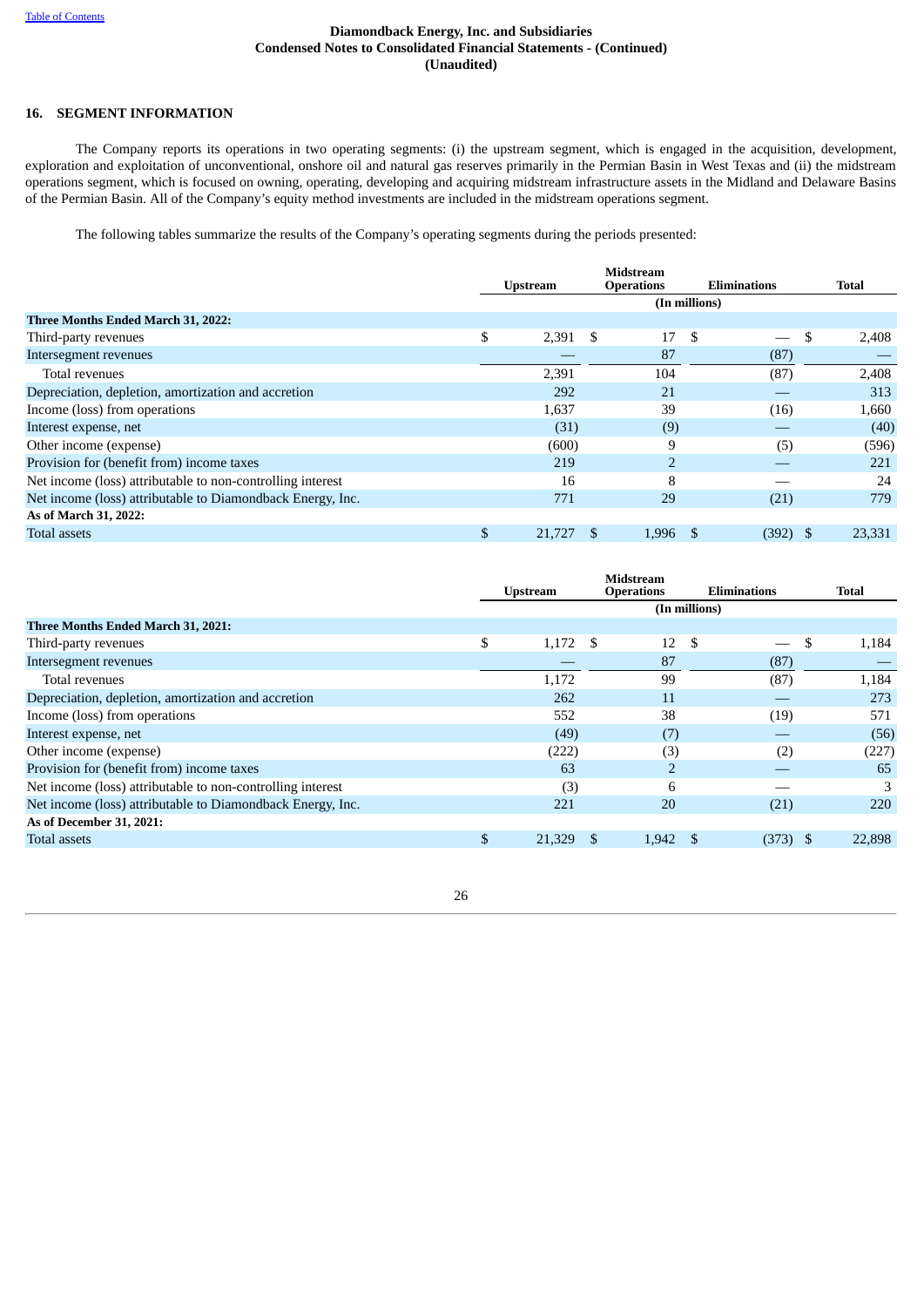#### **ITEM 2. MANAGEMENT'S DISCUSSION AND ANALYSIS OF FINANCIAL CONDITION AND RESULTS OF OPERATIONS**

The following discussion and analysis should be read in conjunction with our unaudited consolidated financial statements and notes thereto presented in this report as well as our audited consolidated financial statements and notes thereto included in our [Annual](https://www.sec.gov/ix?doc=/Archives/edgar/data/1539838/000153983822000008/fang-20211231.htm) Report on Form 10-K for the year ended December 31, 2021. The following discussion contains "forward-looking statements" that reflect our future plans, estimates, beliefs, and expected performance. Actual results and the timing of events may differ materially from those contained in these forward-looking statements due to a number of factors. See "Part II. Item 1A. Risk [Factors](#page-54-1)" and "Cautionary Statement Regarding [Forward-Looking](#page-3-0) Statements."

#### <span id="page-32-0"></span>**Overview**

We operate in two operating segments: (i) the upstream segment, which is engaged in the acquisition, development, exploration and exploitation of unconventional, onshore oil and natural gas reserves primarily in the Permian Basin in West Texas and (ii) through our subsidiary, Rattler, the midstream operations segment, which is focused on ownership, operation, development and acquisition of midstream infrastructure assets in the Midland and Delaware Basins of the Permian Basin.

### **Recent Developments**

#### *March 2022 Notes Offering*

On March 17, 2022, we issued the March 2022 Notes for an aggregate principal amount of \$750 million and received net proceeds of \$739 million, after deducting debt issuance costs and discounts of \$11 million and underwriting discounts and offering expenses.

#### *Redemption of Notes*

On March 18, 2022, we redeemed the aggregate \$500 million principal amount of our outstanding 4.750% 2025 Senior Notes with a portion of the net proceeds from the March 2022 Notes offering.

On March 23, 2022, we redeemed the aggregate \$1.0 billion principal amount of our outstanding 2.875% 2024 Senior Notes with the remaining net proceeds from the March 2022 Notes offering and cash on hand.

For additional discussion of our debt transactions during the first quarter of 2022, see Note 7[—Debt](#page-18-0) of the condensed notes to the consolidated financial statements included elsewhere in this report.

#### *Stock and Unit Repurchase Programs*

During the three months ended March 31, 2022, we repurchased approximately \$7 million of Diamondback common stock, and as of March 31, 2022, \$1.6 billion remained available for future purchases of common stock under our common stock repurchase program.

During the three months ended March 31, 2022, Viper repurchased approximately \$39 million of common units under its repurchase program. As of March 31, 2022, \$41 million remained available for future purchases of common units under Viper's common unit repurchase program. On April 27, 2022, Viper increased the authorization of its common unit repurchase program from \$150 million to \$250 million.

During the three months ended March 31, 2022, Rattler repurchased approximately \$3 million of common units under its repurchase program. As of March 31, 2022, \$85 million remained available for future purchases of common units under Rattler's common unit repurchase program.

See "*[—Liquidity](#page-46-0) and Capital Resources*" below for additional discussion.

#### *Commodity Prices*

During 2021 and the first quarter of 2022, the posted NYMEX WTI price for crude oil ranged from \$47.62 to \$123.70 per Bbl, and the NYMEX Henry Hub price of natural gas ranged from \$2.45 to \$6.31 per MMBtu. On April 13, 2022, the NYMEX WTI price for crude oil was \$104.25 per Bbl and the NYMEX Henry Hub price of natural gas was \$7.00 per MMBtu. The Russian-Ukrainian military conflict and the COVID-19 pandemic have contributed to economic and pricing volatility in the first quarter of 2022 as industry and market participants evaluate global demand and production outlooks. On March 31, 2022,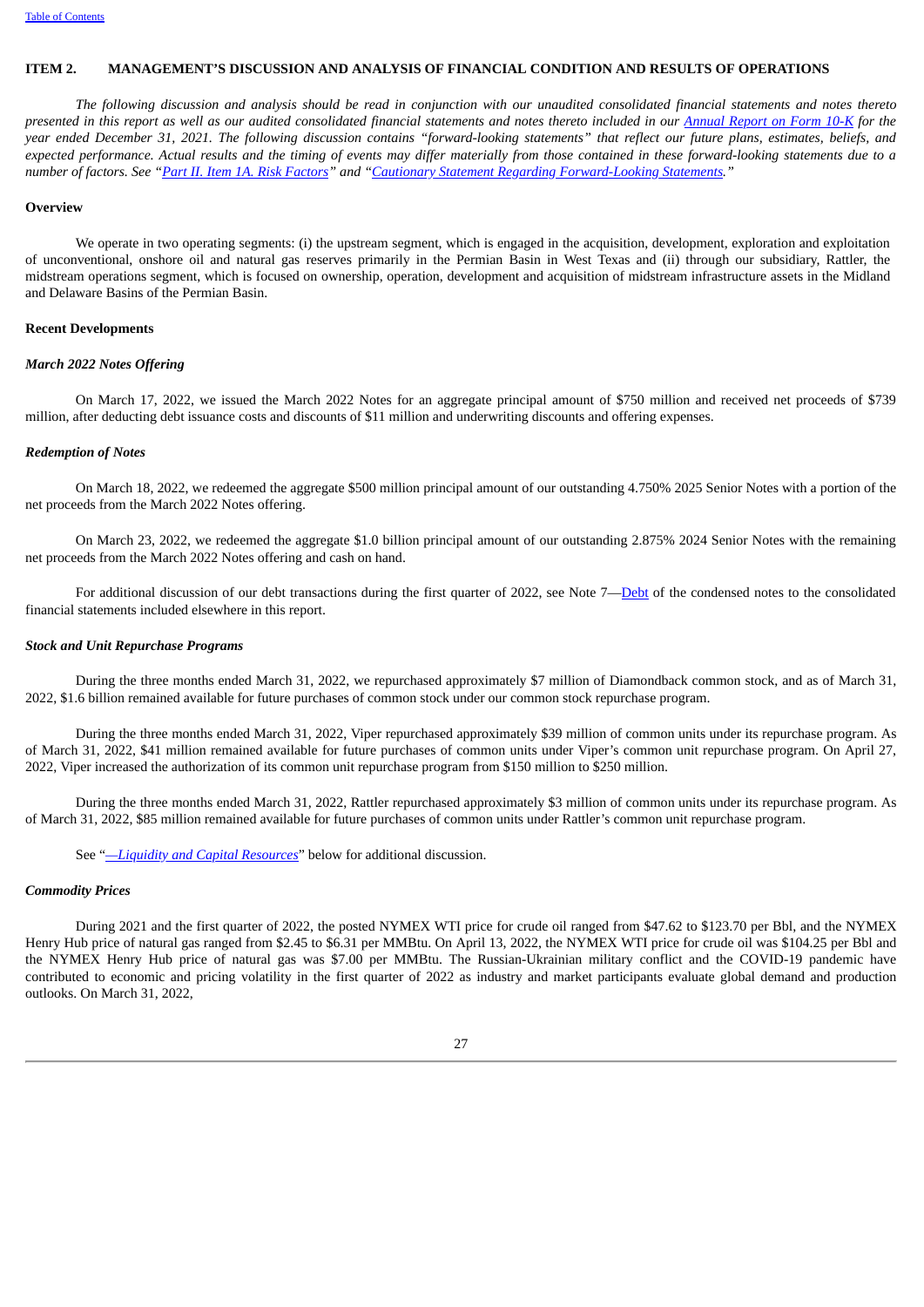OPEC and its non-OPEC allies, known collectively as OPEC+, agreed to continue their program (commenced in August 2021) of gradual monthly output increases, raising its output target by 432,000 Bbl per day for May 2022, which is expected to further boost oil supply in response to rising demand. In its report issued on April 12, 2022 OPEC noted its expectation that world oil demand will rise by 3.7 million Bbls per day in 2022, down 480,000 Bbls per day from its previous forecast due to the impact of the Russian-Ukrainian military conflict, rising inflation and the resurgence of the Omicron coronavirus variant in China. Although this demand outlook is expected to underpin oil prices, already seen at a seven-year high in February 2022, we cannot predict any future volatility in or levels of commodity prices or demand for crude oil.

Despite the recovery in commodity prices and rising demand, we expect to hold our oil production levels flat during 2022, using excess cash flow for debt repayment and/or return to our stockholders rather than expanding our drilling program.

#### **First Quarter 2022 and Recent Operating and Environmental and Social Responsibility (ESG) Highlights**

- *•* We recorded net income of \$779 million for the first quarter of 2022.
- *•* Our average production was 381.4 MBOE/d during the first quarter of 2022.
- *•* During the first quarter of 2022, we drilled 47 gross horizontal wells in the Midland Basin and 14 gross horizontal wells in the Delaware Basin.
- We turned 69 gross operated horizontal wells (54 in the Midland Basin and 15 in the Delaware Basin) to production and had capital expenditures, excluding acquisitions, of \$437 million during the first quarter of 2022.
- *•* The average lateral length for the wells completed during the first quarter of 2022 was 9,658 feet.
- *•* Our cash operating costs for the first quarter of 2022 were \$11.36 per BOE, including lease operating expenses of \$4.34 per BOE, cash general and administrative expenses of \$0.61 per BOE and production and ad valorem taxes and gathering and transportation expenses of \$6.41 per BOE.
- On April 27, 2022, our board of directors declared a cash dividend for the first quarter of 2022 of \$3.05 per share of common stock, payable on May 23, 2022 to our stockholders of record at the close of business on May 12, 2022. The dividend consists of a base quarterly dividend of \$0.70 per share of common stock and a variable quarterly dividend of \$2.35 per share of common stock. Future base and variable dividends are at the discretion of our board of directors.
- **•** In January 2022, we acquired approximately 6,200 net acres from a third-party seller in Ward County, Texas for a purchase price of \$232 million, net of customary post-closing adjustments, with average production of 1.3 MBO/d (2.3 MBOE/d) during the first quarter of 2022. The acquisition was funded with cash on hand and included 58 estimated gross (43 net) horizontal locations with an average lateral length of over 10,300 feet. The acquired acreage is 100% operated by us, with an average 74% working interest and 66% net revenue interest (85% effective net revenue interest).
- During the first quarter of 2022, we flared approximately 1.5% of our gross natural gas production.
- As of April 30, 2022, we have installed Continuous Emissions Monitoring Systems that cover approximately 70% of our operated oil volume production and monitor methane emissions, carbon monoxide and hydrogen sulfide (H2S) in real time. We intend to increase this monitoring effect to cover over 90% of our operated oil production by year-end 2023.
- By investing in infrastructure in our high activity areas, we now have the ability to run a dedicated e-frac fleet for the foreseeable future. We have partnered with Halliburton to secure our first e-fleet frac-core, which will run on our Martin County acreage off power generated from a central location and delivered via existing lines, reducing our Scope 1 emissions profile. This partnership is expected to lower our cost per foot primarily due to fuel savings, decrease our footprint on location and increase our operational efficiency as a result of lower maintenance and non-productive time. We expect this fleet to be operational in the fourth quarter of 2022.

#### *Upstream Segment*

In our upstream segment, our activities are primarily directed at the horizontal development of the Wolfcamp and Spraberry formations in the Midland Basin and the Wolfcamp and Bone Spring formations in the Delaware Basin within the Permian Basin. We intend to continue to develop our reserves and increase production through development drilling and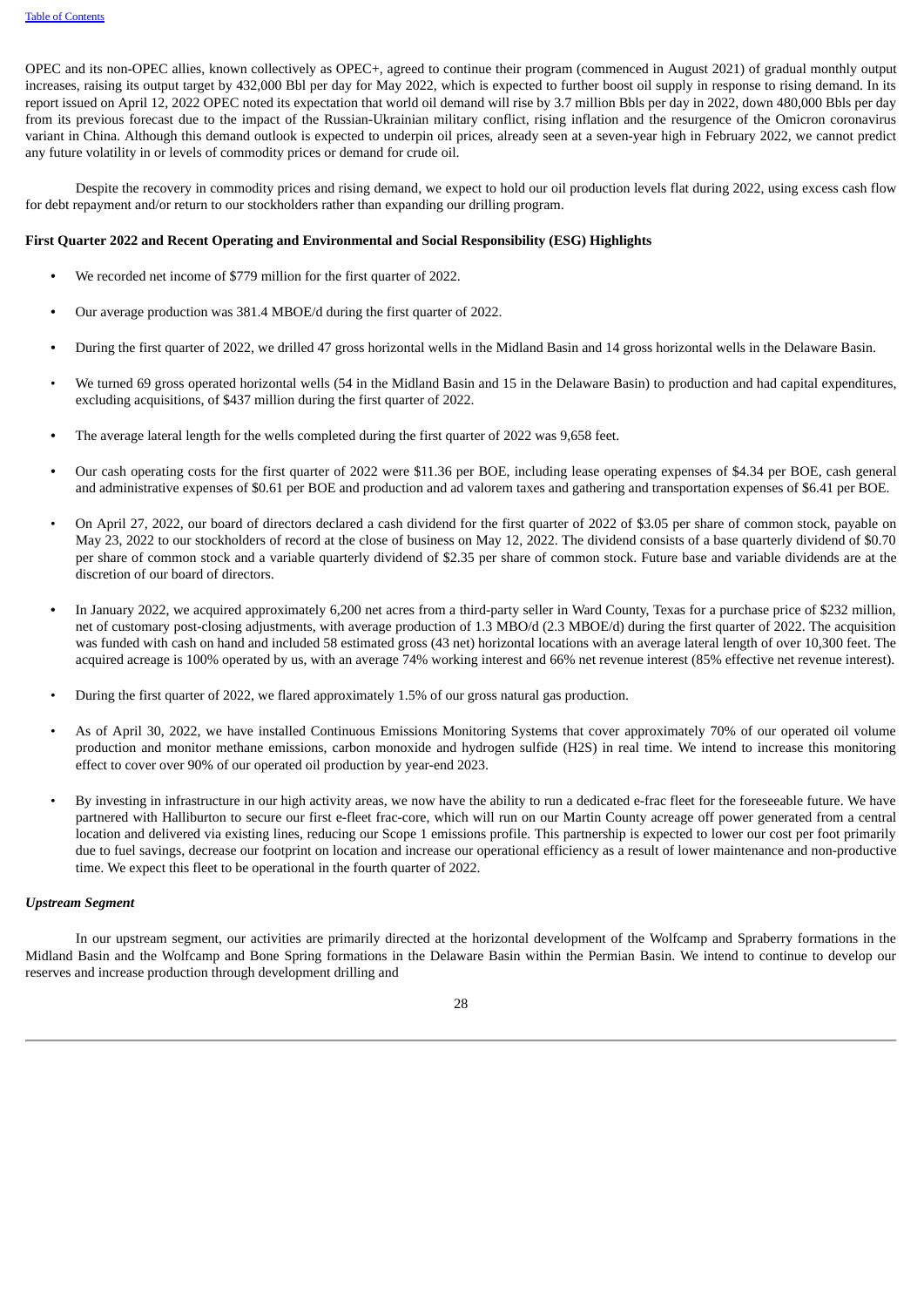exploitation and exploration activities on our multi-year inventory of identified potential drilling locations and through acquisitions that meet our strategic and financial objectives, targeting oil-weighted reserves. Additionally, our publicly-traded subsidiary, Viper, is focused on owning and acquiring mineral interests and royalty interests in oil and natural gas properties primarily in the Permian Basin and derives royalty income and lease bonus income from such interests.

As of March 31, 2022, we had approximately 451,295 net acres, which primarily consisted of approximately 268,850 net acres in the Midland Basin and 153,782 net acres in the Delaware Basin.

The following table sets forth the total number of operated horizontal wells drilled and completed during the first quarter of 2022:

|                      | Three Months Ended March 31, 2022 |                     |     |                                                          |  |  |  |
|----------------------|-----------------------------------|---------------------|-----|----------------------------------------------------------|--|--|--|
|                      | <b>Drilled</b>                    |                     |     | $\mathsf{Completely}^{\scriptscriptstyle{\mathrm{(1)}}}$ |  |  |  |
| Area                 | Gross                             | <b>Net</b><br>Gross |     | Net                                                      |  |  |  |
| <b>Midland Basin</b> | 47                                | 46                  | -54 | 50                                                       |  |  |  |
| Delaware Basin       | 14                                | 13                  | 15  | 13                                                       |  |  |  |
| <b>Total</b>         | 61                                | 59                  | 69  | 63                                                       |  |  |  |

(1) The average lateral length for the wells completed during the first quarter of 2022 was 9,658 feet. Operated completions during the first quarter of 2022 consisted of 19 Lower Spraberry wells, 15 Wolfcamp A wells, 11 Jo Mill wells, 10 Middle Spraberry wells, six Wolfcamp B wells, six Second Bone Spring wells, one Third Bone Spring well and one Barnett well.

As of March 31, 2022, we operated the following wells:

|                |                       | As of March 31, 2022 |                         |            |              |            |  |  |  |  |  |
|----------------|-----------------------|----------------------|-------------------------|------------|--------------|------------|--|--|--|--|--|
|                | <b>Vertical Wells</b> |                      | <b>Horizontal Wells</b> |            | <b>Total</b> |            |  |  |  |  |  |
| Area           | Gross                 | <b>Net</b>           | Gross                   | <b>Net</b> | Gross        | <b>Net</b> |  |  |  |  |  |
| Midland Basin  | 2,278                 | 2,114                | 1,803                   | 1,674      | 4,081        | 3,788      |  |  |  |  |  |
| Delaware Basin | 48                    | 44                   | 703                     | 655        | 751          | 699        |  |  |  |  |  |
| Other          | _                     |                      |                         |            |              |            |  |  |  |  |  |
| Total          | 2,326                 | 2,158                | 2,506                   | 2,329      | 4,832        | 4,487      |  |  |  |  |  |

As of March 31, 2022, we held interests in 11,289 gross (4,601 net) wells, including wells that we do not operate.

#### *Midstream Operations*

In our midstream operations segment, Rattler's crude oil infrastructure assets consist of gathering pipelines and metering facilities, which collectively gather crude oil for its customers. Rattler's facilities gather crude oil from horizontal and vertical wells in our ReWard, Spanish Trail, Pecos and Fivestones areas within the Permian Basin. Rattler's water sourcing and distribution assets consist of water wells, hydraulic fracturing pits, pipelines and water treatment and recycling facilities, which collectively gather and distribute water from Permian Basin aquifers to the drilling and completion sites through buried pipelines and temporary surface pipelines. Rattler's gathering and disposal system spans approximately 600 miles and consists of gathering pipelines along with produced water disposal wells and facilities which collectively gather and dispose of produced water from operations throughout our Permian Basin acreage.

We have entered into multiple fee-based commercial agreements with Rattler, each with an initial term ending in 2034, utilizing Rattler's infrastructure assets or its planned infrastructure assets to provide an array of essential services critical to our upstream operations in the Delaware and Midland Basins. Our agreements with Rattler include substantial acreage dedications.

<span id="page-34-0"></span>The midstream operations segment's revenues and operating expenses were not significant to our condensed consolidated statements of operations for the three months ended March 31, 2022 and 2021. See Note 16—Segment [Information](#page-30-0) of the condensed notes to the consolidated financial statements included elsewhere in this report for further details regarding acquisitions.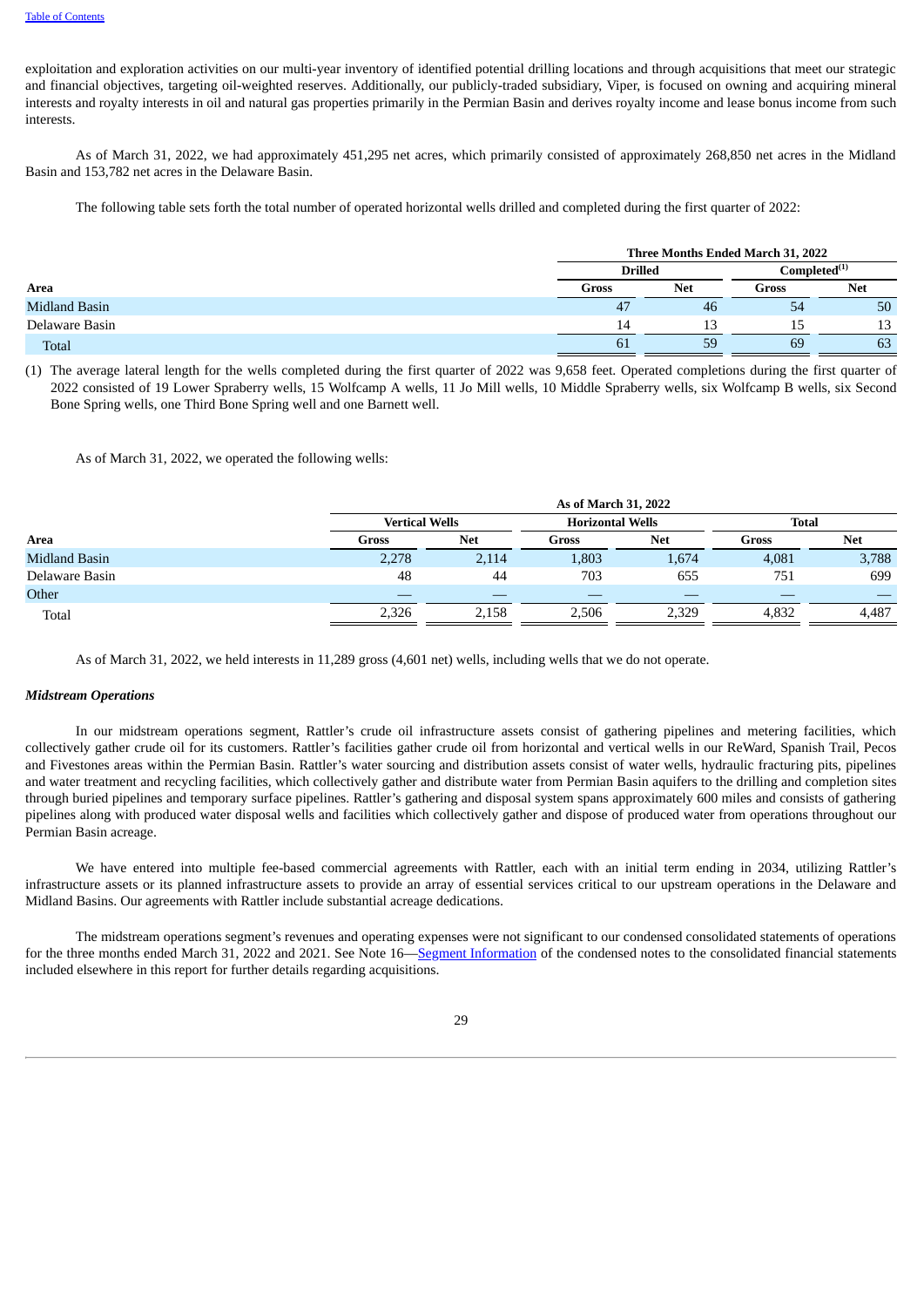# **Results of Operations**

The following table sets forth selected operating data for the first quarter of 2022 and 2021:

|                                                         | Three Months Ended March 31, |     |         |  |  |  |  |
|---------------------------------------------------------|------------------------------|-----|---------|--|--|--|--|
|                                                         | 2022                         |     |         |  |  |  |  |
| <b>Revenues (In millions):</b>                          |                              |     |         |  |  |  |  |
| Oil sales                                               | \$<br>1,946                  | \$  | 944     |  |  |  |  |
| Natural gas sales                                       | 154                          |     | 104     |  |  |  |  |
| Natural gas liquid sales                                | 289                          |     | 124     |  |  |  |  |
| Total oil, natural gas and natural gas liquid revenues  | \$<br>2,389                  | \$  | 1,172   |  |  |  |  |
| <b>Production Data:</b>                                 |                              |     |         |  |  |  |  |
| Oil (MBbls)                                             | 20,055                       |     | 16,578  |  |  |  |  |
| Natural gas (MMcf)                                      | 42,645                       |     | 34,109  |  |  |  |  |
| Natural gas liquids (MBbls)                             | 7,161                        |     | 5,405   |  |  |  |  |
| Combined volumes (MBOE) <sup>(1)</sup>                  | 34,324                       |     | 27,668  |  |  |  |  |
| Daily oil volumes (BO/d)                                | 222,833                      |     | 184,200 |  |  |  |  |
| Daily combined volumes (BOE/d)                          | 381,378                      |     | 307,422 |  |  |  |  |
| <b>Average Prices:</b>                                  |                              |     |         |  |  |  |  |
| Oil (\$ per Bbl)                                        | \$<br>97.03                  | \$  | 56.94   |  |  |  |  |
| Natural gas (\$ per Mcf)                                | \$<br>3.61                   | \$  | 3.05    |  |  |  |  |
| Natural gas liquids (\$ per Bbl)                        | \$<br>40.36                  | -S  | 22.94   |  |  |  |  |
| Combined (\$ per BOE)                                   | \$<br>69.60                  | \$  | 42.36   |  |  |  |  |
| Oil, hedged (\$ per Bbl) <sup>(2)</sup>                 | \$<br>83.47                  | \$  | 46.81   |  |  |  |  |
| Natural gas, hedged (\$ per Mcf) <sup>(2)</sup>         | \$<br>3.31                   | \$  | 2.64    |  |  |  |  |
| Natural gas liquids, hedged (\$ per Bbl) <sup>(2)</sup> | \$<br>40.36                  | \$. | 22.76   |  |  |  |  |
| Average price, hedged $(\$$ per BOE $)^{(2)}$           | \$<br>61.30                  | \$  | 35.75   |  |  |  |  |

(1) Bbl equivalents are calculated using a conversion rate of six Mcf per one Bbl.

(2) Hedged prices reflect the effect of our commodity derivative transactions on our average sales prices and include gains and losses on cash settlements for matured commodity derivatives, which we do not designate for hedge accounting. Hedged prices exclude gains or losses resulting from the early settlement of commodity derivative contracts.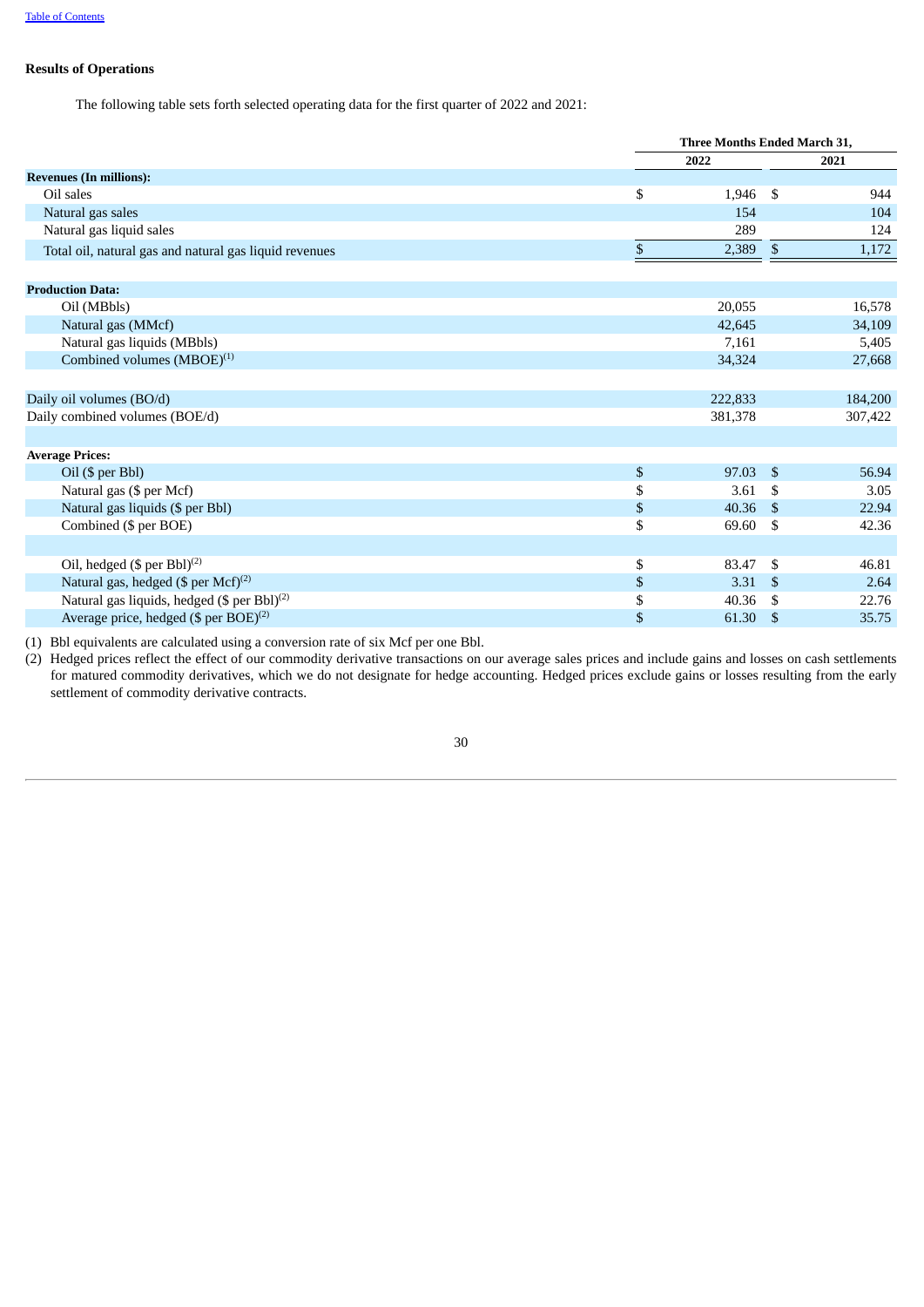#### *Production Data*

Substantially all of our revenues are generated through the sale of oil, natural gas and natural gas liquids production. The following tables set forth the mix of our production data by product and basin for the first quarter of 2022 and 2021:

|                                     | Three Months Ended March 31, |
|-------------------------------------|------------------------------|
| 2022                                | 2021                         |
| Oil (MBbls)<br>58 %                 | 60 %                         |
| Natural gas (MMcf)<br>21 %          | 21 %                         |
| Natural gas liquids (MBbls)<br>21 % | 19 %                         |
| 100 %                               | 100 %                        |

|                             |                                | Three Months Ended March 31, 2022 |                                       |              |                  | Three Months Ended March 31, 2021 |                      |              |
|-----------------------------|--------------------------------|-----------------------------------|---------------------------------------|--------------|------------------|-----------------------------------|----------------------|--------------|
|                             | <b>Midland</b><br><b>Basin</b> | <b>Delaware</b><br>Basin          | $O$ ther $^{\scriptscriptstyle{(1)}}$ | <b>Total</b> | Midland<br>Basin | <b>Delaware</b><br><b>Basin</b>   | Other <sup>(2)</sup> | <b>Total</b> |
| <b>Production Data:</b>     |                                |                                   |                                       |              |                  |                                   |                      |              |
| Oil (MBbls)                 | 13.921                         | 6,101                             | 33                                    | 20,055       | 9.840            | 6.436                             | 302                  | 16.578       |
| Natural gas (MMcf)          | 26,873                         | 15,681                            | 91                                    | 42.645       | 18,457           | 15,055                            | 597                  | 34,109       |
| Natural gas liquids (MBbls) | 4.750                          | 2,390                             | 21                                    | 7.161        | 3.236            | 2.069                             | 100                  | 5.405        |
| Total (MBoe)                | 23,150                         | 11,105                            | 69                                    | 34,324       | 16,152           | 11.014                            | 502                  | 27,668       |

(1) Includes the Eagle Ford Shale and Rockies.

(2) Includes the Eagle Ford Shale, Rockies and High Plains.

#### *Comparison of the Three Months Ended March 31, 2022 and 2021*

*Oil, Natural Gas and Natural Gas Liquids Revenues.* Our revenues are a function of oil, natural gas and natural gas liquids production volumes sold and average sales prices received for those volumes.

Our oil, natural gas and natural gas liquids revenues for the first quarter of 2022 increased by \$1.2 billion, or 104%, to \$2.4 billion from \$1.2 billion during the same period in 2021. Higher average oil prices, and to a lesser extent natural gas and natural gas liquids prices, contributed \$1.0 billion of the total increase. The remainder of the overall change is due to a 24% increase in combined volumes sold.

Higher commodity prices in the first quarter of 2022 compared to the same period in 2021 primarily reflect the increase in demand for oil due to economic recovery from the COVID-19 pandemic and other macroeconomic factors such as the Russian-Ukrainian military conflict as discussed in "*— Recent [Developments](#page-32-0)*" above. The increase in production for the first quarter of 2022 compared to the same period in 2021 resulted primarily from recognizing a full quarter's production in the first quarter of 2022 related to the Guidon Acquisition and QEP Merger, which occurred late in the first quarter of 2021.

*Other Revenues.* The following table shows the other insignificant revenues for the three months ended March 31, 2022 and 2021:

|                        |      | Three Months Ended March 31, |  |      |  |  |
|------------------------|------|------------------------------|--|------|--|--|
|                        | 2022 |                              |  | 2021 |  |  |
|                        |      | (In millions)                |  |      |  |  |
| Midstream services     |      | 17                           |  |      |  |  |
| Other operating income |      |                              |  |      |  |  |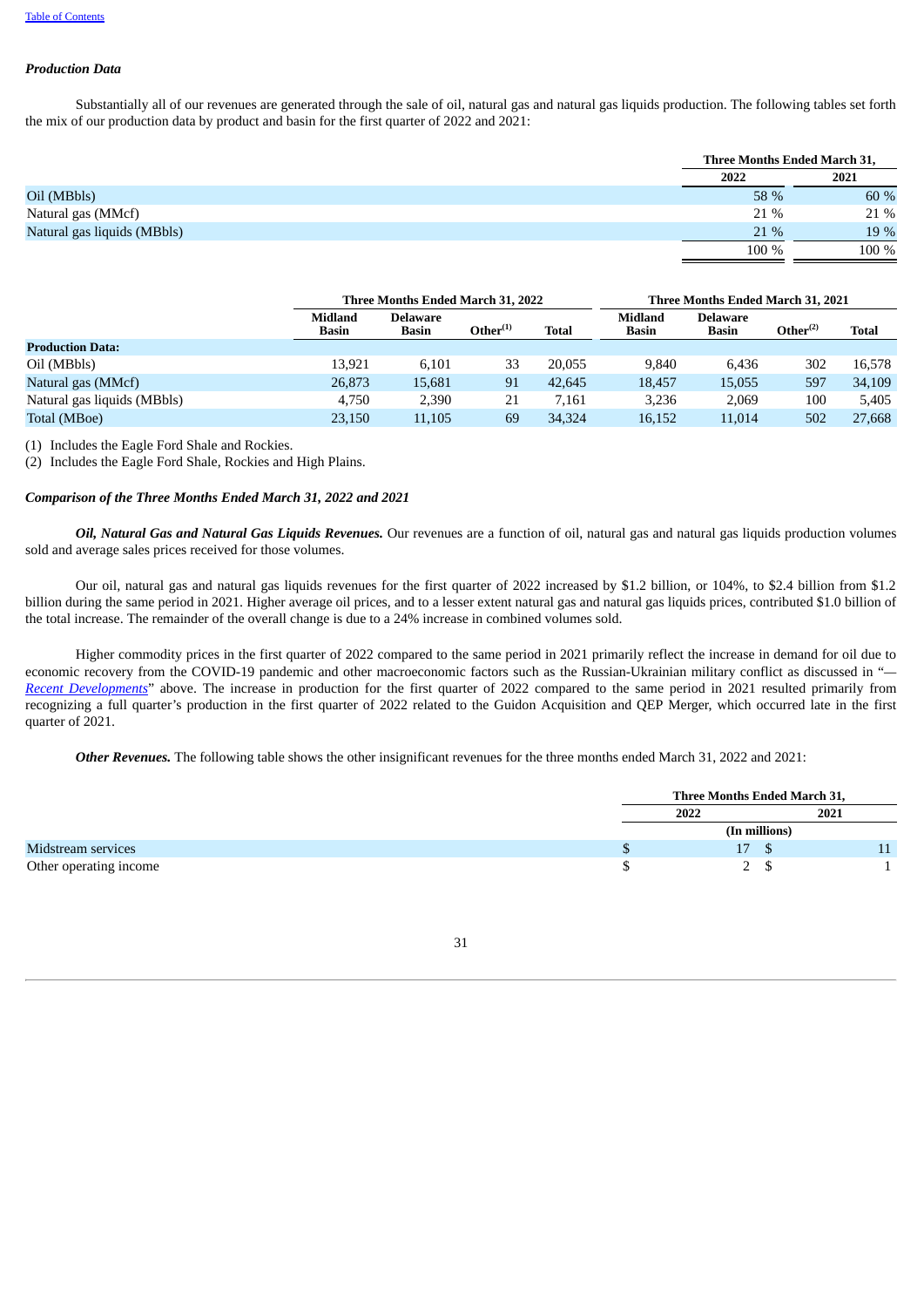*Lease Operating Expenses.* The following table shows lease operating expenses for the three months ended March 31, 2022 and 2021:

|                          | Three Months Ended March 31,          |         |      |        |     |  |         |
|--------------------------|---------------------------------------|---------|------|--------|-----|--|---------|
|                          | 2022                                  |         |      | 2021   |     |  |         |
|                          | Amount                                | Per BOE |      | Amount |     |  | Per BOE |
|                          | (In millions, except per BOE amounts) |         |      |        |     |  |         |
| Lease operating expenses | 149                                   |         | 4.34 |        | 102 |  | 3.69    |

Lease operating expenses increased by \$47 million, or \$0.65 per BOE for the first quarter of 2022 compared to the first quarter of 2021. This increase is primarily due to recording a full quarter of production and operating expenses from the Guidon Acquisition and the QEP Merger in the first quarter of 2022. The increase on a per BOE basis is primarily due to the impact of production acquired from the Guidon Acquisition and the QEP Merger, which on average have higher lease operating expenses per BOE than our historical properties and, to a lesser extent, an increase in well workover activity.

*Production and Ad Valorem Tax Expense.* The following table shows production and ad valorem tax expense for the three months ended March 31, 2022 and 2021:

|                                                                              | Three Months Ended March 31,          |        |         |      |        |    |  |         |  |
|------------------------------------------------------------------------------|---------------------------------------|--------|---------|------|--------|----|--|---------|--|
|                                                                              |                                       |        | 2022    |      | 2021   |    |  |         |  |
|                                                                              |                                       | Amount | Per BOE |      | Amount |    |  | Per BOE |  |
|                                                                              | (In millions, except per BOE amounts) |        |         |      |        |    |  |         |  |
| Production taxes                                                             |                                       | 120    |         | 3.50 | - \$   | 60 |  | 2.17    |  |
| Ad valorem taxes                                                             |                                       | 41     |         | 1.19 |        | 15 |  | 0.54    |  |
| Total production and ad valorem expense                                      |                                       | 161    |         | 4.69 |        | 75 |  | 2.71    |  |
|                                                                              |                                       |        |         |      |        |    |  |         |  |
| Production taxes as a % of oil, natural gas, and natural gas liquids revenue | $5.1\%$<br>$5.0\%$                    |        |         |      |        |    |  |         |  |

In general, production taxes are directly related to production revenues and are based upon current year commodity prices. Production taxes as a percentage of production revenues remained consistent for the first quarter of 2022 compared to the same period in 2021.

Ad valorem taxes are based, among other factors, on property values driven by prior year commodity prices. Ad valorem taxes for the first quarter of 2022 as compared to the same period in 2021 increased by \$26 million primarily due to higher overall valuations resulting from an increase in commodity prices between valuation periods.

*Gathering and Transportation Expense.* The following table shows gathering and transportation expense for the three months ended March 31, 2022 and 2021:

|                                      | Three Months Ended March 31,          |  |        |      |         |  |                |
|--------------------------------------|---------------------------------------|--|--------|------|---------|--|----------------|
|                                      | 2022                                  |  |        | 2021 |         |  |                |
|                                      | Per BOE<br>Amount                     |  | Amount |      | Per BOE |  |                |
|                                      | (In millions, except per BOE amounts) |  |        |      |         |  |                |
| Gathering and transportation expense | 59                                    |  |        |      | 31      |  | $1.12^{\circ}$ |

The increase in gathering and transportation expenses for the first quarter of 2022, compared to the same period in 2021 is primarily attributable to the increase in production between periods. The increase on a per BOE basis is primarily attributable to several individually insignificant factors including an increase in third-party gas gathering expenses related to the sale of certain gas gathering assets during the fourth quarter of 2021, production added from the QEP Merger which has higher average gathering and transportation costs per BOE than our historical properties and annual contractual rate escalations.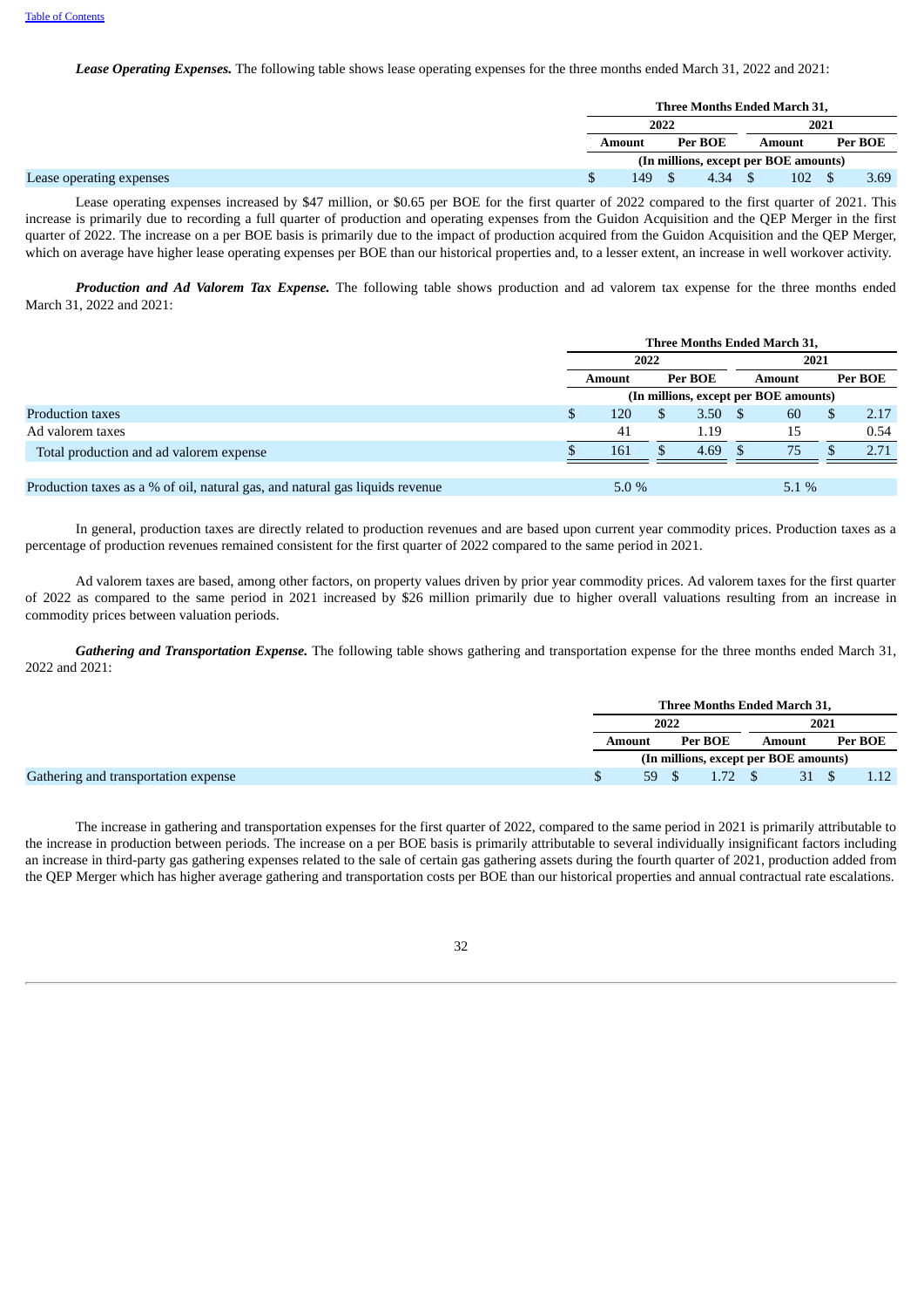*Depreciation, Depletion, Amortization and Accretion.* The following table provides the components of our depreciation, depletion, amortization and accretion expense for the three months ended March 31, 2022 and 2021:

|                                                             | Three Months Ended March 31,      |  |      |  |  |  |  |  |
|-------------------------------------------------------------|-----------------------------------|--|------|--|--|--|--|--|
|                                                             | 2022                              |  | 2021 |  |  |  |  |  |
|                                                             | (In millions, except BOE amounts) |  |      |  |  |  |  |  |
| Depletion of proved oil and natural gas properties          | $286 \quad $$                     |  | 257  |  |  |  |  |  |
| Depreciation of midstream assets                            | 20                                |  | 11   |  |  |  |  |  |
| Depreciation of other property and equipment                | 4                                 |  |      |  |  |  |  |  |
| Asset retirement obligation accretion                       |                                   |  |      |  |  |  |  |  |
| Depreciation, depletion, amortization and accretion expense | 313                               |  | 273  |  |  |  |  |  |
| Oil and natural gas properties depletion rate per BOE       | 8.33                              |  | 9.29 |  |  |  |  |  |

The increase in depletion of proved oil and natural gas properties of \$29 million for the first quarter of 2022 as compared to the same period in 2021 resulted largely from higher production volumes partially offset by a lower average depletion rate. The decline in rate resulted primarily from higher SEC prices utilized in the reserve calculations in the 2022 period, lengthening the economic life of the reserve base and resulting in higher projected remaining reserve volumes on our wells.

*Impairment of Oil and Natural Gas Properties.* No impairment expense was recorded for the first quarter of 2022. In connection with the QEP Merger and the Guidon Acquisition in the first quarter of 2021, we recorded the oil and natural gas properties acquired at fair value. Pursuant to SEC guidance, we determined the fair value of the properties acquired in the QEP Merger and the Guidon Acquisition clearly exceeded the related full cost ceiling limitation beyond a reasonable doubt. As such, we requested and received a waiver from the SEC to exclude the acquired properties from the first quarter 2021 ceiling test calculation. As a result, no impairment expense related to the QEP Merger and the Guidon Acquisition was recorded for the three months ended March 31, 2021. Had we not received the waiver from the SEC, an impairment charge of approximately \$1.1 billion would have been recorded in the first quarter of 2021. The properties acquired in the QEP Merger and the Guidon Acquisition had total unamortized costs at March 31, 2021 of \$3.0 billion and \$1.1 billion, respectively.

Impairment charges affect our results of operations but do not reduce our cash flow. In addition to commodity prices, our production rates, levels of proved reserves, future development costs, transfers of unevaluated properties and other factors will determine our actual ceiling test calculation and impairment analysis in future periods. If the trailing 12-month commodity prices fall significantly as compared to the commodity prices used in prior quarters, we may have material write-downs in subsequent quarters. See Note 5—Property and [Equipment](#page-17-0) of the condensed notes to the consolidated financial statements included elsewhere in this report for further details regarding factors that impact the impairment of oil and natural gas properties.

*General and Administrative Expenses.* The following table shows general and administrative expenses for the three months ended March 31, 2022 and 2021:

|                                           | Three Months Ended March 31, |                                       |                |        |  |         |  |  |
|-------------------------------------------|------------------------------|---------------------------------------|----------------|--------|--|---------|--|--|
|                                           | 2022                         |                                       |                | 2021   |  |         |  |  |
|                                           | Amount                       | Per BOE                               |                | Amount |  | Per BOE |  |  |
|                                           |                              | (In millions, except per BOE amounts) |                |        |  |         |  |  |
| General and administrative expenses       | 21<br>P.                     |                                       | $0.61 \quad $$ | 15     |  | 0.54    |  |  |
| Non-cash stock-based compensation         | 15                           | 0.44                                  |                | 10     |  | 0.36    |  |  |
| Total general and administrative expenses | 36                           | 1.05 <sub>1</sub>                     |                | 25     |  | 0.90    |  |  |

The increase in general and administrative expenses for the first quarter of 2022 compared to the same period in 2021 was due primarily to higher compensation costs resulting from growth in our headcount and an increase in salary and bonus costs in the current year. Additionally, equity compensation increased by \$5 million for the first quarter of 2022 compared to the same period in 2021, primarily due to a higher grant-date fair value for performance stock units issued in the first quarter of 2022 and the accelerated vesting of restricted stock held by transitional employees related to the QEP Merger.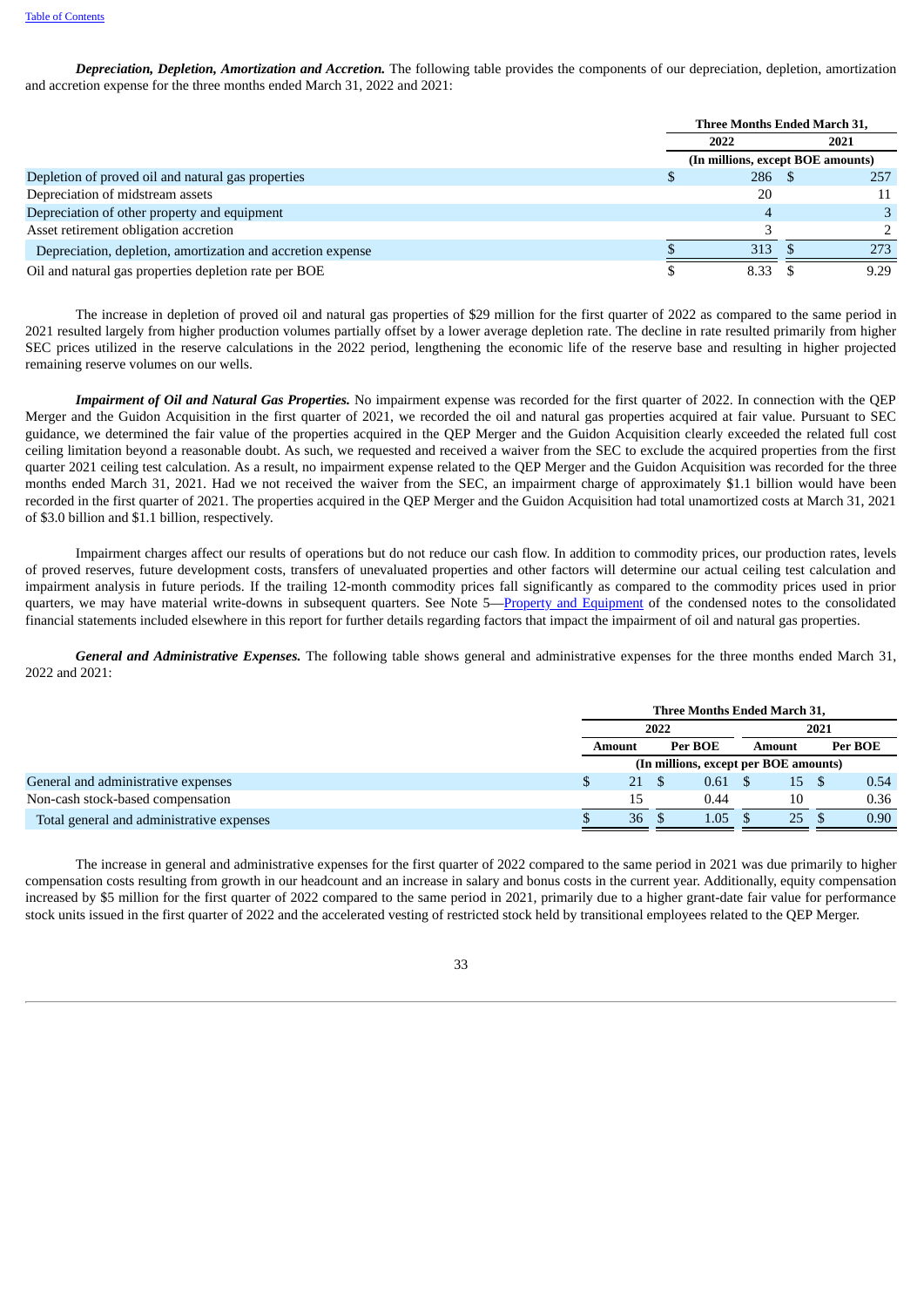*Merger and Integration Expense.* The following tables shows merger and integration expense for the three months ended March 31, 2022 and 2021:

Total merger and integration expense for the first quarter of 2021 includes \$67 million in costs incurred for the QEP Merger and \$8 million in costs incurred for the Guidon Acquisition. The QEP Merger related expenses primarily consisted of \$38 million in severance costs and \$23 million in banking, legal and advisory fees, and the Guidon Acquisition related expenses consisted primarily of advisory and legal fees. See Note [4—Acquisitions](#page-13-0) and Divestitures of the condensed notes to the consolidated financial statements included elsewhere in this report for further details regarding the QEP Merger and the Guidon Acquisition.

*Other Operating Costs and Expenses.* The following table shows the other insignificant operating costs and expenses for the three months ended March 31, 2022 and 2021:

|  | Three Months Ended March 31, |               |      |
|--|------------------------------|---------------|------|
|  | 2022                         |               | 2021 |
|  |                              | (In millions) |      |
|  | 22.                          |               | 28   |
|  |                              |               |      |

*Net Interest Expense.* The following table shows the components of net interest expense for the three months ended March 31, 2022 and 2021:

|                                                   | Three Months Ended March 31, |                |  |  |  |
|---------------------------------------------------|------------------------------|----------------|--|--|--|
|                                                   | 2022                         | 2021           |  |  |  |
|                                                   | (In millions)                |                |  |  |  |
| Revolving credit agreements                       | $\overline{4}$<br>-S         | 3              |  |  |  |
| Senior notes                                      | 61                           | 61             |  |  |  |
| Amortization of debt issuance costs and discounts |                              | $\overline{4}$ |  |  |  |
| Other                                             |                              | 4              |  |  |  |
| Capitalized interest                              | (31)                         | (14)           |  |  |  |
| Total                                             | 40                           | 58             |  |  |  |
| Less: interest income                             |                              |                |  |  |  |
| Interest expense, net                             | 40                           | 56             |  |  |  |
|                                                   |                              |                |  |  |  |

Net interest expense decreased by \$16 million for the first quarter of 2022 compared to the same period in 2021, primarily due to an increase in capitalized interest costs. See Note 7—[Debt](#page-18-0) of the condensed notes to the consolidated financial statements included elsewhere in this report for further details regarding outstanding borrowings.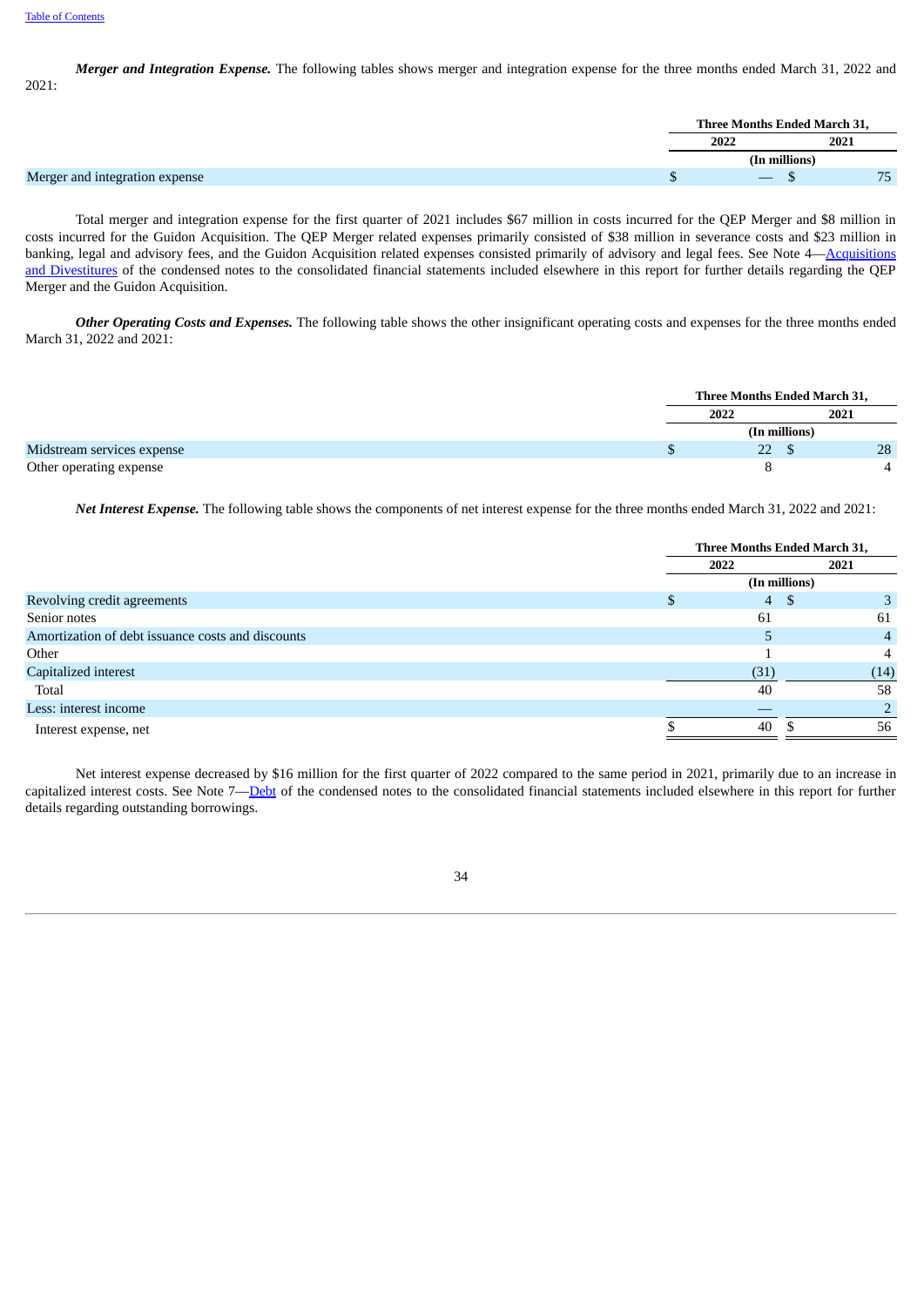*Derivative Instruments.* The following table shows the net gain (loss) on derivative instruments and the net cash receipts (payments) on settlements of derivative instruments for the three months ended March 31, 2022 and 2021:

|                                                                        | <b>Three Months Ended March 31.</b> |       |
|------------------------------------------------------------------------|-------------------------------------|-------|
|                                                                        | 2022                                | 2021  |
|                                                                        | (In millions)                       |       |
| Gain (loss) on derivative instruments, net                             | (552)                               | (164) |
| Net cash received (paid) on settlements <sup><math>(1)(2)</math></sup> | (420)                               | (102) |

(1) The three months ended March 31, 2022 includes cash paid on commodity contracts terminated prior to their contractual maturity of \$135 million.

(2) The three months ended March 31, 2021 includes cash received on interest rate swap contracts terminated prior to their contractual maturity of \$80 million.

We are required to recognize all derivative instruments on the balance sheet as either assets or liabilities measured at fair value. We have not designated our commodity derivative instruments as hedges for accounting purposes. As a result, we mark our derivative instruments to fair value and recognize the cash and non-cash changes in fair value on derivative instruments in our condensed consolidated statements of operations under the line item captioned "Gain (loss) on derivative instruments, net."

We have designated certain of our interest rate swaps as fair value hedges for accounting purposes. As a result, gains and losses due to changes in the fair value of the interest rate swaps completely offset changes in the fair value of the hedged portion of the underlying debt and no gain or loss is recognized due to hedge effectiveness. Changes in fair value are recorded as an adjustment to the carrying value of the 2029 Notes in the condensed consolidated balance sheet. Beginning on December 1, 2021, semi-annual cash settlements of these interest rate swaps will be recorded in interest expense in the condensed consolidated statements of operations.

*Other Income (Expense).* The following table shows other insignificant income and expenses for the three months ended March 31, 2022 and 2021:

|                                       | Three Months Ended March 31, |               |      |  |  |
|---------------------------------------|------------------------------|---------------|------|--|--|
|                                       | 2022                         |               | 2021 |  |  |
|                                       |                              | (In millions) |      |  |  |
| Other income (expense), net           |                              |               |      |  |  |
| Gain (loss) on extinguishment of debt | $(54)$ \$                    |               | (61) |  |  |
| Income (loss) from equity investments | 9 S                          |               | (3)  |  |  |

See Note 7—[Debt](#page-18-0) of the condensed notes to the consolidated financial statements included elsewhere in this report for further details regarding gain (loss) on extinguishment of debt in the first quarter of 2022.

*Provision for (Benefit from) Income Taxes.* The following table shows the provision for (benefit from) income taxes for the three months ended March 31, 2022 and 2021:

| Three Months Ended March 31. |      |  |
|------------------------------|------|--|
| 2021                         | 2022 |  |
| (In millions)                |      |  |
| 65<br>221                    |      |  |

The change in our income tax provision for the first quarter of 2022 compared to the same period in 2021 was primarily due to the increase in pretax income which resulted primarily from the changes in revenues from oil, natural gas and natural gas liquids, gain (loss) on derivatives and other expenses discussed above. See Note 10—[Income](#page-23-0) Taxes of the condensed notes to the consolidated financial statements included elsewhere in this report for further discussion of our income tax expense.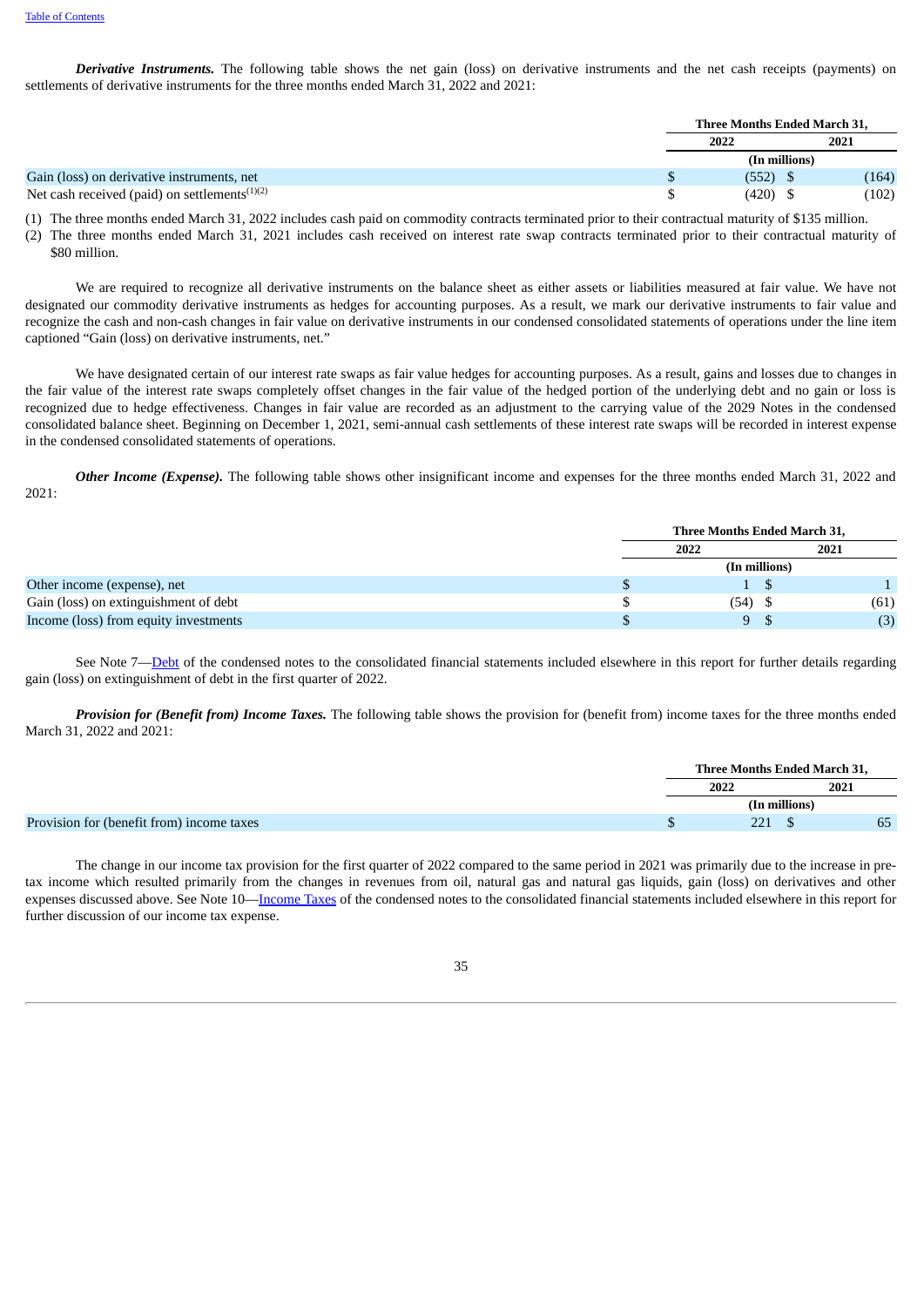#### *Comparison of the Three Months Ended March 31, 2022 and December 31, 2021*

As noted in "*—Recent [Developments](#page-32-0),*" the markets for oil and natural gas are highly volatile and are influenced by a number of factors which can lead to significant changes in our results of operations and management's operational strategy on a quarterly basis. As a result, beginning with the first quarter of 2022, we have elected to change our results of operations discussion to focus on a comparison of the current quarter's results of operations with those of the immediately preceding quarter. We believe the change in our discussion will provide investors with a more meaningful analysis of material operational and financial changes which occurred during the quarter based on current market and operational trends.

# **Results of Operations**

The following table sets forth selected operating data for the three months ended March 31, 2022 and December 31, 2021:

|                                                         | <b>Three Months Ended</b> |                    |                   |  |
|---------------------------------------------------------|---------------------------|--------------------|-------------------|--|
|                                                         | March 31, 2022            |                    | December 31, 2021 |  |
| <b>Revenues (In millions):</b>                          |                           |                    |                   |  |
| Oil sales                                               | \$<br>1,946               | - \$               | 1,551             |  |
| Natural gas sales                                       | 154                       |                    | 206               |  |
| Natural gas liquid sales                                | 289                       |                    | 254               |  |
| Total oil, natural gas and natural gas liquid revenues  | \$<br>2,389               | $\sqrt{3}$         | 2,011             |  |
| <b>Production Data:</b>                                 |                           |                    |                   |  |
| Oil (MBbls)                                             | 20,055                    |                    | 20,819            |  |
| Natural gas (MMcf)                                      | 42,645                    |                    | 45,220            |  |
| Natural gas liquids (MBbls)                             | 7,161                     |                    | 7,254             |  |
| Combined volumes $(MBOE)^{(1)}$                         | 34,324                    |                    | 35,610            |  |
|                                                         |                           |                    |                   |  |
| Daily oil volumes (BO/d)                                | 222,833                   |                    | 226,293           |  |
| Daily combined volumes (BOE/d)                          | 381,378                   |                    | 387,065           |  |
| <b>Average Prices:</b>                                  |                           |                    |                   |  |
| Oil (\$ per Bbl)                                        | \$<br>97.03               | - \$               | 74.50             |  |
| Natural gas (\$ per Mcf)                                | \$<br>3.61                | - \$               | 4.56              |  |
| Natural gas liquids (\$ per Bbl)                        | \$<br>40.36               | $\mathbf{\hat{s}}$ | 35.02             |  |
| Combined (\$ per BOE)                                   | \$<br>69.60               | -\$                | 56.47             |  |
|                                                         |                           |                    |                   |  |
| Oil, hedged $(\$$ per Bbl $)^{(2)}$                     | \$<br>83.47               | -\$                | 58.70             |  |
| Natural gas, hedged (\$ per Mcf) <sup>(2)</sup>         | \$<br>3.31                | - \$               | 3.12              |  |
| Natural gas liquids, hedged (\$ per Bbl) <sup>(2)</sup> | \$<br>40.36               | -\$                | 34.46             |  |
| Average price, hedged $(\$$ per BOE $)^{(2)}$           | \$<br>61.30               | -\$                | 45.30             |  |

(1) Bbl equivalents are calculated using a conversion rate of six Mcf per Bbl.

(2) Hedged prices reflect the effect of our commodity derivative transactions on our average sales prices and include gains and losses on cash settlements for matured commodity derivatives, which we do not designate for hedge accounting. Hedged prices exclude gains or losses resulting from the early settlement of commodity derivative contracts.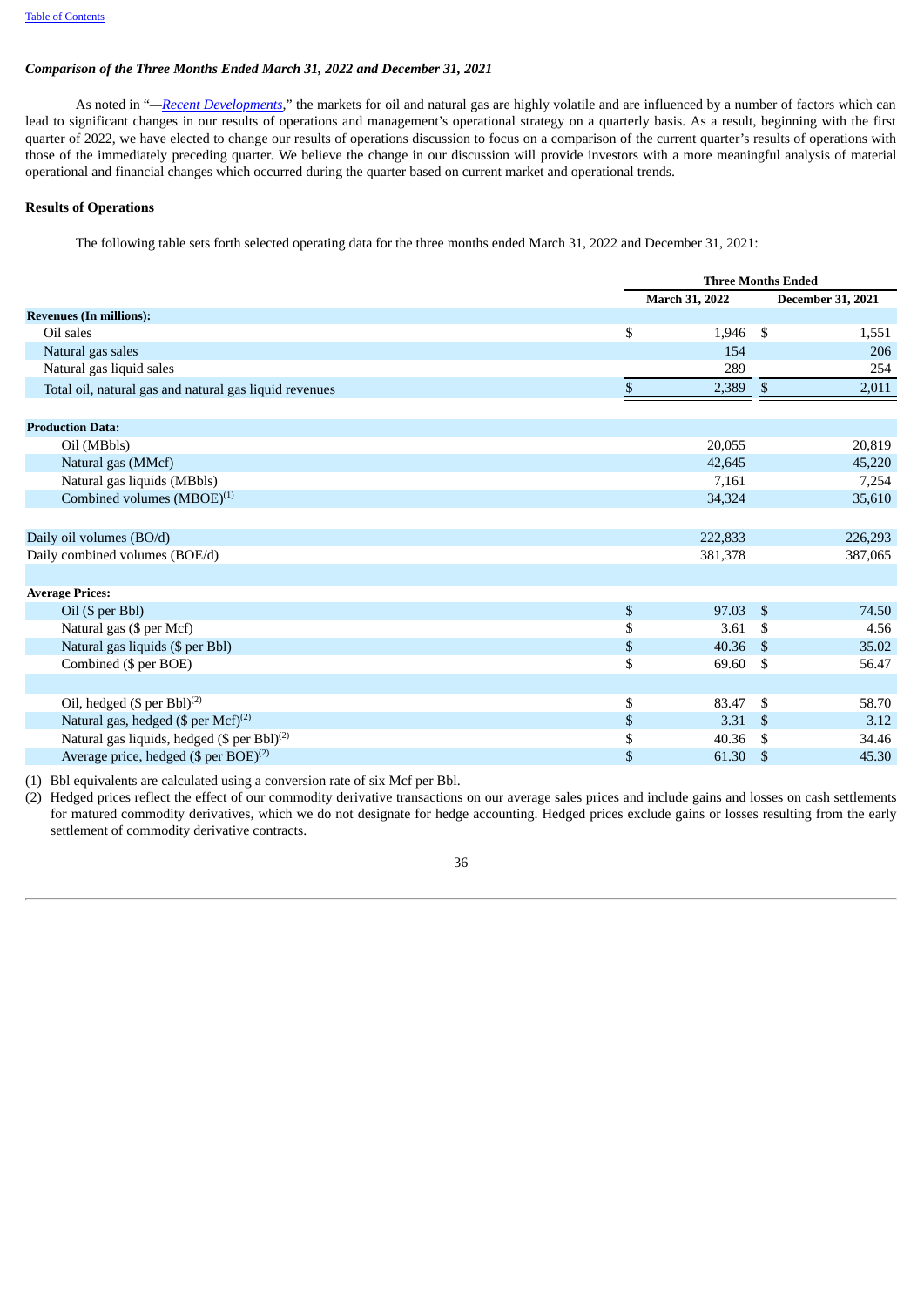#### *Production Data*

Substantially all of our revenues are generated through the sale of oil, natural gas and natural gas liquids production. The following tables provides information on the mix of our production for the three months ended March 31, 2022 and December 31, 2021:

|                             |                       | <b>Three Months Ended</b> |  |  |  |  |
|-----------------------------|-----------------------|---------------------------|--|--|--|--|
|                             | <b>March 31, 2022</b> | <b>December 21, 2021</b>  |  |  |  |  |
| Oil (MBbls)                 | 58 %                  | 59 %                      |  |  |  |  |
| Natural gas (MMcf)          | 21 %                  | 21 %                      |  |  |  |  |
| Natural gas liquids (MBbls) | $21\%$                | 20 %                      |  |  |  |  |
|                             | 100 %                 | 100 %                     |  |  |  |  |

|                             |                         | <b>Three Months Ended March 31, 2022</b> |                   |              |                         | Three Months Ended December 31, 2021 |                   |              |
|-----------------------------|-------------------------|------------------------------------------|-------------------|--------------|-------------------------|--------------------------------------|-------------------|--------------|
|                             | Midland<br><b>Basin</b> | <b>Delaware</b><br><b>Basin</b>          | $O$ ther $^{(1)}$ | <b>Total</b> | Midland<br><b>Basin</b> | <b>Delaware</b><br><b>Basin</b>      | $O$ ther $^{(2)}$ | <b>Total</b> |
| <b>Production Data:</b>     |                         |                                          |                   |              |                         |                                      |                   |              |
| Oil (MBbls)                 | 13.921                  | 6,101                                    | 33                | 20,055       | 14.047                  | 6.598                                | 174               | 20.819       |
| Natural gas (MMcf)          | 26,873                  | 15,681                                   | 91                | 42,645       | 26,261                  | 18,531                               | 428               | 45,220       |
| Natural gas liquids (MBbls) | 4.750                   | 2,390                                    | 21                | 7.161        | 4.864                   | 2,311                                | 79                | 7.254        |
| Total (MBoe)                | 23,150                  | 11.105                                   | 69                | 34,324       | 23,288                  | 11,998                               | 324               | 35.610       |

(1) Includes the Eagle Ford Shale and Rockies.

(2) Includes the Eagle Ford Shale, Rockies and High Plains.

*Oil, Natural Gas and Natural Gas Liquids Revenues.* Our revenues are a function of oil, natural gas and natural gas liquids production volumes sold and average sales prices received for those volumes.

Our oil, natural gas and natural gas liquids revenues for the first quarter of 2022 increased by \$378 million, or 19%, to \$2.4 billion from \$2.0 billion during the fourth quarter of 2021. Higher average oil prices, and to a lesser extent natural gas liquids prices, contributed \$450 million of the total increase. The remainder of the overall change is due to a 4% decrease in combined volumes sold.

Higher commodity prices in the 2022 period compared to the 2021 period primarily reflect the increase in demand for oil due to economic recovery from the COVID-19 pandemic and other macroeconomic factors such as the [Russian-Ukrainian](#page-32-0) military conflict as discussed in "*—Recent Developments*" above. The decrease in production resulted primarily from having two fewer days of production in the first quarter of 2022 compared to the fourth quarter of 2021.

*Other Revenues.* The following table shows other insignificant revenues for the three months ended March 31, 2022 and December 31, 2021:

|                        | <b>Three Months Ended</b> |                          |                 |  |  |
|------------------------|---------------------------|--------------------------|-----------------|--|--|
|                        | <b>March 31, 2022</b>     | <b>December 31, 2021</b> |                 |  |  |
|                        | (In millions)             |                          |                 |  |  |
| Midstream services     | 17                        | - \$                     | 10 <sup>°</sup> |  |  |
| Other operating income |                           | 2 \$                     |                 |  |  |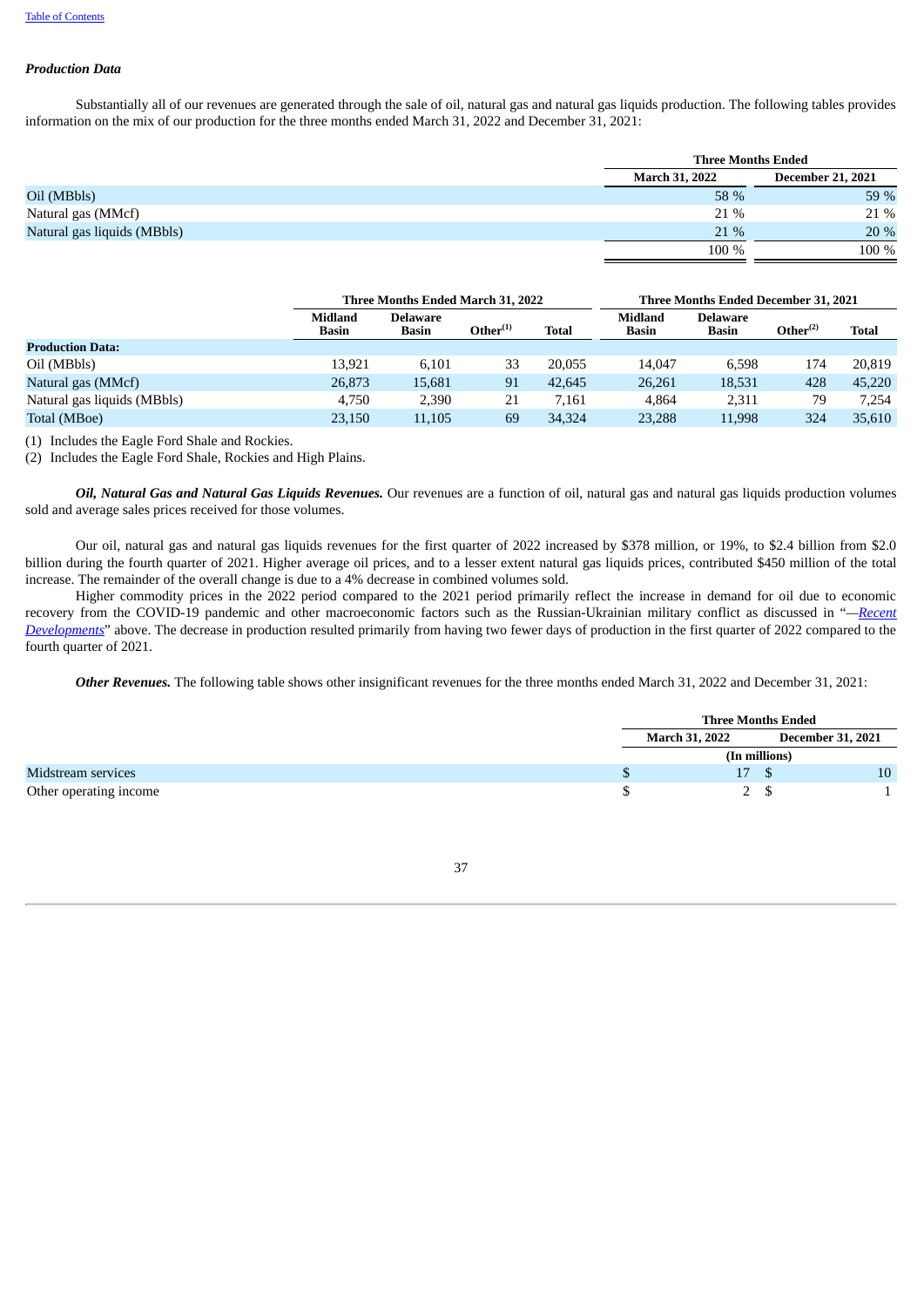*Lease Operating Expenses.* The following table shows lease operating expenses for the three months ended March 31, 2022 and December 31, 2021:

|                          | <b>Three Months Ended</b>             |         |      |                          |     |         |      |  |
|--------------------------|---------------------------------------|---------|------|--------------------------|-----|---------|------|--|
|                          | <b>March 31, 2022</b>                 |         |      | <b>December 31, 2021</b> |     |         |      |  |
|                          | Amount                                | Per BOE |      | Amount                   |     | Per BOE |      |  |
|                          | (In millions, except per BOE amounts) |         |      |                          |     |         |      |  |
| Lease operating expenses | 149                                   |         | 4.34 |                          | 150 |         | 4.21 |  |

Lease operating expenses remained consistent in total and increased by \$0.13 on a per BOE basis for the first quarter of 2022 compared to the fourth quarter of 2021. The increase on a per BOE basis is primarily related to service cost inflation, as well as the impact of having two fewer operating days over which to allocate fixed lease operating expenses.

*Production and Ad Valorem Tax Expense.* The following table shows production and ad valorem tax expense for the three months ended March 31, 2022 and December 31, 2021:

|                                                                              | <b>Three Months Ended</b>             |                       |  |         |               |                          |  |         |  |
|------------------------------------------------------------------------------|---------------------------------------|-----------------------|--|---------|---------------|--------------------------|--|---------|--|
|                                                                              |                                       | <b>March 31, 2022</b> |  |         |               | <b>December 31, 2021</b> |  |         |  |
|                                                                              |                                       | Amount                |  | Per BOE | <b>Amount</b> |                          |  | Per BOE |  |
|                                                                              | (In millions, except per BOE amounts) |                       |  |         |               |                          |  |         |  |
| Production taxes                                                             |                                       | 120                   |  | 3.50    |               | 104                      |  | 2.92    |  |
| Ad valorem taxes                                                             |                                       | 41                    |  | 1.19    |               | 17                       |  | 0.48    |  |
| Total production and ad valorem expense                                      |                                       | 161                   |  | 4.69    |               | 121                      |  | 3.40    |  |
|                                                                              |                                       |                       |  |         |               |                          |  |         |  |
| Production taxes as a % of oil, natural gas, and natural gas liquids revenue | $5.0\%$<br>$5.2\%$                    |                       |  |         |               |                          |  |         |  |

In general, production taxes are directly related to production revenues and are based upon current year commodity prices. Production taxes as a percentage of production revenues for the first quarter of 2022 remained consistent with the fourth quarter of 2021.

Ad valorem taxes are based, among other factors, on property values driven by prior year commodity prices, which were adjusted upward during the first quarter of 2022 based on the recovery in commodity prices during 2021 as compared to 2020. Additionally, the fourth quarter of 2021 also included a downward revision to our full 2021 ad valorem accrual based on actual tax assessments received, which caused ad valorem taxes on a per BOE rate to be lower in that period. These adjustment resulted in an overall increase in ad valorem tax expense of \$24 million for the first quarter of 2022 compared to the fourth quarter of 2021.

*Gathering and Transportation Expense.* The following table shows gathering and transportation expense for the three months ended March 31, 2022 and December 31, 2021:

|                                      | Three Months Ended                    |         |      |                          |       |         |      |  |
|--------------------------------------|---------------------------------------|---------|------|--------------------------|-------|---------|------|--|
|                                      | March 31, 2022                        |         |      | <b>December 31, 2021</b> |       |         |      |  |
|                                      | Amount                                | Per BOE |      | Amount                   |       | Per BOE |      |  |
|                                      | (In millions, except per BOE amounts) |         |      |                          |       |         |      |  |
| Gathering and transportation expense | 59                                    |         | 1.72 |                          | 58 \$ |         | 1.63 |  |

Gathering and transportation expenses remained relatively consistent in total and increased by \$0.09 on a per BOE basis for the first quarter of 2022 compared to the fourth quarter of 2021. The increase is primarily related to additional third-party gas gathering charges incurred following the divestiture of certain gas gathering assets during the fourth quarter of 2021.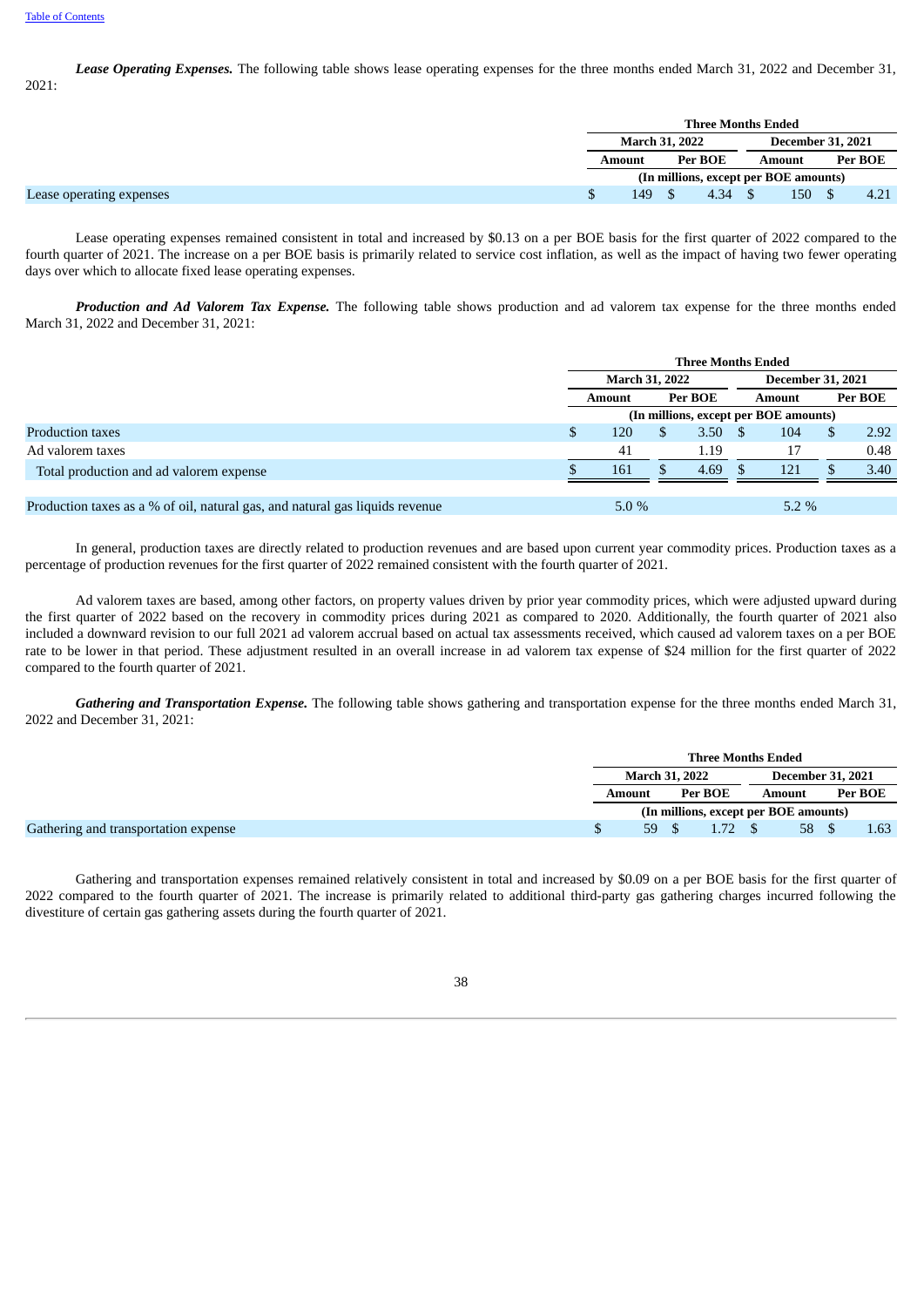*Depreciation, Depletion, Amortization and Accretion.* The following table provides the components of our depreciation, depletion, amortization and accretion expense for the three months ended March 31, 2022 and December 31, 2021:

|                                                             | <b>Three Months Ended</b>         |                          |                |  |
|-------------------------------------------------------------|-----------------------------------|--------------------------|----------------|--|
|                                                             | <b>March 31, 2022</b>             | <b>December 31, 2021</b> |                |  |
|                                                             | (In millions, except BOE amounts) |                          |                |  |
| Depletion of proved oil and natural gas properties          | 286S                              |                          | 303            |  |
| Depreciation of midstream assets                            | 20                                |                          | 11             |  |
| Depreciation of other property and equipment                | 4                                 |                          | $\overline{A}$ |  |
| Asset retirement obligation accretion                       |                                   |                          |                |  |
| Depreciation, depletion, amortization and accretion expense | 313                               |                          | 320            |  |
| Oil and natural gas properties depletion rate per BOE       | 8.33                              |                          | 8.51           |  |

The decrease in depletion of proved oil and natural gas properties of \$17 million for the first quarter of 2022 as compared to the fourth quarter of 2021 resulted largely from lower production in the first quarter of 2022 coupled with a decline in the average depletion rate. The decline in rate resulted primarily from higher SEC prices utilized in the reserve calculations in the 2021 period, which lengthened the economic life of the reserve base and resulted in higher projected remaining reserve volumes on our wells.

*General and Administrative Expenses.* The following table shows general and administrative expenses for the three months ended March 31, 2022 and December 31, 2021:

|                                           | <b>Three Months Ended</b> |  |                                       |                          |    |         |      |
|-------------------------------------------|---------------------------|--|---------------------------------------|--------------------------|----|---------|------|
|                                           | <b>March 31, 2022</b>     |  |                                       | <b>December 31, 2021</b> |    |         |      |
|                                           | Amount                    |  | Per BOE                               | Amount                   |    | Per BOE |      |
|                                           |                           |  | (In millions, except per BOE amounts) |                          |    |         |      |
| General and administrative expenses       | 21                        |  | $0.61 \quad$ \$                       |                          | 33 |         | 0.93 |
| Non-cash stock-based compensation         | 15                        |  | 0.44                                  |                          | 14 |         | 0.39 |
| Total general and administrative expenses | 36                        |  | 1.05 <sub>1</sub>                     |                          | 47 |         | 1.32 |

The decrease in general and administrative expenses for the first quarter of 2022 compared to the fourth quarter of 2021 was due largely to compensation related accrual adjustments made during the fourth quarter of 2021 for annual bonuses. Equity compensation for the first quarter of 2022 remained consistent with the fourth quarter of 2021.

*Other Operating Costs and Expenses.* The following table shows other insignificant operating costs and expenses for the three months ended March 31, 2022 and December 31, 2021:

|                                | <b>Three Months Ended</b> |                          |     |  |
|--------------------------------|---------------------------|--------------------------|-----|--|
|                                | <b>March 31, 2022</b>     | <b>December 31, 2021</b> |     |  |
|                                |                           | (In millions)            |     |  |
| Midstream services expense     | 22                        |                          | 19  |  |
| Merger and integration expense | $ \sim$                   |                          |     |  |
| Other operating expense        | 8                         |                          | (5) |  |

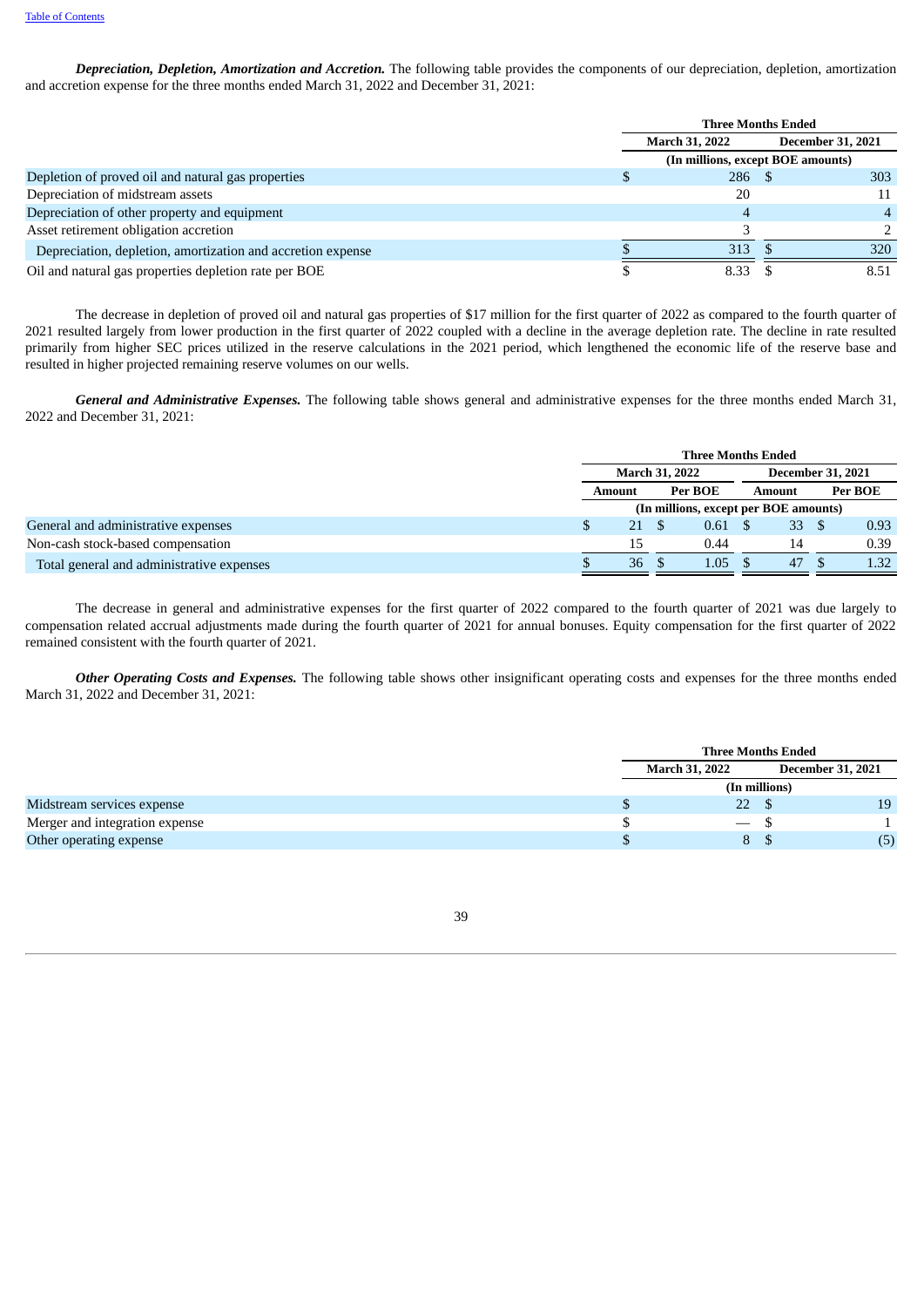*Net Interest Expense.* The following table shows the components of net interest expense for the three months ended March 31, 2022 and December 31, 2021:

|                                                   | <b>Three Months Ended</b>                         |               |  |  |
|---------------------------------------------------|---------------------------------------------------|---------------|--|--|
|                                                   | <b>December 31, 2021</b><br><b>March 31, 2022</b> |               |  |  |
|                                                   |                                                   | (In millions) |  |  |
| Revolving credit agreements                       | 4S                                                | 4             |  |  |
| Senior notes                                      | 61                                                | 55            |  |  |
| Amortization of debt issuance costs and discounts | 5.                                                | 5.            |  |  |
| Other                                             |                                                   |               |  |  |
| Capitalized interest                              | (31)                                              | (37)          |  |  |
| Total                                             | 40                                                | 29            |  |  |
| Less: interest income                             |                                                   |               |  |  |
| Interest expense, net                             | 40                                                | 29            |  |  |
|                                                   |                                                   |               |  |  |

Net interest expense increased by \$11 million for the first quarter of 2022 compared to the fourth quarter of 2021. The increase was primarily due to (i) interest expense in the fourth quarter of 2021 reflecting the receipt of a \$7 million cash settlement on our fair value interest rate swaps which offset a portion of the interest expense on our 2029 Notes, and (ii) a decrease in capitalized interest costs. Our fair value interest rate swaps settle semi-annually in December and June. See Note 7—[Debt](#page-18-0) of the condensed notes to the consolidated financial statements included elsewhere in this report for further details regarding outstanding borrowings and interest expense.

*Derivative Instruments.* The following table shows the net gain (loss) on derivative instruments and the net cash receipts (payments) on settlements of derivative instruments for the three months ended March 31, 2022 and December 31, 2021:

|                                                        | <b>Three Months Ended</b> |                          |
|--------------------------------------------------------|---------------------------|--------------------------|
|                                                        | <b>March 31, 2022</b>     | <b>December 31, 2021</b> |
|                                                        | (In millions)             |                          |
| Gain (loss) on derivative instruments, net             | $(552)$ \$                | 47                       |
| Net cash received (paid) on settlements <sup>(1)</sup> | $(420)$ \$                | (403)                    |

(1) The first quarter of 2022 includes cash paid on commodity contracts terminated prior to their contractual maturity of \$135 million.

We are required to recognize all derivative instruments on the balance sheet as either assets or liabilities measured at fair value. We have not designated our commodity derivative instruments as hedges for accounting purposes. As a result, we mark our derivative instruments to fair value and recognize the cash and non-cash changes in fair value on derivative instruments in our condensed consolidated statements of operations under the line item captioned "Gain (loss) on derivative instruments, net."

We have designated certain of our interest rate swaps as fair value hedges for accounting purposes. As a result, gains and losses due to changes in the fair value of the interest rate swaps completely offset changes in the fair value of the hedged portion of the underlying debt and no gain or loss is recognized due to hedge ineffectiveness. Changes in fair value are recorded as an adjustment to the carrying value of the 2029 Notes in the condensed consolidated balance sheet. Beginning on December 1, 2021, semi-annual cash settlements of these interest rate swaps will be recorded in interest expense in the condensed consolidated statements of operations.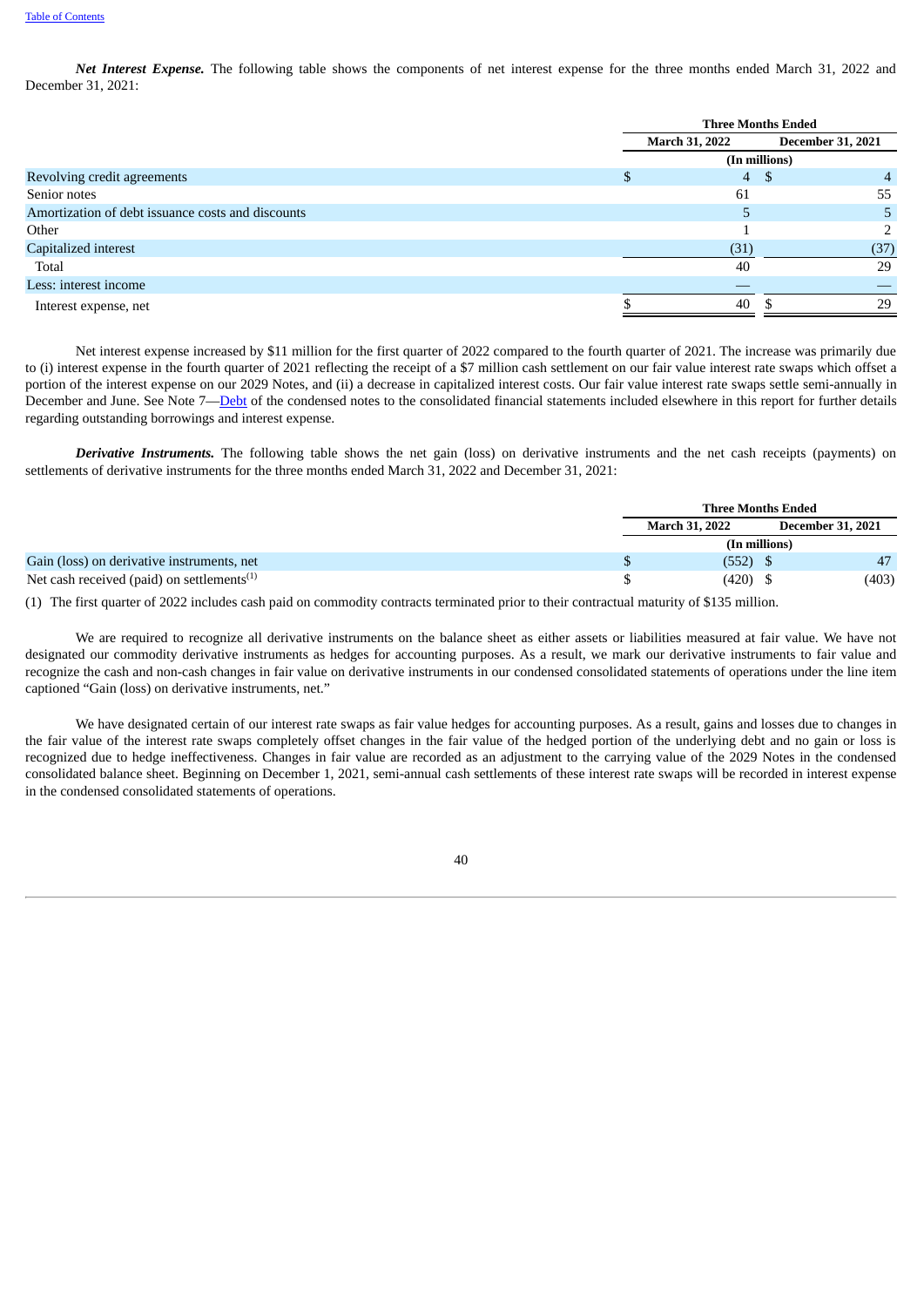*Other Income (Expense).* The following table shows other income and expenses for the three months ended March 31, 2022 and December 31, 2021:

|                                       | <b>Three Months Ended</b> |  |                          |  |
|---------------------------------------|---------------------------|--|--------------------------|--|
|                                       | <b>March 31, 2022</b>     |  | <b>December 31, 2021</b> |  |
|                                       | (In millions)             |  |                          |  |
| Other income (expense), net           |                           |  | (6)                      |  |
| Gain (loss) on extinguishment of debt | $(54)$ \$                 |  | (2)                      |  |
| Income (loss) from equity investments | 9S                        |  | Q                        |  |

See Note 7—[Debt](#page-18-0) of the condensed notes to the consolidated financial statements included elsewhere in this report for further details regarding gain (loss) on extinguishment of debt.

*Provision for (Benefit from) Income Taxes.* The following table shows the provision for (benefit from) income taxes for the first quarter of 2022 and fourth quarter of 2021:

|                                           | <b>Three Months Ended</b> |               |                          |  |
|-------------------------------------------|---------------------------|---------------|--------------------------|--|
|                                           | March 31, 2022            |               | <b>December 31, 2021</b> |  |
|                                           |                           | (In millions) |                          |  |
| Provision for (benefit from) income taxes | 221                       |               | 279                      |  |

The change in our income tax provision for the first quarter of 2022 compared to the fourth quarter of 2021 was primarily due to the decrease in pre-tax income between the periods which resulted primarily from the changes in gain (loss) on derivatives and revenues from oil, natural gas and natural gas liquids discussed above. See Note 10[—Income](#page-23-0) Taxes for further discussion of our income tax expense.

### <span id="page-46-0"></span>**Liquidity and Capital Resources**

#### *Overview of Sources and Uses of Cash*

Historically, our primary sources of liquidity include cash flows from operations, proceeds from our public equity offerings, borrowings under our revolving credit facility, proceeds from the issuance of senior notes and sales of non-core assets. Our primary uses of capital have been for the acquisition, development and exploration of oil and natural gas properties. At March 31, 2022, we had approximately \$1.7 billion of liquidity consisting of \$0.1 billion in cash and cash equivalents and \$1.6 billion available under our credit facility. As discussed below, our capital budget for 2022 is \$1.75 billion to \$1.90 billion. Further, we have \$45 million of senior notes maturities in the next 12 months.

Our working capital requirements are supported by our cash and cash equivalents and our credit facility. We may draw on our revolving credit facility to meet short-term cash requirements, or issue debt or equity securities as part of our longer-term liquidity and capital management program. Because of the alternatives available to us as discussed above, we believe that our short-term and long-term liquidity are adequate to fund not only our current operations, but also our near-term and long-term funding requirements including our capital spending programs, dividend payments, debt service obligations and repayment of debt maturities, repurchases of equity or debt securities and other amounts that may ultimately be paid in connection with contingencies.

Future cash flows are subject to a number of variables, including the level of oil and natural gas production and prices, and significant additional capital expenditures will be required to more fully develop our properties. In order to mitigate this volatility, we entered into derivative contracts with a number of financial institutions, all of which are participants in our credit facility, hedging a portion of our estimated future crude oil and natural gas production through the end of 2023 as discussed further in Note [11—D](#page-52-0)[erivative](#page-24-0)[s](#page-52-0) and Item 3. Quantitative and Qualitative Disclosures About Market Risk **-Commodity Price Risk.** The level of our hedging activity and duration of the financial instruments employed depend on our desired cash flow protection, available hedge prices, the magnitude of our capital program and our operating strategy.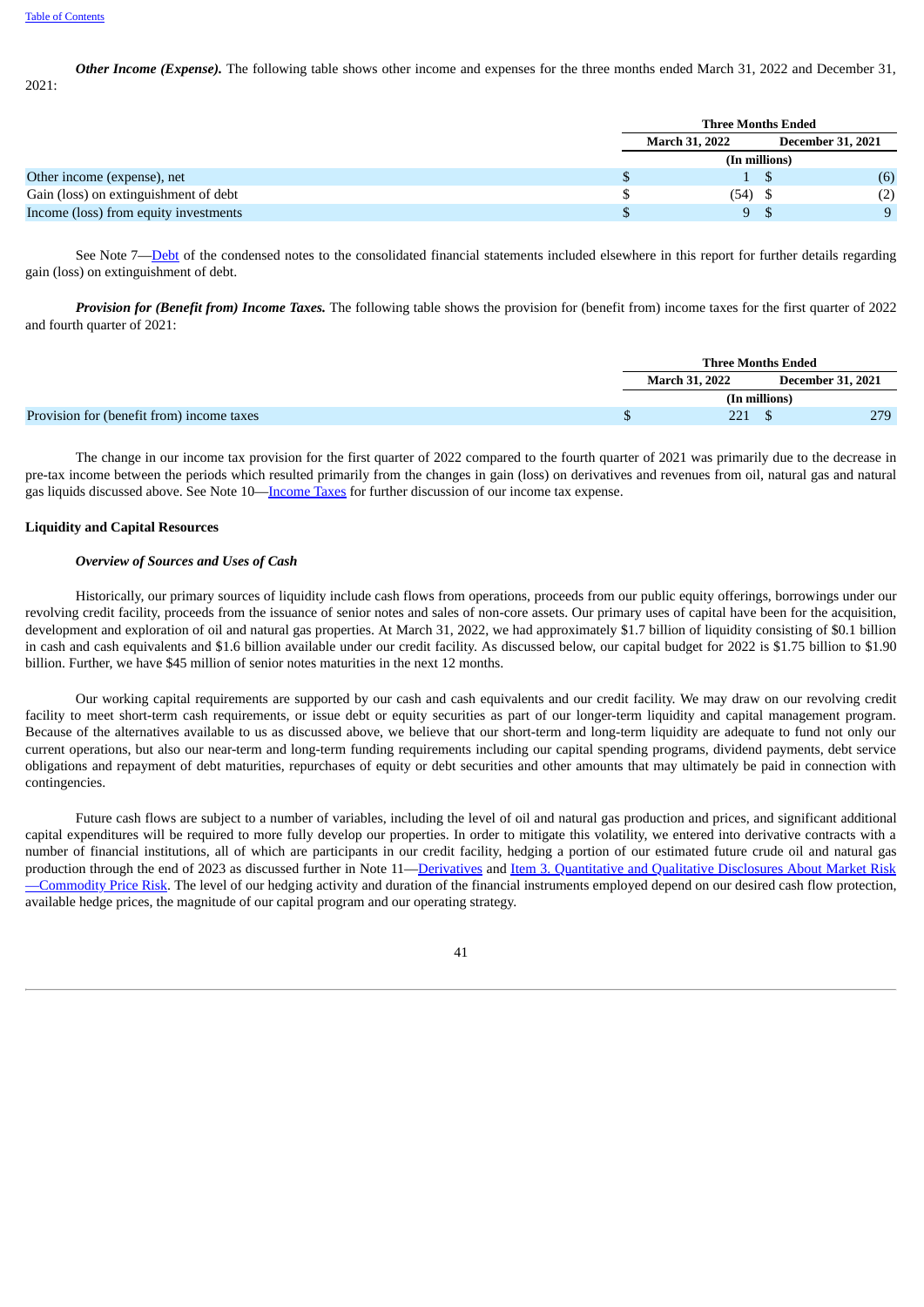As we pursue our business and financial strategy, we regularly consider which capital resources, including cash flow and equity and debt financings, are available to meet our future financial obligations, planned capital expenditure activities and liquidity requirements. Our future ability to grow proved reserves and production will be highly dependent on the capital resources available to us. Continued prolonged volatility in the capital, financial and/or credit markets due to the Russian-Ukrainian military conflict, the COVID-19 pandemic, and/or other adverse macroeconomic conditions may limit our access to, or increase our cost of, capital or make capital unavailable on terms acceptable to us or at all. Although the Company expects that its sources of funding will be adequate to fund its short-term and long-term liquidity requirements, we cannot assure you that the needed capital will be available on acceptable terms or at all.

#### *Cash Flow*

Our cash flows for the three months ended March 31, 2022 and 2021 are presented below:

|                                                     |         | Three Months Ended March 31, |
|-----------------------------------------------------|---------|------------------------------|
|                                                     | 2022    | 2021                         |
|                                                     |         | (In millions)                |
| Net cash provided by (used in) operating activities | 1,252   | 624                          |
| Net cash provided by (used in) investing activities | (716)   | (587)                        |
| Net cash provided by (used in) financing activities | (1,041) | 29                           |
| Net increase (decrease) in cash                     | (505)   | 66                           |
|                                                     |         |                              |

#### *Operating Activities*

Our operating cash flow is sensitive to many variables, the most significant of which is the volatility of prices for the oil and natural gas we produce. Prices for these commodities are determined primarily by prevailing market conditions. Regional and worldwide economic activity, weather and other substantially variable factors influence market conditions for these products. These factors are beyond our control and are difficult to predict.

The increase in operating cash flows for the three months ended March 31, 2022 compared to the same period in 2021 primarily resulted from an increase of \$1.2 billion in our total revenues, which was partially offset by cash outflows of (i) \$242 million due to making net cash payments of \$420 million on our derivative contracts in the first quarter of 2022 compared to net cash payments of \$178 million on our derivative contracts in the first quarter of 2021, (ii) an increase in our cash operating expenses of approximately \$90 million primarily due to the QEP Merger and the Guidon Acquisition, (iii) an increase of \$31 million in our cash paid for interest primarily due to interest payments on senior notes which were issued in 2021 and (iv) other working capital changes including an increase in accounts receivable for oil and natural gas sales and revenues and a partially offsetting increase in revenues and royalties payable, which stem from higher commodity prices in 2022, as well as recording a payable for income taxes expected to be paid in 2022 compared to an income tax receivable related to the carryback of federal net operating losses and the accelerated refund of minimum tax credits allowed under the 2020 CARES Act in the prior year. See "*—Results of [Operations](#page-34-0)*" for discussion of significant changes in our revenues and expenses.

#### *Investing Activities*

Net cash used in investing activities was \$716 million compared to \$587 million during the three months ended March 31, 2022 and 2021, respectively. The majority of our net cash used for investing activities during the three months ended March 31, 2022 was for drilling and completion costs in conjunction with our development program and as well as the purchase of oil and gas properties, which is discussed further in Note [4—Acquisitions](#page-13-0) and Divestitures.

The majority of our net cash used in investing activities during the three months ended March 31, 2021 was for the purchase and development of oil and natural gas properties and related assets including the acquisition of certain leasehold interests as part of the Guidon Acquisition. Our capital expenditures for each period are discussed further below.

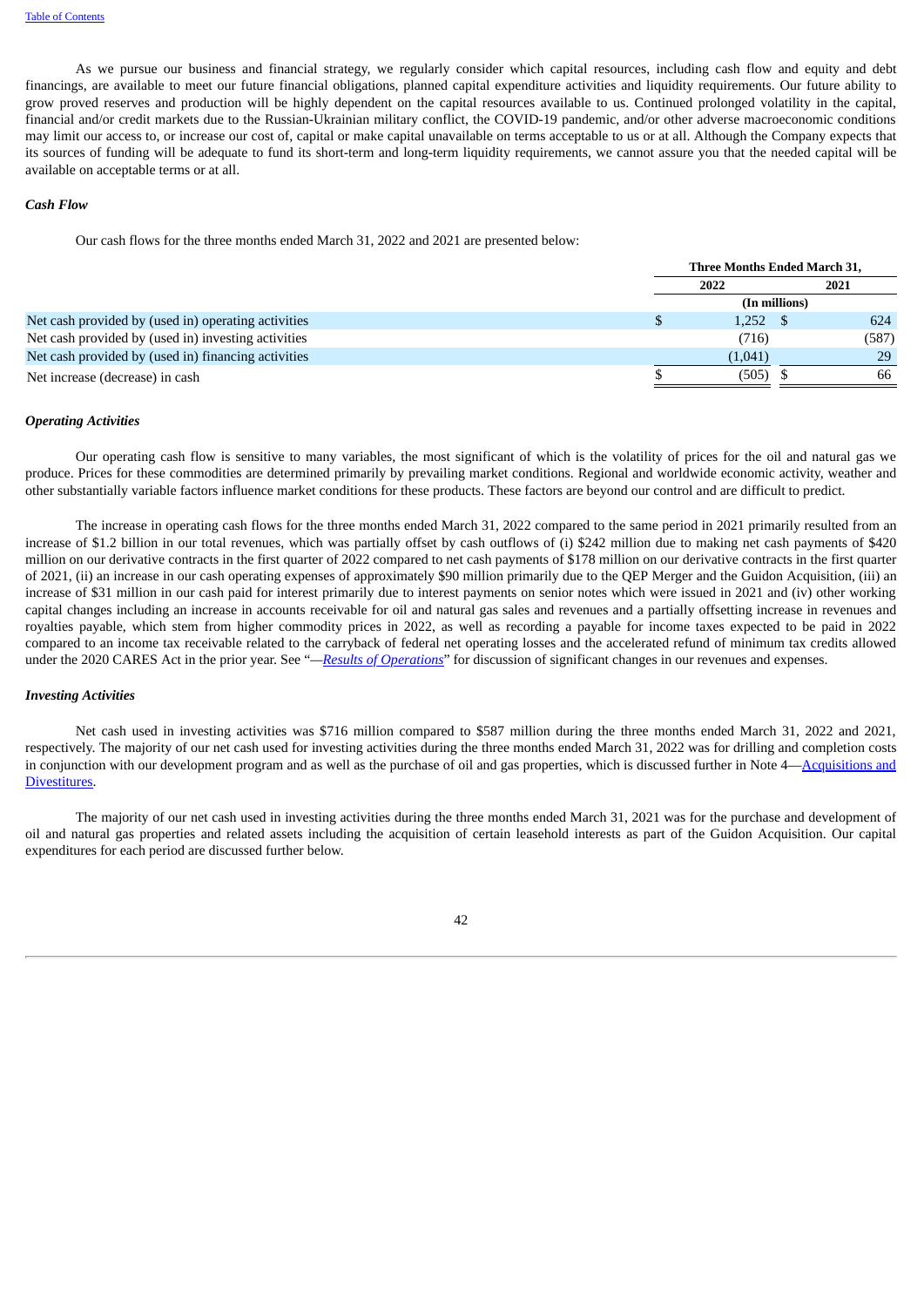#### *Capital Expenditure Activities*

Our capital expenditures excluding acquisitions and equity method investments (on a cash basis) were as follows for the specified period:

|                                                                                             | Three Months Ended March 31, |               |      |  |
|---------------------------------------------------------------------------------------------|------------------------------|---------------|------|--|
|                                                                                             | 2022                         |               | 2021 |  |
|                                                                                             |                              | (In millions) |      |  |
| Drilling, completions and non-operated additions to oil and natural gas properties $(1)(2)$ | 374                          |               | 281  |  |
| Infrastructure additions to oil and natural gas properties                                  | 44                           |               |      |  |
| Additions to midstream assets                                                               | 19                           |               |      |  |
| Total                                                                                       | 437                          |               | 296  |  |

(1) During the three months ended March 31, 2022, in conjunction with our development program, we drilled 61 gross (59 net) operated horizontal wells, of which 47 gross (46 net) wells were in the Midland Basin and 14 gross (13 net) wells were in the Delaware Basin, and turned 69 gross (63 net) operated horizontal wells to production, of which 54 gross (50 net) wells were in the Midland Basin and 15 gross (13 net) wells were in the Delaware Basin.

(2) During the three months ended March 31, 2021, in conjunction with our development program, we drilled 49 gross (47 net) operated horizontal wells, of which 41 gross (40 net) wells were in the Midland Basin and eight gross (seven net) wells were in the Delaware Basin, and turned 67 gross (60 net) operated horizontal wells to production, of which 42 gross (37 net) wells were in the Midland Basin and 25 gross (23 net) wells were in the Delaware Basin .

#### *Financing Activities*

Net cash used in financing activities for the three months ended March 31, 2022 was \$1.0 billion compared to net cash provided by financing activities for the three months ended March 31, 2021 of \$29 million. During the three months ended March 31, 2022, the amount used in financing activities was primarily attributable to (i) \$1.5 billion paid for the repurchase of principal outstanding on certain senior notes as discussed in *"—2022 Debt Transactions"* below, as well as \$47 million of additional premiums paid in connection with the repurchases, (ii) \$107 million of dividends paid to stockholders, (iii) \$47 million in distributions to non-controlling interests, and (iv) \$49 million of repurchases as part of the share and unit repurchase programs, and (v) \$21 million of repayments under credit facilities, net of borrowings. These cash outflows were partially offset by \$750 million in proceeds from the March 2022 Notes.

Net cash provided by financing activities for the three months ended March 31, 2021 was primarily attributable to \$2.2 billion in proceeds from the March 2021 Notes and \$76 million in proceeds that relate primarily to the early settlement of interest rate swaps that contained an other-thaninsignificant financing element. These net increases in cash flows from financing activities were partially offset by \$1.9 billion paid for the repurchase of a portion of the QEP Notes and 2025 Senior Notes, as well as \$166 million of additional premiums paid in connection with the repurchases, \$68 million of dividends paid to stockholders, \$24 million of unit repurchases as part of the Viper and Rattler unit repurchase programs and \$23 million of repayments under our credit facilities, net of borrowings.

### *Capital Resources*

#### *Revolving Credit Facilities and Other Debt Instruments*

As of March 31, 2022, our debt, including the debt of Viper and Rattler, consists of approximately \$5.4 billion in aggregate outstanding principal amount of senior notes, \$478 million in aggregate outstanding borrowings under revolving credit facilities and \$64 million in outstanding amounts due under our DrillCo Agreement.

As of March 31, 2022, the maximum credit amount available under our credit agreement was \$1.6 billion, with no outstanding borrowings and \$1.6 billion available for future borrowings. As of March 31, 2022, there was an aggregate of \$3 million in outstanding letters of credit, which reduce available borrowings under our credit agreement on a dollar for dollar basis. There were no borrowings under our credit agreement during the three months ended March 31, 2022.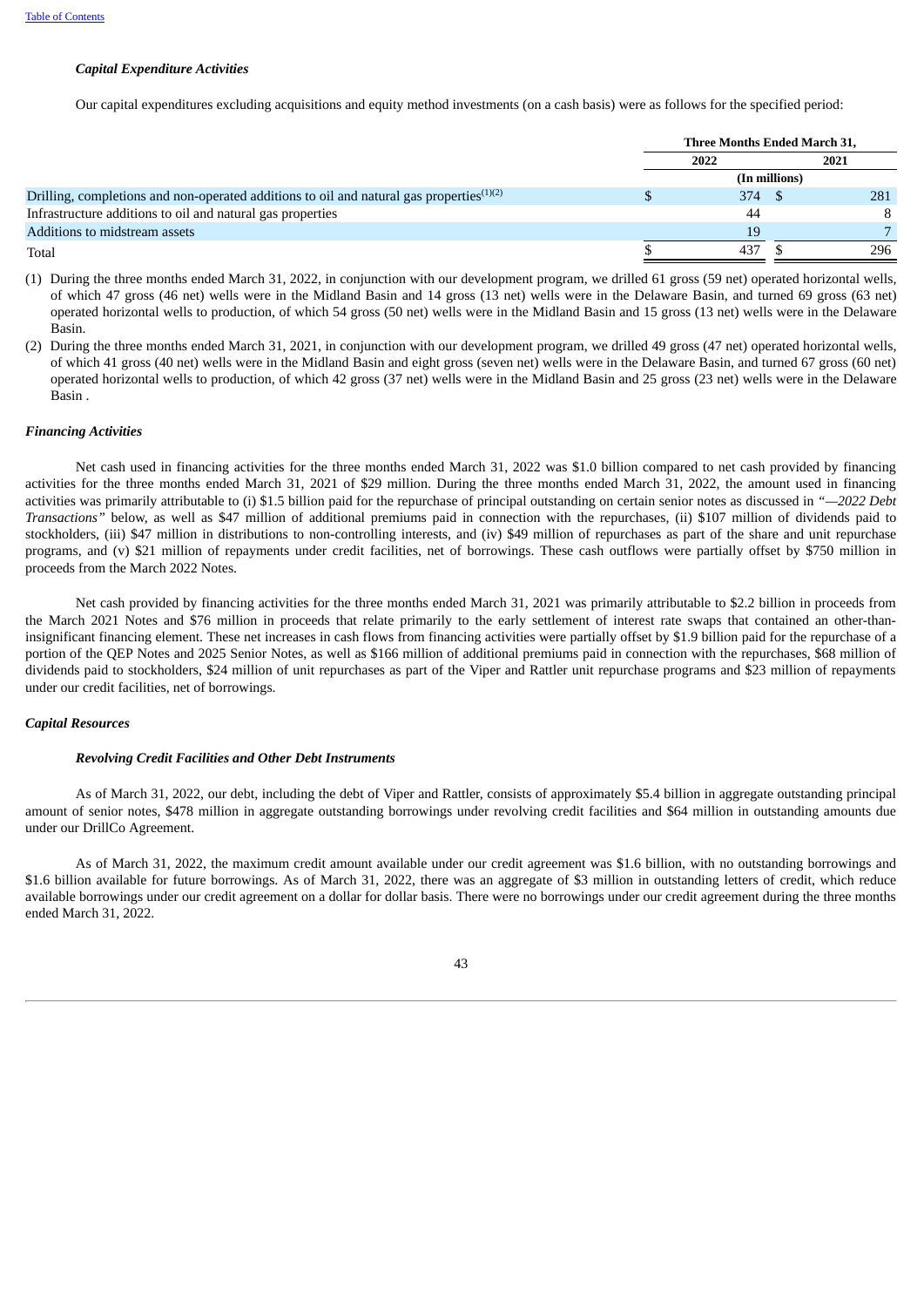#### *Viper's Credit Agreement*

The Viper credit agreement, as amended to date, provides for a revolving credit facility in the maximum credit amount of \$2.0 billion, with a borrowing base of \$580 million as of March 31, 2022, although Viper LLC had elected a commitment amount of \$500 million, based on Viper LLC's oil and natural gas reserves and other factors. The borrowing base is scheduled to be redetermined semi-annually in May and November, and is expected to be reaffirmed at \$580 million by the lenders during the redetermination in May 2022. As of March 31, 2022, there were \$248 million of outstanding borrowings and \$252 million available for future borrowings under the Viper credit agreement. During the three months ended March 31, 2022, the weighted average interest rate on borrowings under the Viper credit agreement was 2.58%. The Viper credit agreement will mature on June 2, 2025.

#### *Rattler's Credit Agreement*

The Rattler credit agreement, as amended to date, provides for a revolving credit facility in the maximum credit amount of \$600 million, which is expandable to \$1.0 billion upon Rattler's election, subject to obtaining additional lender commitments and satisfaction of customary conditions. As of March 31, 2022, there were \$230 million of outstanding borrowings and \$370 million available for future borrowings under the Rattler credit agreement. During the three months ended March 31, 2022, the weighted average interest rate on borrowings under the Rattler credit agreement was 1.40%. The Rattler credit agreement matures on May 28, 2024.

#### *2022 Debt Transactions*

On March 17, 2022, Diamondback Energy, Inc. issued the \$750 million March 2022 Notes for net proceeds of \$739 million, which were used to fund, together with cash on hand, the redemption of all of our outstanding 4.750% Senior Notes due 2025 and 2.875% Senior Notes due 2024 in the aggregate principal amount of \$1.5 billion. Interest on the March 2022 Notes is payable semi-annually on March 15 and September 15 of each year, beginning on September 15, 2022.

For additional discussion of our outstanding debt as of March 31, 2022, see Note 7—[Debt](#page-18-0) of the condensed notes to the consolidated financial statements included elsewhere in this report.

Subject to market conditions and other factors, we expect to continue to issue debt securities from time to time in the future to refinance our maturing debt. The availability, interest rate and other terms of any new borrowings will depend on the ratings assigned by credit rating agencies, among other factors.

We are currently in compliance, and expect to continue to be, with all financial maintenance covenants in our debt instruments.

#### *Debt Ratings*

We receive debt ratings from the major ratings agencies in the U.S. In determining our debt ratings, the agencies consider a number of qualitative and quantitative items including, but not limited to, commodity pricing levels, our liquidity, asset quality, reserve mix, debt levels, cost structure, planned asset sales and production growth opportunities. Our credit rating from Standard and Poor's Global Ratings Services is BBB-. Our credit rating from Fitch Investor Services is BBB. Our credit rating from Moody's Investor Services is Baa3. Any rating downgrades may result in additional letters of credit or cash collateral being posted under certain contractual arrangements.

#### *Capital Requirements*

In addition to future operating expenses and working capital commitments discussed in *—Results of [Operations,](#page-34-0)* our primary short and long-term liquidity requirements consist primarily of (i) capital expenditures, (ii) payments of other contractual obligations and (iii) cash used to pay for dividends and repurchases of securities as discussed below.

Based upon current oil and natural gas prices and production expectations for 2022, we believe that our cash flow from operations, cash on hand and borrowings under our revolving credit facility will be sufficient to fund our operations through the 12-month period following the filing of this report and thereafter. However, future cash flows are subject to a number of variables, including the level of oil and natural gas production and prices, and significant additional capital expenditures will be required to more fully develop our properties. We cannot assure you that the needed capital will be available on acceptable terms or at all. Further, our 2022 capital expenditure budget does not allocate any funds for leasehold interest and property acquisitions.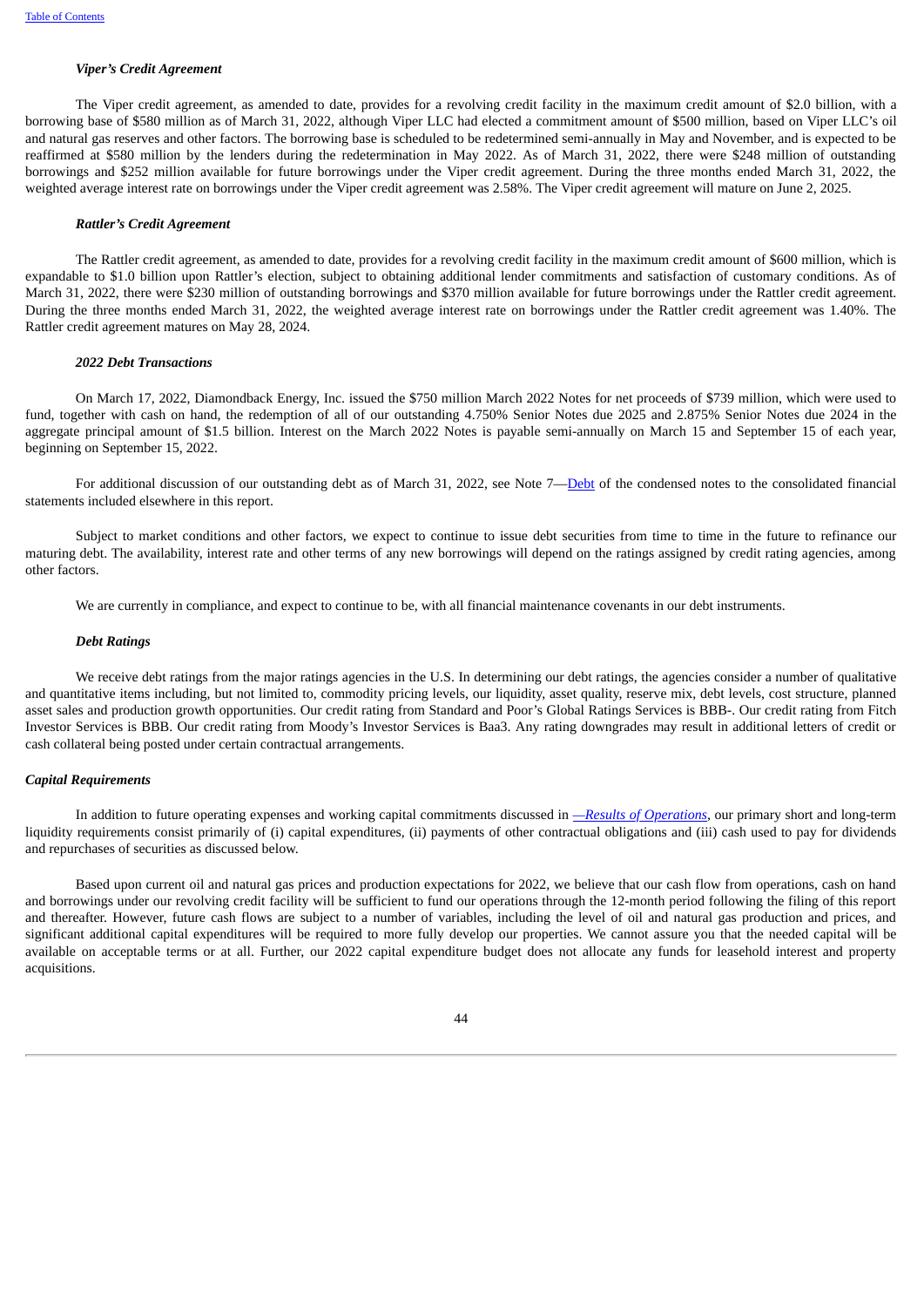#### *2022 Capital Spending Plan*

Our board of directors approved a 2022 capital budget for drilling, midstream and infrastructure of approximately \$1.75 billion to \$1.90 billion, maintaining our annualized fourth quarter 2021 cash capital expenditure guidance presented in November of 2021. We estimate that, of these expenditures, approximately:

- \$1.56 billion to \$1.67 billion will be spent primarily on drilling 270 to 290 gross (248 to 267 net) horizontal wells and completing 260 to 280 gross (240 to 258 net) horizontal wells across our operated and non-operated leasehold acreage in the Northern Midland and Southern Delaware Basins, with an average lateral length of approximately 10,200 feet;
- \$80 million to \$100 million will be spent on midstream infrastructure, excluding joint venture investments; and
- \$110 million to \$130 million will be spent on infrastructure and environmental expenditures, excluding the cost of any leasehold and mineral interest acquisitions.

We do not have a specific acquisition budget since the timing and size of acquisitions cannot be accurately forecasted.

During the three months ended March 31, 2022, we spent \$374 million on drilling and completion, \$19 million on midstream and \$44 million on infrastructure, for total capital expenditures, excluding acquisitions, of \$437 million.

The amount and timing of our capital expenditures are largely discretionary and within our control. We could choose to defer a portion of these planned capital expenditures depending on a variety of factors, including but not limited to the success of our drilling activities, prevailing and anticipated prices for oil and natural gas, the availability of necessary equipment, infrastructure and capital, the receipt and timing of required regulatory permits and approvals, seasonal conditions, drilling and acquisition costs and the level of participation by other interest owners. We are currently operating 10 drilling rigs and four completion crews. We continue to execute on our strategy to hold oil production flat while using cash flow from operations to reduce debt, strengthen our balance sheet and return capital to our stockholders. We will continue monitoring commodity prices and overall market conditions and can adjust our rig cadence and our capital expenditure budget in response to changes in commodity prices and overall market conditions.

#### *Dividends and Repurchases of Securities*

We paid common stock dividends of \$107 million and \$68 million during three months ended March 31, 2022 and 2021, respectively. In addition to our base dividend program, we have initiated a variable dividend strategy whereby we may pay a quarterly variable dividend of up to 50 percent of the prior quarter's free cash flow remaining after the payment of the base dividend. On April 27, 2022, our board of directors declared a cash dividend for the first quarter of 2022 of \$3.05 per share of common stock, payable on May 23, 2022 to our stockholders of record at the close of business on May 12, 2022. The decision to pay any future dividends is solely within the discretion of, and subject to approval by, our board of directors. The dividend consists of a base quarterly dividend of \$0.70 per share of common stock and a variable quarterly dividend of \$2.35 per share of common stock.

Free cash flow is a non-GAAP financial measure. As used by the Company, free cash flow is defined as cash flow from operating activities before changes in working capital in excess of cash capital expenditures. The Company believes that free cash flow is useful to investors as it provides a measure to compare both cash flow from operating activities and additions to oil and natural gas properties across periods on a consistent basis.

Future base and variable dividends are at the discretion of our board of directors, and, if declared, the board of directors may change the dividend amount based on the Company's outlook for commodity prices, liquidity, debt levels, capital resources, free cash flow and other factors. The Company can provide no assurance that dividends will be authorized or declared in the future or as to the amount of any future dividends. Any future variable dividends, if declared and paid, will by their nature fluctuate based on the Company's free cash flow, which will depend on a number of factors beyond the Company's control, including commodity prices.

In September 2021, our board of directors approved a stock repurchase program to acquire up to \$2 billion of our outstanding common stock. We repurchased approximately \$7 million of our common stock under this program during the three months ended March 31, 2022, and have \$1.6 billion remaining for future repurchases under the repurchase program at March 31, 2022. We intend to continue to purchase shares under this repurchase program opportunistically with available funds primarily from cash flow from operations and liquidity events such as the sale of assets while maintaining sufficient liquidity to fund our capital expenditure programs. See Note 8—[Stockholders'](#page-21-0) Equity and Earnings Per Share of the condensed notes to the consolidated financial statements included elsewhere in this report for further discussion of the repurchase program.

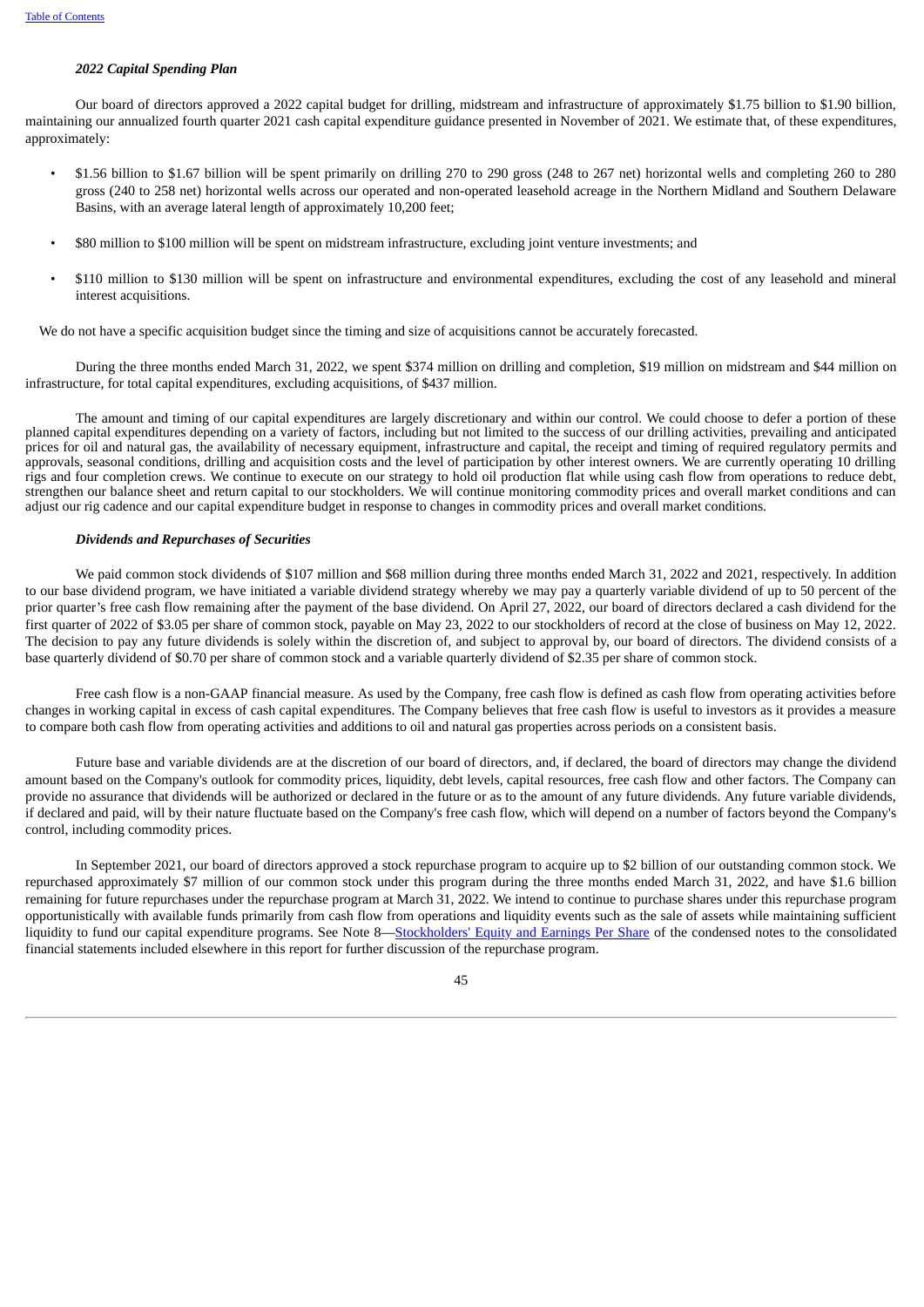We may also from time to time opportunistically repurchase some of our outstanding Senior Notes of one or more tranches or series, in open market purchases or in privately negotiated transactions.

# *Income Taxes*

We expect our cash tax rate to be 10% to 15% of pre-tax income for the year ended December 31, 2022. See Note 10—[Income](#page-23-0) Taxes of the condensed notes to the consolidated financial statements included elsewhere in this report for further discussion of our income taxes.

#### *Guarantor Financial Information*

As of March 31, 2022, Diamondback E&P is the sole guarantor under the indentures governing the outstanding December 2019 Notes, the March 2021 Notes and the March 2022 Notes.

Guarantees are "full and unconditional," as that term is used in Regulation S-X, Rule 3-10(b)(3), except that such guarantees will be released or terminated in certain circumstances set forth in the IG Indenture, such as, with certain exceptions, (1) in the event Diamondback E&P (or all or substantially all of its assets) is sold or disposed of, (2) in the event Diamondback E&P ceases to be a guarantor of or otherwise be an obligor under certain other indebtedness, and (3) in connection with any covenant defeasance, legal defeasance or satisfaction and discharge of the relevant indenture.

Diamondback E&P's guarantees of the outstanding December 2019 Notes, the March 2021 Notes and the March 2022 Notes are senior unsecured obligations and rank senior in right of payment to any of its future subordinated indebtedness, equal in right of payment with all of its existing and future senior indebtedness, including its obligations under its revolving credit facility, and effectively subordinated to any of its existing and future secured indebtedness, to the extent of the value of the collateral securing such indebtedness.

The rights of holders of the Senior Notes against Diamondback E&P may be limited under the U.S. Bankruptcy Code or state fraudulent transfer or conveyance law. Each guarantee contains a provision intended to limit Diamondback E&P's liability to the maximum amount that it could incur without causing the incurrence of obligations under its guarantee to be a fraudulent conveyance. However, there can be no assurance as to what standard a court will apply in making a determination of the maximum liability of Diamondback E&P. Moreover, this provision may not be effective to protect the guarantee from being voided under fraudulent conveyance laws. There is a possibility that the entire guarantee may be set aside, in which case the entire liability may be extinguished.

The following tables present summarized financial information for Diamondback Energy, Inc., as the parent, and Diamondback E&P, as the guarantor subsidiary, on a combined basis after elimination of (i) intercompany transactions and balances between the parent and the guarantor subsidiary and (ii) equity in earnings from and investments in any subsidiary that is a non-guarantor. The information is presented in accordance with the requirements of Rule 13-01 under the SEC's Regulation S-X. The financial information may not necessarily be indicative of results of operations or financial position had the guarantor subsidiary operated as an independent entity.

|                                                         |    | <b>March 31, 2022</b> |      | <b>December 31, 2021</b> |
|---------------------------------------------------------|----|-----------------------|------|--------------------------|
| <b>Summarized Balance Sheets:</b>                       |    | (In millions)         |      |                          |
| Assets:                                                 |    |                       |      |                          |
| Current assets                                          | \$ | 967                   | -S   | 1,148                    |
| Property and equipment, net                             | \$ | $15,339$ \$           |      | 14,778                   |
| Other noncurrent assets                                 | \$ | 67                    | \$.  | 55                       |
| <b>Liabilities:</b>                                     |    |                       |      |                          |
| Current liabilities                                     | \$ | $1,629$ \$            |      | 1,221                    |
| Intercompany accounts payable, non-guarantor subsidiary | \$ | 1,637                 | - \$ | 1,440                    |
| Long-term debt                                          | D  | 4,270                 | -8   | 5,093                    |
| Other noncurrent liabilities                            | \$ | $1,758$ \$            |      | 1,549                    |
|                                                         |    |                       |      |                          |

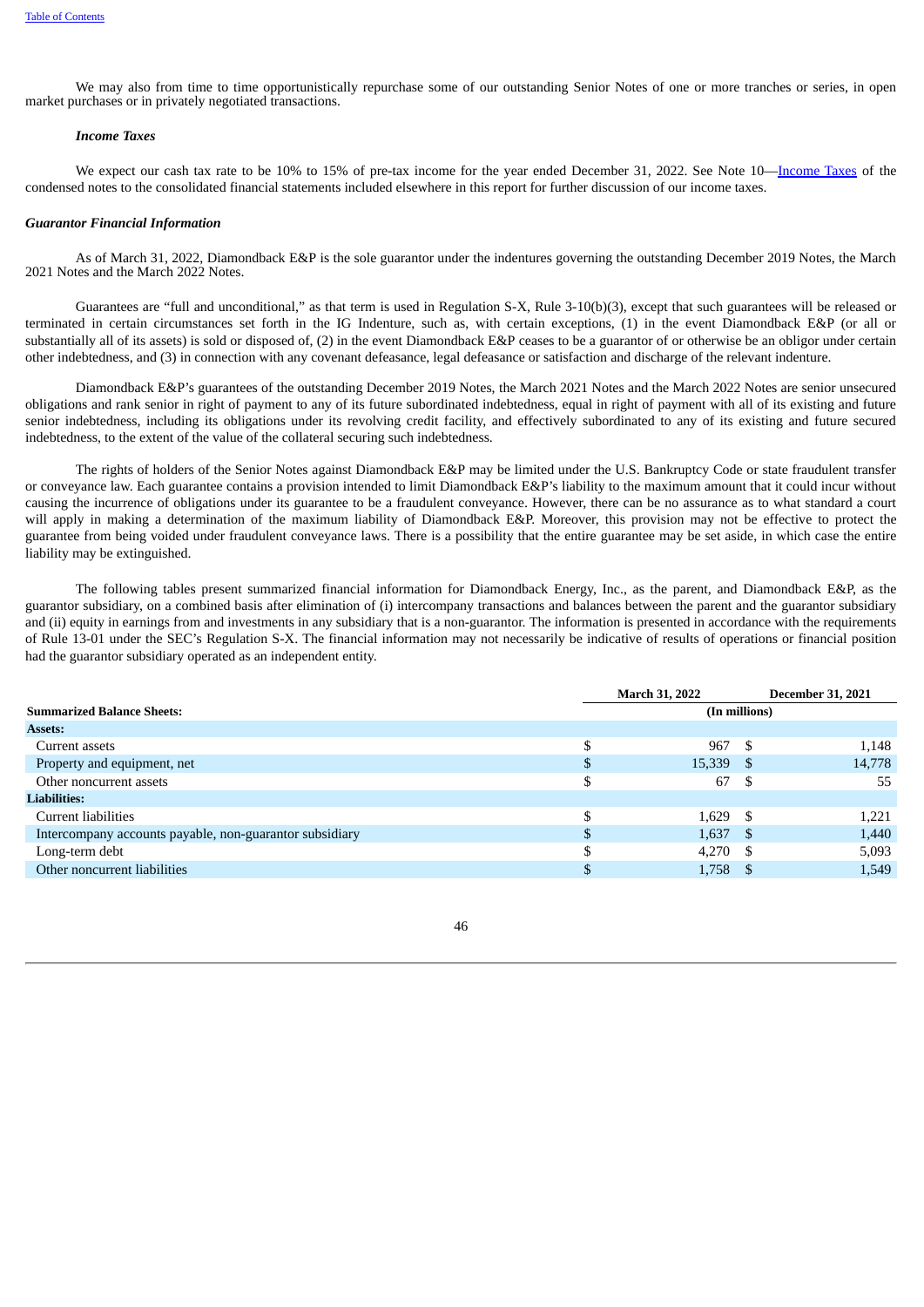|                                            | <b>Three Months Ended March</b><br>31, 2022 |               |  |
|--------------------------------------------|---------------------------------------------|---------------|--|
| <b>Summarized Statement of Operations:</b> |                                             | (In millions) |  |
| Revenues                                   |                                             | 1,855         |  |
| Income (loss) from operations              |                                             | 1,253         |  |
| Net income (loss)                          |                                             | 436           |  |

#### **Critical Accounting Estimates**

There have been no changes in our critical accounting estimates from those disclosed in our [Annual](https://www.sec.gov/ix?doc=/Archives/edgar/data/1539838/000153983822000008/fang-20211231.htm) Report on Form 10-K for the year ended December 31, 2021.

#### **Recent Accounting Pronouncements**

See Note 2—Summary of Significant [Accounting](#page-11-0) Policies included in the condensed notes to the consolidated financial statements included elsewhere in this Quarterly Report for recent accounting pronouncements and accounting policies not yet adopted, if any.

# <span id="page-52-0"></span>**ITEM 3. QUANTITATIVE AND QUALITATIVE DISCLOSURES ABOUT MARKET RISK**

#### *Commodity Price Risk*

Our major market risk exposure in our exploration and production business is in the pricing applicable to our oil and natural gas production. Realized pricing is primarily driven by the prevailing worldwide price for crude oil and spot market prices applicable to our natural gas production. Pricing for oil and natural gas production has been volatile and unpredictable for several years. Although demand and market prices for oil and natural gas have recently increased, we cannot predict events, including the outcome of the Russian-Ukrainian military conflict or the COVID-19 pandemic, that may lead to future price volatility and the near term energy outlook remains subject to heightened levels of uncertainty. Further, the prices we receive for production depend on many other factors outside of our control.

We use derivatives, including swaps, basis swaps, roll swaps, costless collars, puts and basis puts, to reduce price volatility associated with certain of our oil and natural gas sales.

At March 31, 2022, we had a net liability derivative position of \$300 million, related to our commodity price risk derivatives. Utilizing actual derivative contractual volumes under our commodity price derivatives as of March 31, 2022, a 10% increase in forward curves associated with the underlying commodity would have increased the net liability position by \$128 million to \$428 million, while a 10% decrease in forward curves associated with the underlying commodity would have decreased the net liability position by \$105 million to \$195 million. However, any cash derivative gain or loss would be substantially offset by a decrease or increase, respectively, in the actual sales value of production covered by the derivative instrument. For additional information on our open commodity derivative instruments at March 31, 2022, see Note 11[—Derivatives](#page-24-0) included in the condensed notes to the consolidated financial statements included elsewhere in this Quarterly Report.

In our midstream operations business, we have indirect exposure to commodity price risk in that persistent low commodity prices may cause us or Rattler's other customers to delay drilling or shut in production, which would reduce the volumes available for gathering and processing by our infrastructure assets. If we or Rattler's other customers delay drilling or temporarily shut in production due to persistently low commodity prices or for any other reason, our revenue in the midstream operations segment could decrease, as Rattler's commercial agreements do not contain minimum volume commitments.

#### *Counterparty and Customer Credit Risk*

Our principal exposures to credit risk are due to the concentration of receivables from the sale of our oil and natural gas production (approximately \$966 million at March 31, 2022), and to a lesser extent, receivables resulting from joint interest receivables (approximately \$113 million at March 31, 2022).

We do not require our customers to post collateral, and the failure or inability of our significant customers to meet their obligations to us due to their liquidity issues, bankruptcy, insolvency or liquidation may adversely affect our financial results.

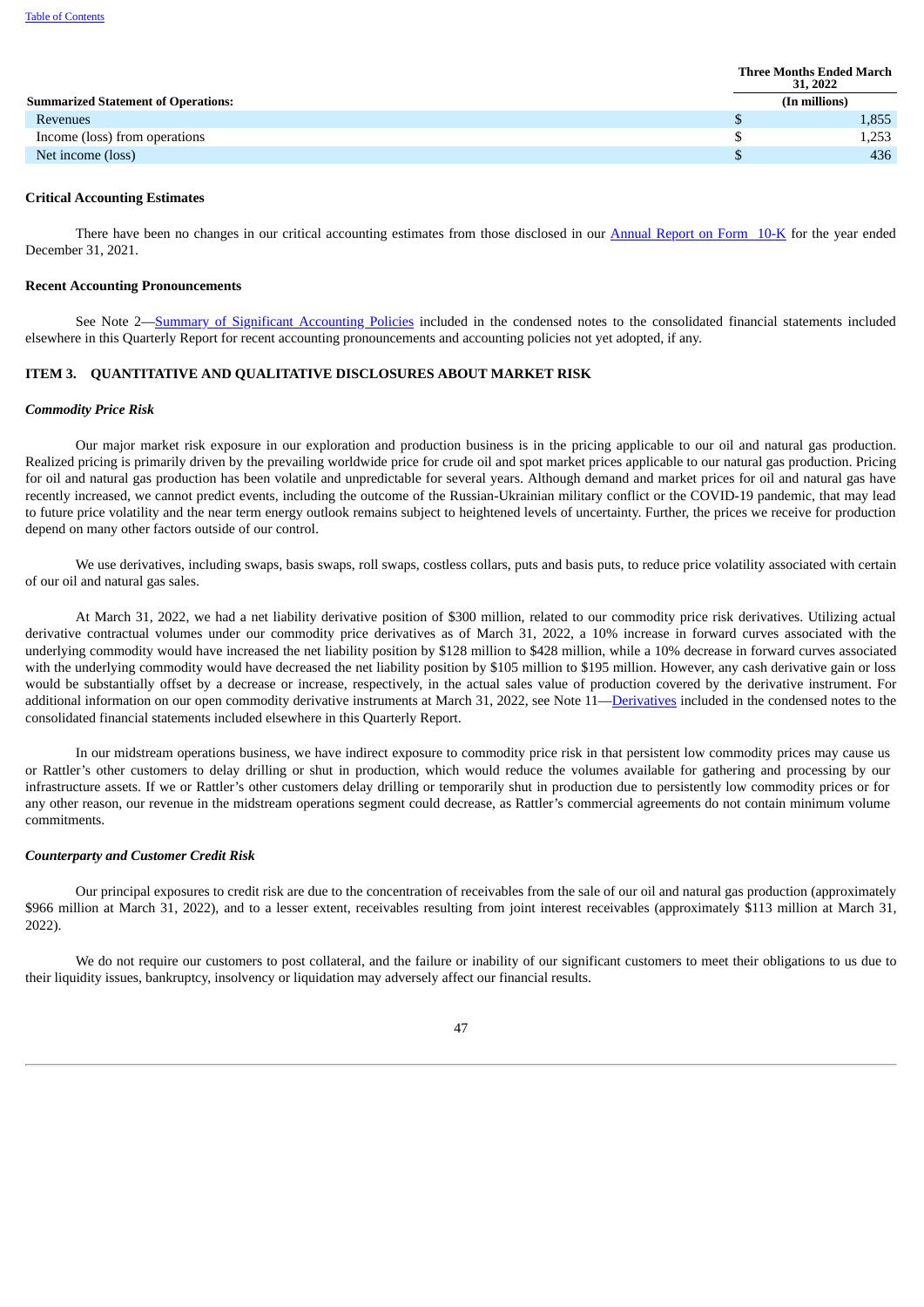Joint operations receivables arise from billings to entities that own partial interests in the wells we operate. These entities participate in our wells primarily based on their ownership in leases on which we intend to drill. We have little ability to control whether these entities will participate in our wells.

#### *Interest Rate Risk*

We are subject to market risk exposure related to changes in interest rates on our indebtedness under our revolving credit facilities and changes in the fair value of our fixed rate debt. The terms of the credit agreement provide for interest on borrowings at a floating rate equal to an alternative base rate (which is equal to the greatest of the prime rate, the Federal Funds effective rate plus 0.5% and 3-month LIBOR plus 1.0%) or LIBOR, in each case plus the applicable margin. The applicable margin ranges from 0.25% to 1.125% per annum in the case of the alternative base rate and from 1.25% to 2.125% per annum in the case of LIBOR, in each case based on the pricing level. The pricing level depends on certain rating agencies' ratings of our long-term senior unsecure debt. We believe significant interest rate changes would not have a material near-term impact on our future earnings or cash flows. For additional information on our variable interest rate debt at March 31, 2022, see Note 7—[Debt](#page-18-0) included in the condensed notes to the consolidated financial statements included elsewhere in this Quarterly Report.

Historically, we have at times used interest rates swaps to manage our exposure to (i) interest rate changes on our floating-rate date and (ii) fair value changes on our fixed rate debt. At March 31, 2022, we have interest rate swap agreements for a notional amount of \$1.2 billion to manage the impact of market interest rates on interest expense. These interest rate swaps have been designated as fair value hedges of the Company's \$1.2 billion 3.50% fixed rate senior notes due 2029 whereby we will receive the fixed rate of interest and will pay an average variable rate of interest based on three month LIBOR plus 2.1865%. For additional information on our interest rate swaps, see Note 11[—Derivatives](#page-24-0) included in the condensed notes to the consolidated financial statements included elsewhere in this Quarterly Report.

#### <span id="page-53-0"></span>**ITEM 4. CONTROLS AND PROCEDURES**

*Evaluation of Disclosure Control and Procedures*. Under the direction of our Chief Executive Officer and Chief Financial Officer, we have established disclosure controls and procedures, as defined in Rule 13a-15(e) and 15d-15(e) under the Securities Exchange Act of 1934, as amended, or the Exchange Act, that are designed to ensure that information required to be disclosed by us in the reports that we file or submit under the Exchange Act is recorded, processed, summarized and reported within the time periods specified in the SEC's rules and forms. The disclosure controls and procedures are also intended to ensure that such information is accumulated and communicated to management, including our Chief Executive Officer and Chief Financial Officer, as appropriate, to allow timely decisions regarding required disclosures. In designing and evaluating the disclosure controls and procedures, management recognizes that any controls and procedures, no matter how well designed and operated, can provide only reasonable assurance of achieving the desired control objectives. In addition, the design of disclosure controls and procedures must reflect the fact that there are resource constraints and that management is required to apply judgment in evaluating the benefits of possible controls and procedures relative to their costs.

As of March 31, 2022, an evaluation was performed under the supervision and with the participation of management, including our Chief Executive Officer and Chief Financial Officer, of the effectiveness of the design and operation of our disclosure controls and procedures pursuant to Rule 13a-15(b) under the Exchange Act. Based upon our evaluation, our Chief Executive Officer and Chief Financial Officer have concluded that as of March 31, 2022, our disclosure controls and procedures are effective.

<span id="page-53-1"></span>*Changes in Internal Control over Financial Reporting*. There have not been any changes in our internal control over financial reporting that occurred during the quarter ended March 31, 2022, that have materially affected, or are reasonably likely to materially affect, internal controls over financial reporting.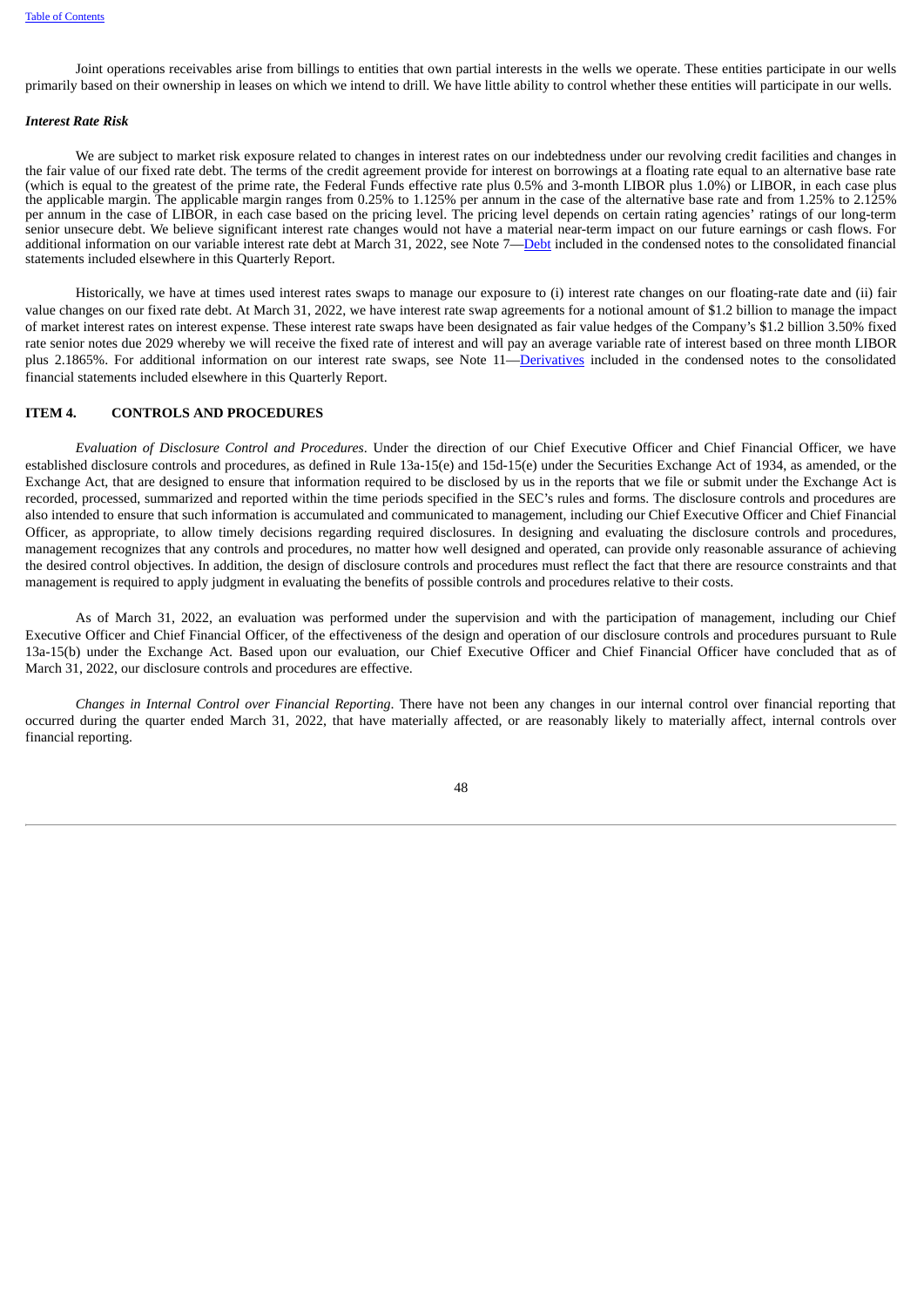#### **PART II**

#### <span id="page-54-0"></span>**ITEM 1. LEGAL PROCEEDINGS**

We are a party to various routine legal proceedings, disputes and claims arising in the ordinary course of our business, including those that arise from interpretation of federal and state laws and regulations affecting the natural gas and crude oil industry, personal injury claims, title disputes, royalty disputes, contract claims, contamination claims relating to oil and natural gas exploration and development and environmental claims, including claims involving assets previously sold to third parties and no longer part of our current operations. While the ultimate outcome of the pending proceedings, disputes or claims, and any resulting impact on us, cannot be predicted with certainty, we believe that none of these matters, if ultimately decided adversely, will have a material adverse effect on our financial condition, results of operations or cash flows. See Note 14—Commitments and [Contingencies](#page-30-1) included in the condensed notes to the consolidated financial statements included elsewhere in this Quarterly Report.

# <span id="page-54-1"></span>**ITEM 1A. RISK FACTORS**

Our business faces many risks. Any of the risks discussed in this report and our other SEC filings could have a material impact on our business, financial position or results of operations. Additional risks and uncertainties not presently known to us or that we currently believe to be immaterial may also materially impair our business operations, financial condition or future results.

As of the date of this filing, we continue to be subject to the risk factors previously disclosed in Part I, Item 1A. Risk Factors in our Annual Report on Form 10-K for the year ended December 31, 2021, filed with the SEC on February 24, 2022, and in [subsequent](https://www.sec.gov/ix?doc=/Archives/edgar/data/1539838/000153983822000008/fang-20211231.htm#ia0a8569c6321429087004ad63a8c5224_25) filings we make with the SEC. Except as provided below, there have been no material changes in our risk factors from those described in our **[Annual](https://www.sec.gov/ix?doc=/Archives/edgar/data/1539838/000153983822000008/fang-20211231.htm) Report on Form 10-K** for the year ended December 31, 2021.

### We cannot predict the impact of the ongoing military conflict between Russia and Ukraine and the related humanitarian crisis on the global economy, *energy markets, geopolitical stability and our business.*

Our leasehold acreage is located primarily in the Permian Basin in West Texas. However, the broader consequences of the Russian-Ukrainian conflict, which may include further sanctions, embargoes, supply chain disruptions, regional instability and geopolitical shifts, may have adverse effects on global macroeconomic conditions, increase volatility in the price and demand for oil and natural gas, increase exposure to cyberattacks, cause disruptions in global supply chains, increase foreign currency fluctuations, cause constraints or disruption in the capital markets and limit sources of liquidity. We cannot predict the extent of the conflict's effect on our business and results of operations as well as on the global economy and energy markets.

# Our targets related to sustainability and emissions reduction initiatives, including our public statements and disclosures regarding them, may expose us *to numerous risks.*

We have developed, and will continue to develop, targets related to our ESG initiatives, including our emissions reduction targets and strategy. Statements in this and other reports we file with the SEC and other public statements related to these initiatives reflect our current plans and expectations and are not a guarantee the targets will be achieved or achieved on the currently anticipated timeline. Our ability to achieve our ESG targets, including emissions reductions, is subject to numerous factors and conditions, some of which are outside of our control, and failure to achieve our announced targets or comply with ethical, environmental or other standards, including reporting standards, may expose us to government enforcement actions or private litigation and adversely impact our business. Further, our continuing efforts to research, establish, accomplish and accurately report on these targets may create additional operational risks and expenses and expose us to reputational, legal and other risks.

<span id="page-54-2"></span>Investor and regulatory focus on ESG matters continues to increase. If our ESG initiatives do not meet our investors' or other stakeholders' evolving expectations and standards, investment in our stock may be viewed as less attractive and our reputation, contractual, employment and other business relationships may be adversely impacted.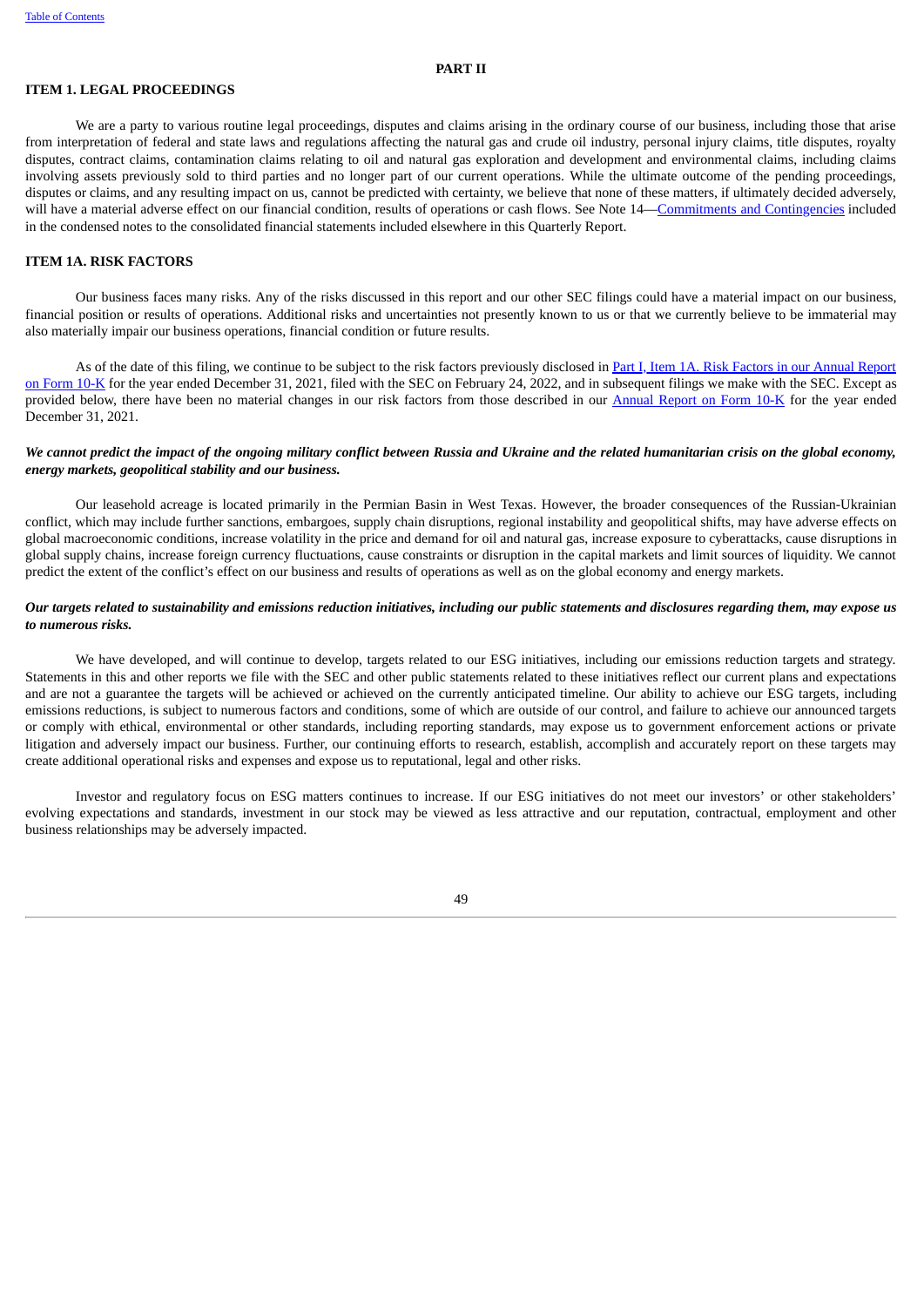# **ITEM 2. UNREGISTERED SALES OF EQUITY SECURITIES AND USE OF PROCEEDS**

*Unregistered Sales of Equity Securities*

None.

# *Issuer Repurchases of Equity Securities*

Our common stock repurchase activity for the three months ended March 31, 2022 was as follows:

| Period                               | <b>Total Number of</b><br>Shares Purchased <sup>(1)</sup> |     | <b>Average Price</b><br><b>Paid Per</b><br>Share <sup>(2)</sup> | <b>Total Number of Shares</b><br><b>Purchased as Part of Publicly</b><br><b>Announced Plan</b> | <b>Approximate Dollar Value of</b><br><b>Shares that May Yet Be</b><br>Purchased Under the Plan <sup>(3)</sup> |
|--------------------------------------|-----------------------------------------------------------|-----|-----------------------------------------------------------------|------------------------------------------------------------------------------------------------|----------------------------------------------------------------------------------------------------------------|
|                                      |                                                           |     |                                                                 | (\$ In millions, except per share amounts, shares in thousands)                                |                                                                                                                |
| January 1, 2022 - January 31, 2022   | 15 \$                                                     |     | 109.89                                                          | 15 S                                                                                           | 1,567                                                                                                          |
| February 1, 2022 - February 28, 2022 |                                                           | -\$ | $\overbrace{\hspace{25mm}}^{}$                                  | $-$ \$                                                                                         | 1,567                                                                                                          |
| March 1, 2022 - March 31, 2022       | 151 \$                                                    |     | 132.99                                                          | 43 \$                                                                                          | 1,562                                                                                                          |
| Total                                | 166                                                       |     | 130.92                                                          | 58                                                                                             |                                                                                                                |

(1) Includes 108,508 shares of common stock repurchased from employees in order to satisfy tax withholding requirements. Such shares are cancelled and retired immediately upon repurchase.

(2) The average price paid per share includes any commissions paid to repurchase stock.

<span id="page-55-0"></span> $(3)$  In September 2021, the Company's board of directors authorized a \$2 billion common stock repurchase program. The stock repurchase program has no time limit and may be suspended, modified, or discontinued by the board of directors at any time.

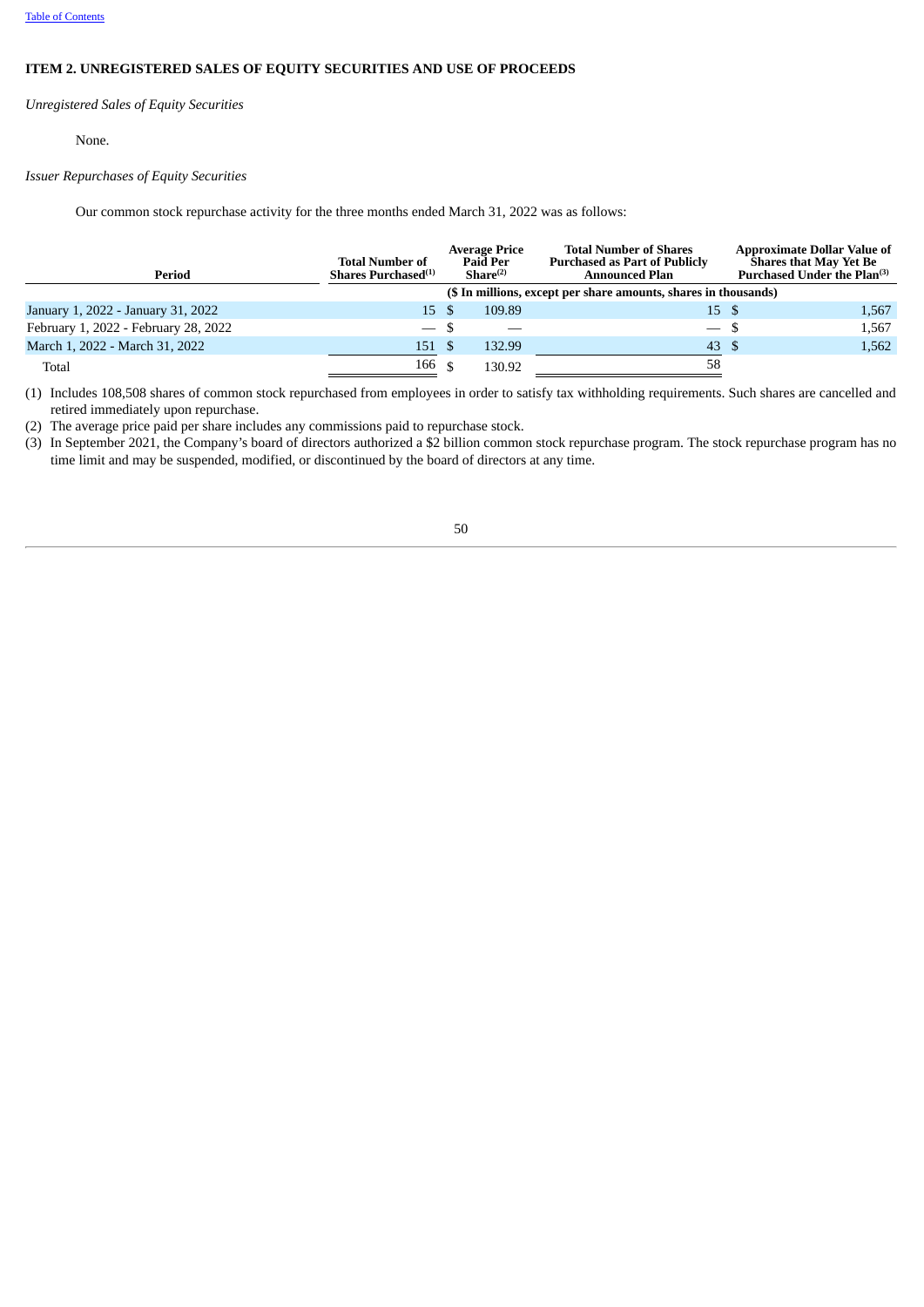# **ITEM 6. EXHIBITS**

#### **EXHIBIT INDEX**

| <b>Exhibit</b><br><b>Number</b> | <b>Description</b>                                                                                                                                                                                                                                                                                                                                                                                                                                           |
|---------------------------------|--------------------------------------------------------------------------------------------------------------------------------------------------------------------------------------------------------------------------------------------------------------------------------------------------------------------------------------------------------------------------------------------------------------------------------------------------------------|
| 3.1                             | Amended and Restated Certificate of Incorporation of the Company (incorporated by reference to Exhibit 3.1 to the Form 10-O, File No. 001-<br>35700, filed by the Company with the SEC on November 16, 2012).                                                                                                                                                                                                                                                |
| 3.2                             | Certificate of Amendment No. 1 of the Amended and Restated Certificate of Incorporation of the Company (incorporated by reference to<br>Exhibit 3.1 to the Form 8-K, File No. 001-35700, filed by the Company with the SEC on December 12, 2016).                                                                                                                                                                                                            |
| 3.3                             | Certificate of Amendment No. 2 to the Amended and Restated Certificate of Incorporation of the Company (incorporated by reference to Exhibit<br>3.1 to the Form 8-K, File No. 001-35700, filed by the Company with the SEC on June 8, 2021).                                                                                                                                                                                                                 |
| 3.4                             | Second Amended and Restated Bylaws of the Company (incorporated by reference to Exhibit 3.1 to the Form 8-K, File No. 001-35700, filed by<br>the Company with the SEC on November 19, 2019).                                                                                                                                                                                                                                                                 |
| 4.1                             | Specimen certificate for shares of common stock, par value \$0.01 per share, of the Company (incorporated by reference to Exhibit 4.1 to<br>Amendment No. 4 to the Registration Statement on Form S-1, File No. 333-179502, filed by the Company with the SEC on August 20, 2012).                                                                                                                                                                           |
| 4.2                             | Registration Rights Agreement, dated as of February 26, 2021, by and among the Company, Guidon Operating LLC and Guidon Energy<br>Holdings LP (incorporated by reference to Exhibit 4.3 to the Company's Registration Statement on Form S-3, File No. 333-255731, filed by the<br>Company with the SEC on May 3, 2021.                                                                                                                                       |
| 4.3                             | Letter Agreement, dated as of April 27, 2021, by and among the Company, Guidon Operating LLC and Guidon Energy Holdings LP relating to<br>the Registration Rights Agreement referenced as Exhibit 4.2 hereto (incorporated by reference to Exhibit 4.4 to the Company's Registration<br>Statement on Form S-3, File No. 333-255731, filed by the Company with the SEC on May 3, 2021).                                                                       |
| 4.4                             | Fifth Supplemental Indenture, dated as of March 17, 2022, among Diamondback Energy, Inc., Diamondback E&P LLC and Computershare<br>Trust Company, National Association, as trustee (including the form of the March 2022 Notes) (incorporated by reference to Exhibit 4.2 to the<br>Form 8-K, File No. 001-35700, filed by the Company with the SEC on March 17, 2022).                                                                                      |
| 10.1                            | Diamondback Energy, Inc. Amended and Restated Senior Management Severance Plan, adopted effective as of February 21, 2022 (including a<br>form of participation agreement attached thereto as Schedule C) (incorporated by reference to Exhibit 10.9 to the Form 10-K, File No. 001-<br>35700, filed by the Company with the SEC on February 24, 2022).                                                                                                      |
| 22.1                            | List of Issuers and Guarantor Subsidiaries (incorporated by reference to Exhibit 22.1 to the Form 10-Q, File No. 001-35700, filed by the<br>Company with the SEC on August 5, 2021).                                                                                                                                                                                                                                                                         |
| $31.1*$                         | Certification of Chief Executive Officer of the Registrant pursuant to Rule 13a-14(a) promulgated under the Securities Exchange Act of 1934, as<br>amended.                                                                                                                                                                                                                                                                                                  |
| $31.2*$                         | Certification of Chief Financial Officer of the Registrant pursuant to Rule 13a-14(a) promulgated under the Securities Exchange Act of 1934, as<br>amended.                                                                                                                                                                                                                                                                                                  |
| $32.1***$                       | Certification of Chief Executive Officer of the Registrant pursuant to Rule 13a-14(b) promulgated under the Securities Exchange Act of 1934,<br>as amended, and Section 1350 of Chapter 63 of Title 18 of the United States Code.                                                                                                                                                                                                                            |
| $32.2**$                        | Certification of Chief Financial Officer of the Registrant pursuant to Rule 13a-14(b) promulgated under the Securities Exchange Act of 1934, as<br>amended, and Section 1350 of Chapter 63 of Title 18 of the United States Code.                                                                                                                                                                                                                            |
| 101                             | The following financial information from the Company's Quarterly Report on Form 10-Q for the quarter ended March 31, 2022, formatted in<br>Inline XBRL: (i) Condensed Consolidated Balance Sheets, (ii) Condensed Consolidated Statements of Operations, (iii) Condensed Consolidated<br>Statement of Changes in Stockholders' Equity, (iv) Condensed Consolidated Statements of Cash Flows and (v) Condensed Notes to Consolidated<br>Financial Statements. |
| 104                             | Cover Page Interactive Data File (formatted as Inline XBRL and contained in Exhibit 101).                                                                                                                                                                                                                                                                                                                                                                    |

\* Filed herewith.

<span id="page-56-0"></span>\*\* The certifications attached as Exhibit 32.1 and Exhibit 32.2 accompany this Quarterly Report on Form 10-Q pursuant to 18 U.S.C. Section 1350, as adopted pursuant to Section 906 of the Sarbanes-Oxley Act of 2002, and shall not be deemed "filed" by the Registrant for purposes of Section 18 of the Securities Exchange Act of 1934, as amended.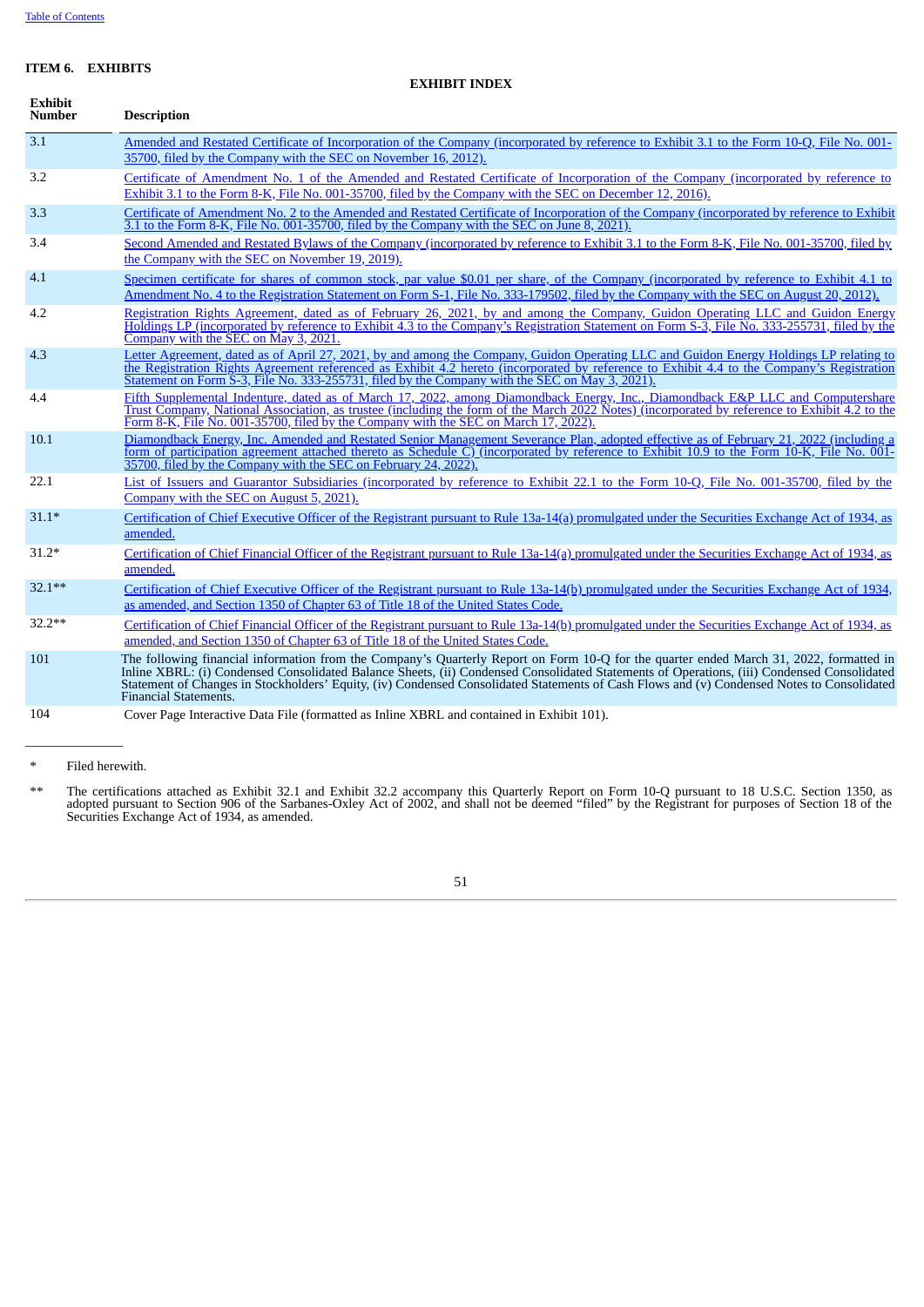# **SIGNATURES**

Pursuant to the requirements of the Securities and Exchange Act of 1934, the Registrant has duly caused this report to be signed on its behalf by the undersigned thereunto duly authorized.

Date: May 5, 2022 /s/ Travis D. Stice

Date: May 5, 2022 /s/ Kaes Van't Hof

DIAMONDBACK ENERGY, INC.

Travis D. Stice Chief Executive Officer (Principal Executive Officer)

Kaes Van't Hof Chief Financial Officer (Principal Financial Officer)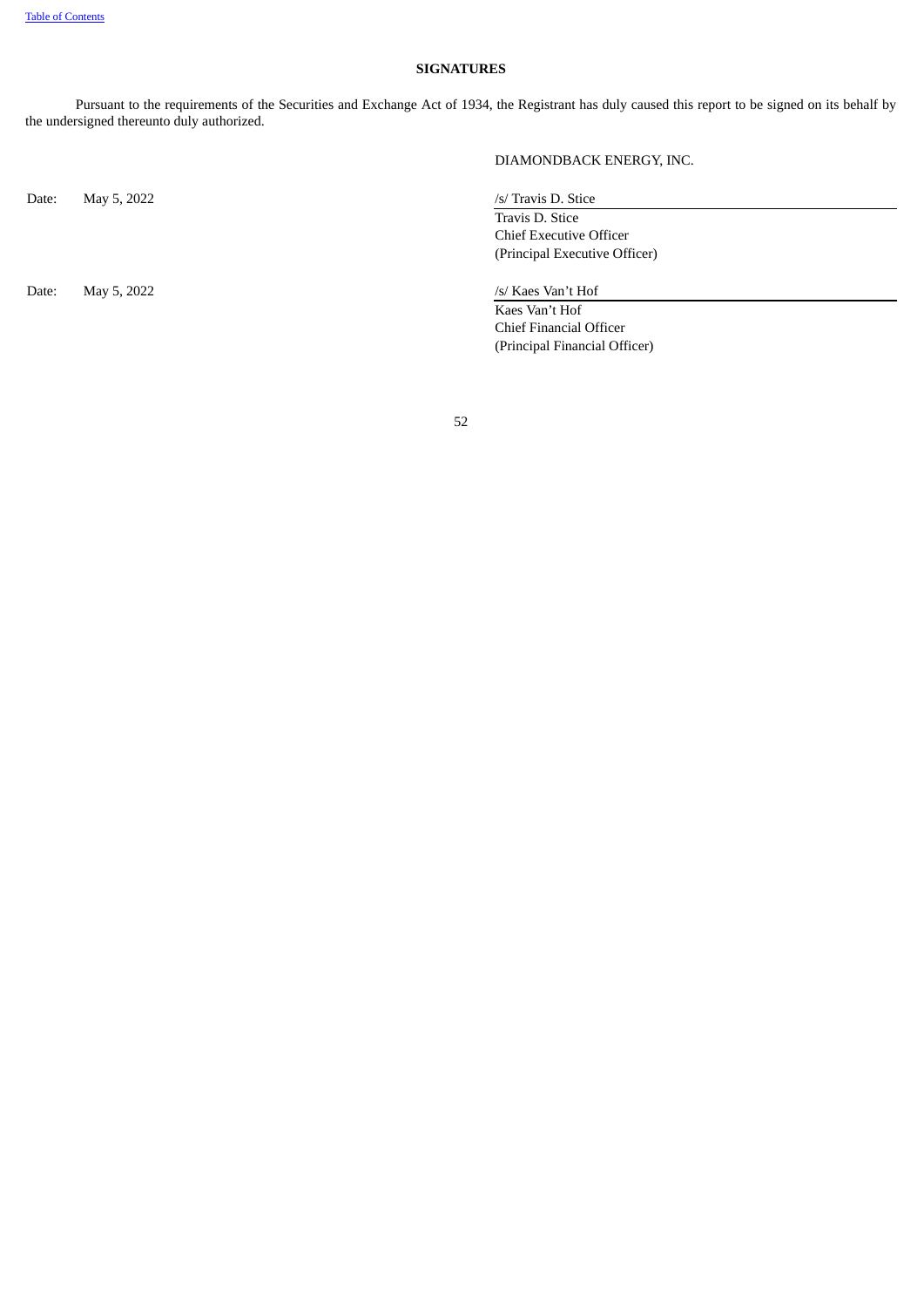#### **CERTIFICATION**

<span id="page-58-0"></span>I, Travis D. Stice, certify that:

- 1. I have reviewed this Quarterly Report on Form 10-Q of Diamondback Energy, Inc.
- 2. Based on my knowledge, this report does not contain any untrue statement of a material fact or omit to state a material fact necessary to make the statements made, in light of the circumstances under which such statements were made, not misleading with respect to the period covered by this report;
- 3. Based on my knowledge, the financial statements, and other financial information included in this report, fairly present in all material respects the financial condition, results of operations and cash flows of the registrant as of, and for, the periods presented in this report;
- 4. The registrant's other certifying officer and I are responsible for establishing and maintaining disclosure controls and procedures (as defined in Exchange Act Rules 13a-15(e) and 15d-15(e)) and internal control over financial reporting (as defined in Exchange Act Rule 13a-15(f) and 15d-15(f)) for the registrant and have:
	- (a) Designed such disclosure controls and procedures, or caused such disclosure controls and procedures to be designed under our supervision, to ensure that material information relating to the registrant, including its consolidated subsidiaries, is made known to us by others within those entities, particularly during the period in which this report is being prepared;
	- (b) Designed such internal control over financial reporting, or caused such internal control over financial reporting to be designed under our supervision, to provide reasonable assurance regarding the reliability of financial reporting and the preparation of financial statements for external purposes in accordance with generally accepted accounting principles;
	- (c) Evaluated the effectiveness of the registrant's disclosure controls and procedures and presented in this report our conclusions about the effectiveness of the disclosure controls and procedures, as of the end of the period covered by this report based on such evaluation; and
	- (d) Disclosed in this report any change in the registrant's internal control over financial reporting that occurred during the registrant's most recent fiscal quarter (the registrant's fourth fiscal quarter in the case of an annual report) that has materially affected, or is reasonably likely to materially affect, the registrant's internal control over financial reporting; and
- 5. The registrant's other certifying officer and I have disclosed, based on our most recent evaluation of internal control over financial reporting, to the registrant's auditors and the audit committee of the registrant's board of directors (or persons performing the equivalent functions):
	- (a) All significant deficiencies and material weaknesses in the design or operation of internal control over financial reporting which are reasonably likely to adversely affect the registrant's ability to record, process, summarize and report financial information; and
	- (b) Any fraud, whether or not material, that involves management or other employees who have a significant role in the registrant's internal control over financial reporting.

Date: May 5, 2022 /s/ Travis D. Stice

Travis D. Stice Chief Executive Officer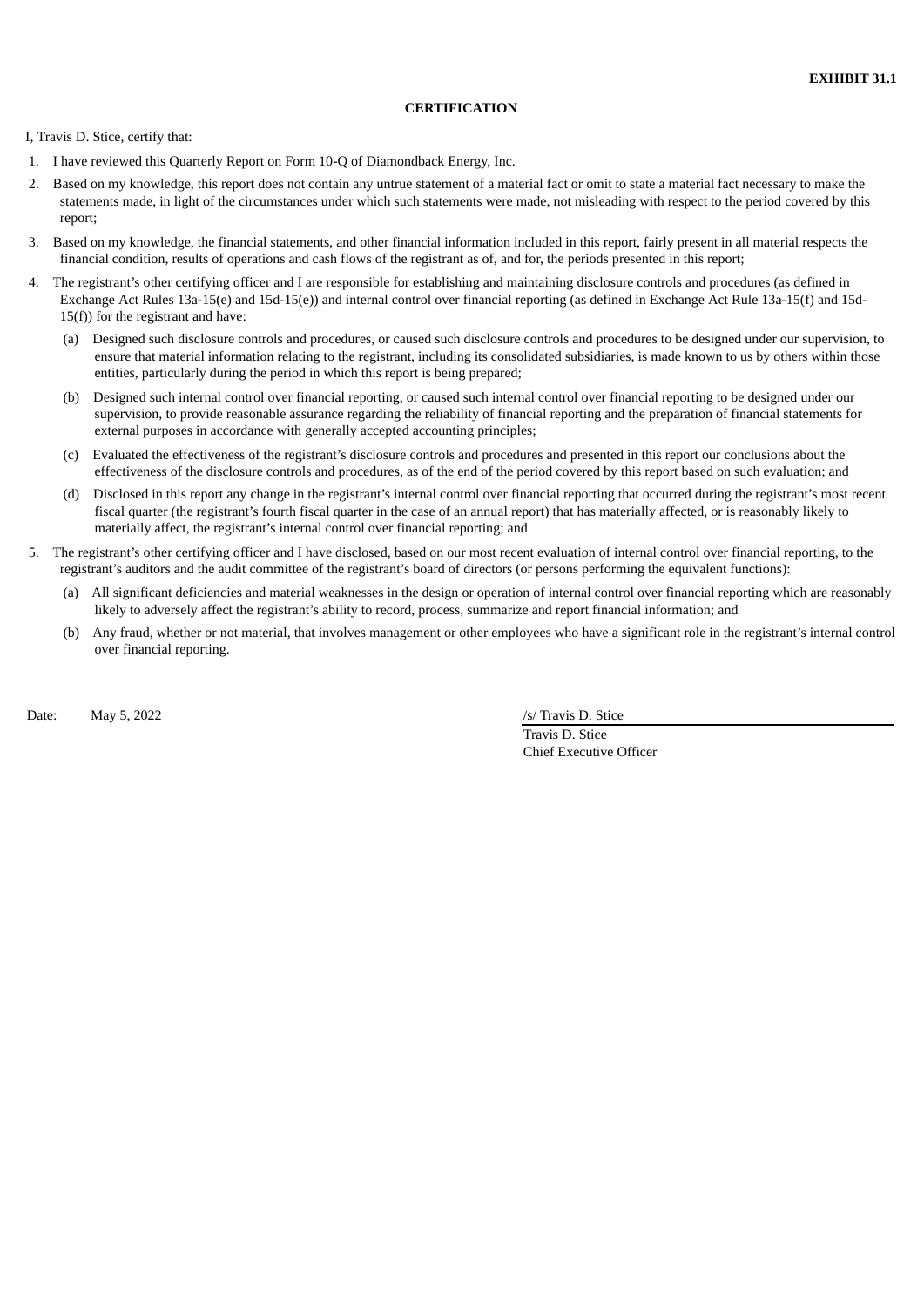# **CERTIFICATION**

<span id="page-59-0"></span>I, Kaes Van't Hof, certify that:

- 1. I have reviewed this Quarterly Report on Form 10-Q of Diamondback Energy, Inc.
- 2. Based on my knowledge, this report does not contain any untrue statement of a material fact or omit to state a material fact necessary to make the statements made, in light of the circumstances under which such statements were made, not misleading with respect to the period covered by this report;
- 3. Based on my knowledge, the financial statements, and other financial information included in this report, fairly present in all material respects the financial condition, results of operations and cash flows of the registrant as of, and for, the periods presented in this report;
- 4. The registrant's other certifying officer and I are responsible for establishing and maintaining disclosure controls and procedures (as defined in Exchange Act Rules 13a-15(e) and 15d-15(e)) and internal control over financial reporting (as defined in Exchange Act Rule 13a-15(f) and 15d-15(f)) for the registrant and have:
	- (a) Designed such disclosure controls and procedures, or caused such disclosure controls and procedures to be designed under our supervision, to ensure that material information relating to the registrant, including its consolidated subsidiaries, is made known to us by others within those entities, particularly during the period in which this report is being prepared;
	- (b) Designed such internal control over financial reporting, or caused such internal control over financial reporting to be designed under our supervision, to provide reasonable assurance regarding the reliability of financial reporting and the preparation of financial statements for external purposes in accordance with generally accepted accounting principles;
	- (c) Evaluated the effectiveness of the registrant's disclosure controls and procedures and presented in this report our conclusions about the effectiveness of the disclosure controls and procedures, as of the end of the period covered by this report based on such evaluation; and
	- (d) Disclosed in this report any change in the registrant's internal control over financial reporting that occurred during the registrant's most recent fiscal quarter (the registrant's fourth fiscal quarter in the case of an annual report) that has materially affected, or is reasonably likely to materially affect, the registrant's internal control over financial reporting; and
- 5. The registrant's other certifying officer and I have disclosed, based on our most recent evaluation of internal control over financial reporting, to the registrant's auditors and the audit committee of the registrant's board of directors (or persons performing the equivalent functions):
	- (a) All significant deficiencies and material weaknesses in the design or operation of internal control over financial reporting which are reasonably likely to adversely affect the registrant's ability to record, process, summarize and report financial information; and
	- (b) Any fraud, whether or not material, that involves management or other employees who have a significant role in the registrant's internal control over financial reporting.

Date: May 5, 2022 /s/ Kaes Van't Hof

Kaes Van't Hof Chief Financial Officer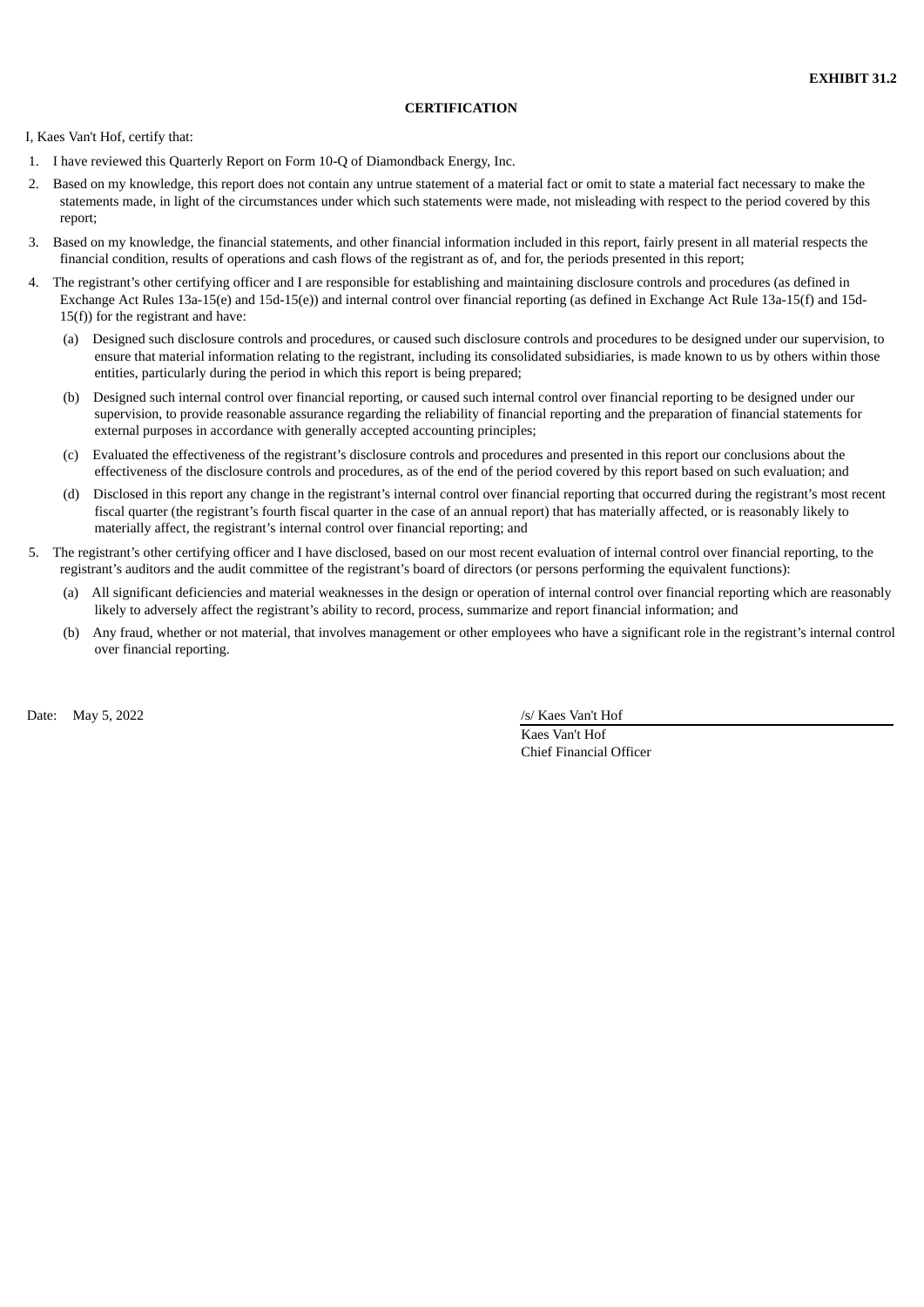# **CERTIFICATION OF PERIOD REPORT**

<span id="page-60-0"></span>In connection with the Quarterly Report on Form 10-Q of Diamondback Energy, Inc. (the "Company"), as filed with the Securities and Exchange Commission on the date hereof (the "Report"), I, the undersigned, Travis D. Stice, Chief Executive Officer of Diamondback Energy, Inc., certify, pursuant to Section 906 of the Sarbanes-Oxley Act of 2002, 18 U.S.C. Section 1350, that, to the best of my knowledge:

(1) The Report fully complies with the requirements of Section 13(a) or 15(d) of the Securities Exchange Act of 1934 (15 U.S.C. 78m(a) or 78o(d)); and

(2) the information contained in the Report fairly presents, in all material respects, the financial condition and results of operations of the Company.

Date: May 5, 2022 /s/ Travis D. Stice

Travis D. Stice Chief Executive Officer